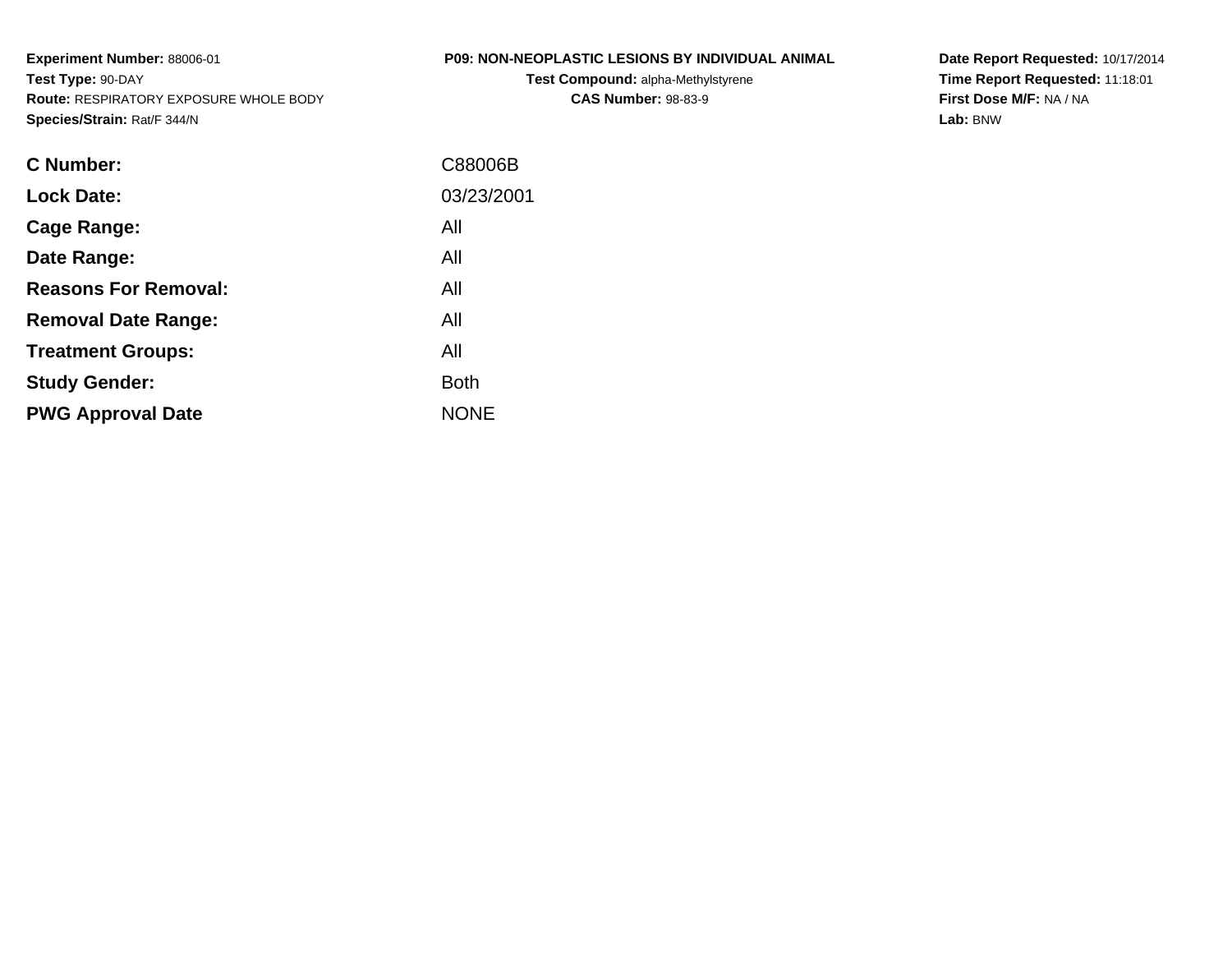**Test Compound:** alpha-Methylstyrene

**CAS Number:** 98-83-9

**Date Report Requested:** 10/17/2014**Time Report Requested:** 11:18:01**First Dose M/F:** NA / NA**Lab:** BNW

**Experiment Number:** 88006-01

|                              | DAY ON TEST      | 0                            | 0                            | 0                            | 0                            | 0                            | 0                          | 0                            | 0                     | 0                          | 0                     |                       |
|------------------------------|------------------|------------------------------|------------------------------|------------------------------|------------------------------|------------------------------|----------------------------|------------------------------|-----------------------|----------------------------|-----------------------|-----------------------|
| F 344/N Rat Male             |                  | $\boldsymbol{\theta}$        | $\boldsymbol{\theta}$        | $\boldsymbol{\theta}$        | $\boldsymbol{\theta}$        | $\boldsymbol{\theta}$        | $\boldsymbol{\theta}$      | $\boldsymbol{\theta}$        | $\boldsymbol{\theta}$ | $\boldsymbol{\theta}$      | $\boldsymbol{\theta}$ |                       |
| <b>CONTROL</b>               |                  | 9<br>$\overline{\mathbf{3}}$ | 9<br>$\overline{\mathbf{3}}$ | 9<br>$\overline{\mathbf{3}}$ | 9<br>$\overline{\mathbf{3}}$ | 9<br>$\overline{\mathbf{3}}$ | 9<br>$\mathfrak{z}$        | 9<br>$\overline{\mathbf{3}}$ | 9<br>$\mathfrak{z}$   | 9<br>$\mathfrak{z}$        | 9<br>$\mathfrak{z}$   |                       |
|                              |                  | $\pmb{0}$                    | $\mathbf 0$                  | $\overline{0}$               | $\mathbf 0$                  | $\mathbf 0$                  | $\mathbf 0$                | $\mathsf 0$                  | $\mathbf 0$           | $\mathbf 0$                | $\mathbf 0$           |                       |
|                              | <b>ANIMAL ID</b> | $\mathbf 0$                  | $\pmb{0}$                    | $\mathbf 0$                  | $\mathbf 0$                  | 0                            | 0                          | $\mathbf 0$                  | 0                     | $\mathbf 0$                | $\Omega$              |                       |
|                              |                  | $\mathbf 0$<br>$\mathbf 0$   | $\mathbf 0$<br>$\pmb{0}$     | $\mathbf 0$<br>$\pmb{0}$     | $\mathbf 0$<br>$\mathbf 0$   | $\mathbf 0$<br>$\pmb{0}$     | $\mathbf 0$<br>$\mathbf 0$ | $\mathbf 0$<br>$\mathbf 0$   | 0<br>$\mathbf 0$      | $\mathbf 0$<br>$\mathbf 0$ | $\mathbf 0$<br>1      |                       |
|                              |                  | 1                            | $\overline{c}$               | 3                            | 4                            | 5                            | 6                          | $\overline{7}$               | 8                     | 9                          | $\mathbf 0$           | <i><b>*TOTALS</b></i> |
| <b>Alimentary System</b>     |                  |                              |                              |                              |                              |                              |                            |                              |                       |                            |                       |                       |
| Esophagus                    |                  | +                            | +                            | +                            | +                            | +                            | +                          | +                            |                       | +                          | ٠                     | 10                    |
| Intestine Large, Cecum       |                  | +                            | +                            | $\ddot{}$                    | $\ddot{}$                    | $\ddot{}$                    | $\ddot{}$                  | $\ddot{}$                    | $\ddot{}$             | $\ddot{}$                  | $\ddot{}$             | 10                    |
| Intestine Large, Colon       |                  | +                            | +                            | +                            | +                            | +                            | $\ddot{}$                  | $\ddot{}$                    | +                     | +                          | +                     | 10                    |
| Intestine Large, Rectum      |                  | +                            | +                            | $\ddot{}$                    | +                            | +                            | $\ddot{}$                  | $\ddot{}$                    | $\ddot{}$             | $\ddot{}$                  | +                     | 10                    |
| Intestine Small, Duodenum    |                  | $\ddot{}$                    | $\ddot{}$                    | $\ddot{}$                    | $\ddot{}$                    | $\ddot{}$                    | $\ddot{}$                  | $\ddot{}$                    | $\ddot{}$             | $\ddot{}$                  | $\ddot{}$             | 10                    |
| Intestine Small, Ileum       |                  | $\ddot{}$                    | $\ddot{}$                    | $\ddot{}$                    | $\ddot{}$                    | $\ddot{}$                    | $\ddot{}$                  | $\ddot{}$                    | $\ddot{}$             | $\ddot{}$                  | $\ddot{}$             | 10                    |
| Intestine Small, Jejunum     |                  | $\ddot{}$                    | $\ddot{}$                    | $+$                          | $+$                          | $+$                          | $\ddot{}$                  | $\ddot{}$                    | $\ddot{}$             | $+$                        | $\ddot{}$             | 10                    |
| Liver                        |                  | $\ddot{}$                    | $\ddot{}$                    | $\ddot{}$                    | $\ddot{}$                    | $\ddot{}$                    | $\ddot{}$                  | $\ddot{}$                    | $\ddot{}$             | $\ddot{}$                  | $\ddot{}$             | 10                    |
| Hepatodiaphragmatic Nodule   |                  |                              |                              |                              |                              |                              |                            |                              |                       |                            | X                     | 1                     |
| Pancreas                     |                  | $\ddot{}$                    | $\ddot{}$                    | +                            | +                            | +                            | +                          | +                            | +                     | +                          | $\ddot{}$             | 10                    |
| Salivary Glands              |                  | +                            | +                            | $\ddot{}$                    | $\ddot{}$                    | $\ddot{}$                    | $\ddot{}$                  | $\ddot{}$                    | $\ddot{}$             | $\ddot{}$                  | $\ddot{}$             | 10                    |
| Stomach, Forestomach         |                  | $\ddot{}$                    | $\ddot{}$                    | $\ddot{}$                    | $\ddot{}$                    | $\ddot{}$                    | $\ddot{}$                  | $\ddot{}$                    | $\ddot{}$             | $\ddot{}$                  | $\ddot{}$             | 10                    |
| Stomach, Glandular           |                  | $\ddot{}$                    | $\ddot{}$                    | $\ddot{}$                    | $\ddot{}$                    | $\ddot{}$                    | $\ddot{}$                  | $\ddot{}$                    | $\ddot{}$             | $\ddot{}$                  | $\ddot{}$             | 10                    |
| <b>Cardiovascular System</b> |                  |                              |                              |                              |                              |                              |                            |                              |                       |                            |                       |                       |
| <b>Blood Vessel</b>          |                  | +                            | +                            | +                            | +                            | +                            | +                          | +                            |                       |                            | ٠                     | 10                    |
| Heart                        |                  | $\ddot{}$                    | $\ddot{}$                    | $\ddot{}$                    | $\ddot{}$                    | $\ddot{}$                    | $\ddot{}$                  | $\ddot{}$                    | $\ddot{}$             | $\ddot{}$                  | $\ddot{}$             | 10                    |
| <b>Endocrine System</b>      |                  |                              |                              |                              |                              |                              |                            |                              |                       |                            |                       |                       |
| <b>Adrenal Cortex</b>        |                  | +                            | +                            | +                            | +                            | +                            | +                          | +                            | +                     | +                          | +                     | 10                    |
| Adrenal Medulla              |                  | ٠                            | +                            | +                            | +                            | +                            | $\ddot{}$                  | +                            | +                     | +                          | $\ddot{}$             | 10                    |
| Islets, Pancreatic           |                  | +                            | +                            | +                            | +                            | $\ddot{}$                    | $\ddot{}$                  | $\ddot{}$                    | $\ddot{}$             | $\ddot{}$                  | $\ddot{}$             | 10                    |

\* ..Total animals with tissue examined microscopically; Total animals with lesion and mean severity grade

+ ..Tissue examined microscopically M ...Missing tissue 1-4 ... M ...Missing tissue

X..Lesion present **A ..Autolysis precludes evaluation** A ..Autolysis precludes evaluation 1) Minimal 3) Moderate I ..Insufficient tissue BLANK ..Not examined microscopically 2) Mild 4) Marked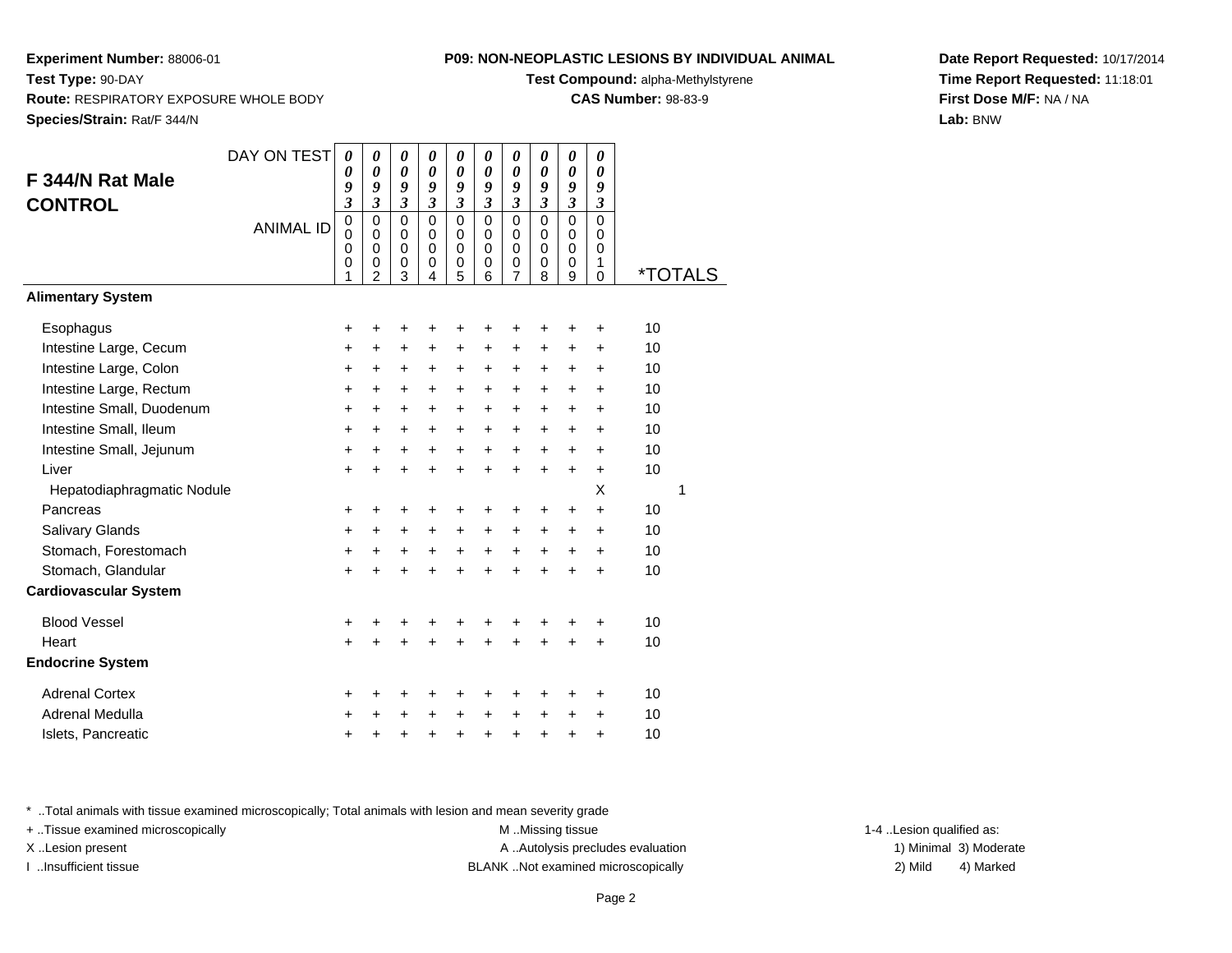**Test Compound:** alpha-Methylstyrene

**CAS Number:** 98-83-9

**Date Report Requested:** 10/17/2014**Time Report Requested:** 11:18:01**First Dose M/F:** NA / NA**Lab:** BNW

**Experiment Number:** 88006-01**Test Type:** 90-DAY **Route:** RESPIRATORY EXPOSURE WHOLE BODY**Species/Strain:** Rat/F 344/N

| F 344/N Rat Male<br><b>CONTROL</b> | DAY ON TEST<br><b>ANIMAL ID</b> | 0<br>0<br>9<br>$\overline{\mathbf{3}}$<br>$\mathbf 0$<br>0<br>0<br>0<br>1 | 0<br>0<br>9<br>$\overline{\mathbf{3}}$<br>$\mathbf 0$<br>$\mathbf 0$<br>0<br>0<br>$\overline{2}$ | 0<br>0<br>9<br>$\mathfrak{z}$<br>$\mathbf 0$<br>$\mathbf 0$<br>0<br>$\mathbf 0$<br>3 | 0<br>$\boldsymbol{\theta}$<br>9<br>$\mathfrak{z}$<br>$\mathbf 0$<br>0<br>0<br>$\pmb{0}$<br>$\overline{4}$ | 0<br>0<br>9<br>$\overline{\mathbf{3}}$<br>$\mathbf 0$<br>$\mathbf 0$<br>0<br>$\mathbf 0$<br>5 | 0<br>0<br>9<br>3<br>0<br>0<br>0<br>0<br>6 | 0<br>0<br>9<br>3<br>0<br>$\mathbf 0$<br>0<br>0<br>7 | 0<br>$\boldsymbol{\theta}$<br>9<br>$\mathfrak{z}$<br>$\Omega$<br>0<br>$\Omega$<br>$\mathbf 0$<br>8 | 0<br>0<br>9<br>$\mathfrak{z}$<br>$\mathbf 0$<br>$\mathbf 0$<br>$\mathbf 0$<br>$\mathbf 0$<br>$\mathsf g$ | 0<br>$\boldsymbol{\theta}$<br>9<br>$\boldsymbol{\beta}$<br>$\mathbf 0$<br>0<br>0<br>1<br>$\mathbf 0$ | <i><b>*TOTALS</b></i> |   |     |
|------------------------------------|---------------------------------|---------------------------------------------------------------------------|--------------------------------------------------------------------------------------------------|--------------------------------------------------------------------------------------|-----------------------------------------------------------------------------------------------------------|-----------------------------------------------------------------------------------------------|-------------------------------------------|-----------------------------------------------------|----------------------------------------------------------------------------------------------------|----------------------------------------------------------------------------------------------------------|------------------------------------------------------------------------------------------------------|-----------------------|---|-----|
| Parathyroid Gland                  |                                 | +                                                                         | M                                                                                                | $\ddot{}$                                                                            | $\ddot{}$                                                                                                 | $\ddot{}$                                                                                     | $\pm$                                     | +                                                   | $\ddot{}$                                                                                          | $\ddot{}$                                                                                                | $\ddot{}$                                                                                            | 9                     |   |     |
| <b>Pituitary Gland</b>             |                                 | $\ddot{}$                                                                 | $\ddot{}$                                                                                        | $\ddot{}$                                                                            | $\ddot{}$                                                                                                 | $\ddot{}$                                                                                     | $\ddot{}$                                 | $\ddot{}$                                           | $\ddot{}$                                                                                          | $\ddot{}$                                                                                                | $\ddot{}$                                                                                            | 10                    |   |     |
| <b>Thyroid Gland</b>               |                                 | $\ddot{}$                                                                 | $\ddot{}$                                                                                        | $\ddot{}$                                                                            | $\ddot{}$                                                                                                 | $\ddot{}$                                                                                     | $\ddot{}$                                 | $\ddot{}$                                           | $\ddot{}$                                                                                          | $\ddot{}$                                                                                                | $\ddot{}$                                                                                            | 10                    |   |     |
| <b>General Body System</b>         |                                 |                                                                           |                                                                                                  |                                                                                      |                                                                                                           |                                                                                               |                                           |                                                     |                                                                                                    |                                                                                                          |                                                                                                      |                       |   |     |
| <b>NONE</b>                        |                                 |                                                                           |                                                                                                  |                                                                                      |                                                                                                           |                                                                                               |                                           |                                                     |                                                                                                    |                                                                                                          |                                                                                                      |                       |   |     |
| <b>Genital System</b>              |                                 |                                                                           |                                                                                                  |                                                                                      |                                                                                                           |                                                                                               |                                           |                                                     |                                                                                                    |                                                                                                          |                                                                                                      |                       |   |     |
| Epididymis                         |                                 | +                                                                         | +                                                                                                | +                                                                                    | +                                                                                                         | +                                                                                             | +                                         | +                                                   | +                                                                                                  |                                                                                                          | +                                                                                                    | 9                     |   |     |
| <b>Preputial Gland</b>             |                                 | $\ddot{}$                                                                 | $\ddot{}$                                                                                        | +                                                                                    | $\ddot{}$                                                                                                 | +                                                                                             | $\ddot{}$                                 | $\ddot{}$                                           | $\ddot{}$                                                                                          | $\ddot{}$                                                                                                | $\ddot{}$                                                                                            | 10                    |   |     |
| Prostate                           |                                 | $\ddot{}$                                                                 | +                                                                                                | $\pm$                                                                                | $\ddot{}$                                                                                                 | $\ddot{}$                                                                                     | $\ddot{}$                                 | $\pm$                                               | $\ddot{}$                                                                                          | +                                                                                                        | $\ddot{}$                                                                                            | 10                    |   |     |
| <b>Seminal Vesicle</b>             |                                 | +                                                                         | +                                                                                                | +                                                                                    | $\ddot{}$                                                                                                 | $\ddot{}$                                                                                     | $\ddot{}$                                 | $\ddot{}$                                           | $\ddot{}$                                                                                          | +                                                                                                        | $\ddot{}$                                                                                            | 10                    |   |     |
| <b>Testes</b>                      |                                 | $\ddot{}$                                                                 | $\ddot{}$                                                                                        | $\ddot{}$                                                                            | $\ddot{}$                                                                                                 | $\ddot{}$                                                                                     | ÷                                         | $\ddot{}$                                           | $\ddot{}$                                                                                          | $\ddot{}$                                                                                                | $\ddot{}$                                                                                            | 10                    |   |     |
| Degeneration                       |                                 |                                                                           |                                                                                                  |                                                                                      |                                                                                                           |                                                                                               |                                           |                                                     |                                                                                                    | 3                                                                                                        |                                                                                                      |                       | 1 | 3.0 |
| <b>Hematopoietic System</b>        |                                 |                                                                           |                                                                                                  |                                                                                      |                                                                                                           |                                                                                               |                                           |                                                     |                                                                                                    |                                                                                                          |                                                                                                      |                       |   |     |
| <b>Bone Marrow</b>                 |                                 | +                                                                         | +                                                                                                | +                                                                                    |                                                                                                           |                                                                                               |                                           |                                                     | +                                                                                                  | ٠                                                                                                        | ٠                                                                                                    | 10                    |   |     |
| Lymph Node, Bronchial              |                                 | M                                                                         | M                                                                                                | $\ddot{}$                                                                            | $+$                                                                                                       | M                                                                                             | M                                         | M                                                   | M                                                                                                  | M                                                                                                        | $\ddot{}$                                                                                            | 3                     |   |     |
| Lymph Node, Mandibular             |                                 | M                                                                         | М                                                                                                | $\ddot{}$                                                                            | м                                                                                                         | M                                                                                             | м                                         | м                                                   | M                                                                                                  | M                                                                                                        | M                                                                                                    | 1                     |   |     |
| Lymph Node, Mediastinal            |                                 | M                                                                         | $\ddot{}$                                                                                        | +                                                                                    | $\ddot{}$                                                                                                 | M                                                                                             | $\ddot{}$                                 | +                                                   | М                                                                                                  | $\ddot{}$                                                                                                | М                                                                                                    | 6                     |   |     |
| Lymph Node, Mesenteric             |                                 | +                                                                         | $\ddot{}$                                                                                        | +                                                                                    | $\ddot{}$                                                                                                 | +                                                                                             | +                                         | +                                                   | +                                                                                                  | +                                                                                                        | $\ddot{}$                                                                                            | 10                    |   |     |
| Spleen                             |                                 | +                                                                         | +                                                                                                | +                                                                                    | +                                                                                                         | $\pm$                                                                                         | +                                         | +                                                   | +                                                                                                  | +                                                                                                        | $\pm$                                                                                                | 10                    |   |     |
| Thymus                             |                                 | +                                                                         | +                                                                                                | +                                                                                    | +                                                                                                         | +                                                                                             | +                                         | +                                                   | +                                                                                                  | +                                                                                                        | +                                                                                                    | 10                    |   |     |

**Integumentary System**

\* ..Total animals with tissue examined microscopically; Total animals with lesion and mean severity grade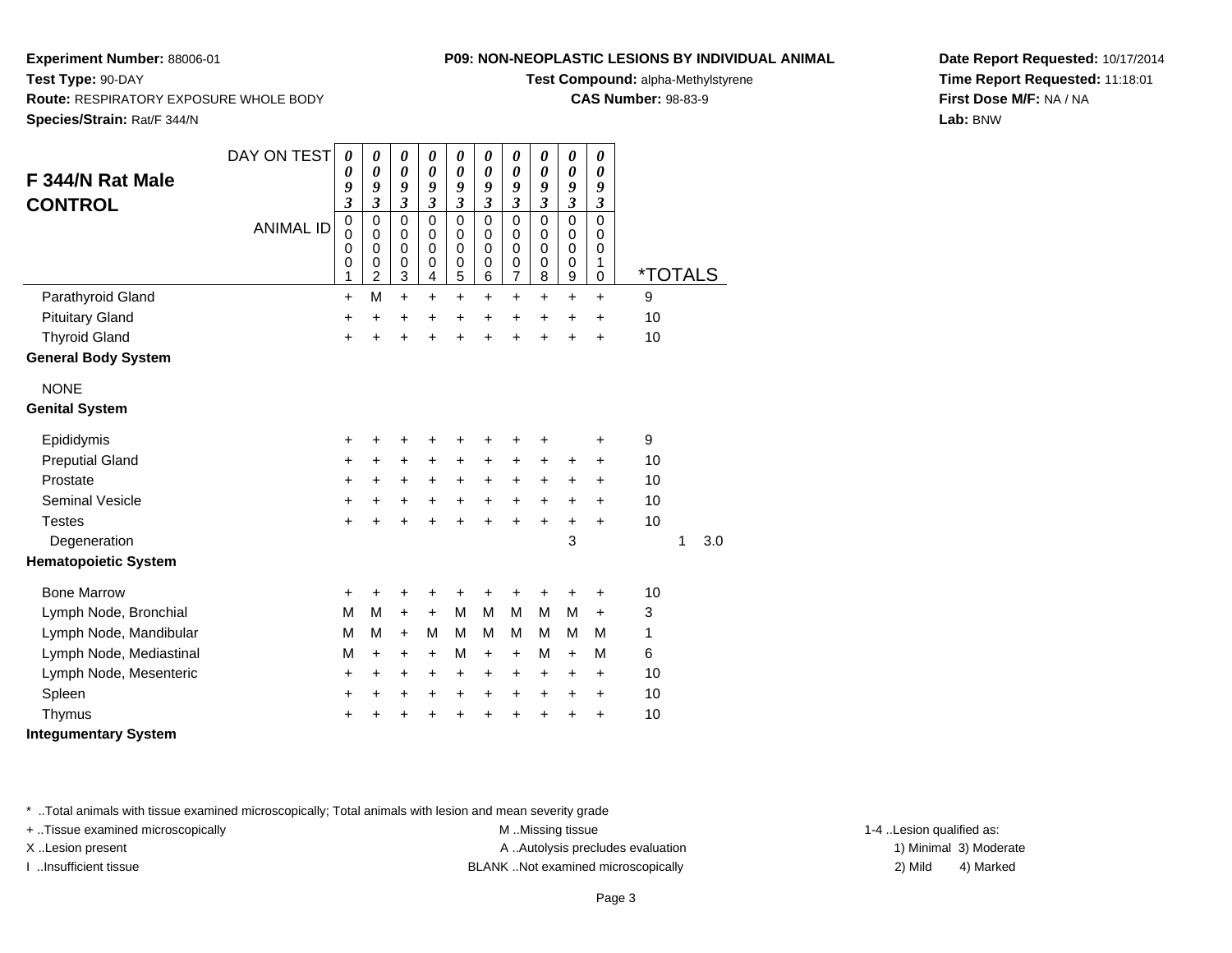**Test Compound:** alpha-Methylstyrene

**CAS Number:** 98-83-9

**Date Report Requested:** 10/17/2014**Time Report Requested:** 11:18:01**First Dose M/F:** NA / NA**Lab:** BNW

| F 344/N Rat Male<br><b>CONTROL</b>                            | DAY ON TEST<br><b>ANIMAL ID</b> | $\boldsymbol{\theta}$<br>0<br>9<br>$\boldsymbol{\beta}$<br>$\mathbf 0$<br>$\mathbf 0$<br>0<br>0 | 0<br>$\boldsymbol{\theta}$<br>9<br>$\mathfrak{z}$<br>$\mathbf 0$<br>$\pmb{0}$<br>$\mathbf 0$<br>0 | $\boldsymbol{\theta}$<br>$\boldsymbol{\theta}$<br>9<br>$\boldsymbol{\beta}$<br>$\Omega$<br>$\mathbf 0$<br>0<br>$\mathbf 0$ | 0<br>$\boldsymbol{\theta}$<br>9<br>$\mathfrak{z}$<br>$\mathbf 0$<br>$\mathbf 0$<br>0<br>0 | 0<br>$\boldsymbol{\theta}$<br>9<br>$\mathfrak{z}$<br>$\mathbf 0$<br>$\mathbf 0$<br>$\mathbf 0$<br>$\mathbf 0$ | 0<br>0<br>9<br>$\mathfrak{z}$<br>$\mathbf 0$<br>$\pmb{0}$<br>0<br>0 | 0<br>0<br>9<br>$\mathfrak{z}$<br>$\mathbf 0$<br>$\pmb{0}$<br>0<br>$\boldsymbol{0}$ | 0<br>0<br>9<br>$\boldsymbol{\mathfrak{z}}$<br>$\mathbf 0$<br>$\mathbf 0$<br>0<br>0 | 0<br>$\boldsymbol{\theta}$<br>9<br>$\mathfrak{z}$<br>$\overline{0}$<br>$\pmb{0}$<br>$\pmb{0}$<br>$\pmb{0}$ | 0<br>0<br>9<br>$\boldsymbol{\beta}$<br>$\overline{0}$<br>$\mathbf 0$<br>0<br>1 |         |   |     |
|---------------------------------------------------------------|---------------------------------|-------------------------------------------------------------------------------------------------|---------------------------------------------------------------------------------------------------|----------------------------------------------------------------------------------------------------------------------------|-------------------------------------------------------------------------------------------|---------------------------------------------------------------------------------------------------------------|---------------------------------------------------------------------|------------------------------------------------------------------------------------|------------------------------------------------------------------------------------|------------------------------------------------------------------------------------------------------------|--------------------------------------------------------------------------------|---------|---|-----|
|                                                               |                                 | 1                                                                                               | $\overline{2}$                                                                                    | 3                                                                                                                          | 4                                                                                         | 5                                                                                                             | 6                                                                   | $\overline{7}$                                                                     | 8                                                                                  | 9                                                                                                          | $\Omega$                                                                       | *TOTALS |   |     |
| <b>Integumentary System</b>                                   |                                 |                                                                                                 |                                                                                                   |                                                                                                                            |                                                                                           |                                                                                                               |                                                                     |                                                                                    |                                                                                    |                                                                                                            |                                                                                |         |   |     |
| <b>Mammary Gland</b>                                          |                                 | +                                                                                               | +                                                                                                 | +                                                                                                                          | +                                                                                         | +                                                                                                             | +                                                                   | +                                                                                  | +                                                                                  | +                                                                                                          | М                                                                              | 9       |   |     |
| Skin                                                          |                                 | $\ddot{}$                                                                                       | $\ddot{}$                                                                                         | $\ddot{}$                                                                                                                  | $\ddot{}$                                                                                 | $\ddot{}$                                                                                                     | Ŧ.                                                                  | $\ddot{}$                                                                          | $\ddot{}$                                                                          | $\ddot{}$                                                                                                  | $\ddot{}$                                                                      | 10      |   |     |
| <b>Musculoskeletal System</b>                                 |                                 |                                                                                                 |                                                                                                   |                                                                                                                            |                                                                                           |                                                                                                               |                                                                     |                                                                                    |                                                                                    |                                                                                                            |                                                                                |         |   |     |
| <b>Bone</b>                                                   |                                 | +                                                                                               | +                                                                                                 | +                                                                                                                          |                                                                                           |                                                                                                               | +                                                                   | +                                                                                  | +                                                                                  | +                                                                                                          | +                                                                              | 10      |   |     |
| <b>Nervous System</b>                                         |                                 |                                                                                                 |                                                                                                   |                                                                                                                            |                                                                                           |                                                                                                               |                                                                     |                                                                                    |                                                                                    |                                                                                                            |                                                                                |         |   |     |
| <b>Brain</b>                                                  |                                 | +                                                                                               | +                                                                                                 | +                                                                                                                          | +                                                                                         | ٠                                                                                                             | +                                                                   | +                                                                                  | +                                                                                  | ÷                                                                                                          | $\ddot{}$                                                                      | 10      |   |     |
| <b>Respiratory System</b>                                     |                                 |                                                                                                 |                                                                                                   |                                                                                                                            |                                                                                           |                                                                                                               |                                                                     |                                                                                    |                                                                                    |                                                                                                            |                                                                                |         |   |     |
| Larynx                                                        |                                 | +                                                                                               | ٠                                                                                                 | +                                                                                                                          |                                                                                           | ٠                                                                                                             | +                                                                   | +                                                                                  | +                                                                                  | ٠                                                                                                          | $\ddot{}$                                                                      | 10      |   |     |
| Lung                                                          |                                 | +                                                                                               | +                                                                                                 | $\ddot{}$                                                                                                                  | $\ddot{}$                                                                                 | $\ddot{}$                                                                                                     | +                                                                   | $\ddot{}$                                                                          | +                                                                                  | +                                                                                                          | $\ddot{}$                                                                      | 10      |   |     |
| Nose                                                          |                                 | +                                                                                               | $\ddot{}$                                                                                         | $\ddot{}$                                                                                                                  | $\ddot{}$                                                                                 | $\ddot{}$                                                                                                     | +                                                                   | $\ddot{}$                                                                          | +                                                                                  | +                                                                                                          | $\ddot{}$                                                                      | 10      |   |     |
| Pleura                                                        |                                 | +                                                                                               | $\ddot{}$                                                                                         | +                                                                                                                          | $\ddot{}$                                                                                 | $\ddot{}$                                                                                                     | $\ddot{}$                                                           | $\ddot{}$                                                                          | $\ddot{}$                                                                          | +                                                                                                          | $\ddot{}$                                                                      | 10      |   |     |
| Trachea                                                       |                                 | +                                                                                               | +                                                                                                 | +                                                                                                                          | +                                                                                         | +                                                                                                             | $\ddot{}$                                                           | $\ddot{}$                                                                          | $\ddot{}$                                                                          | $\ddot{}$                                                                                                  | $\ddot{}$                                                                      | 10      |   |     |
| <b>Special Senses System</b>                                  |                                 |                                                                                                 |                                                                                                   |                                                                                                                            |                                                                                           |                                                                                                               |                                                                     |                                                                                    |                                                                                    |                                                                                                            |                                                                                |         |   |     |
| Eye                                                           |                                 | +                                                                                               | +                                                                                                 | +                                                                                                                          | +                                                                                         | +                                                                                                             | +                                                                   | +                                                                                  | +                                                                                  | +                                                                                                          | +                                                                              | 10      |   |     |
| <b>Harderian Gland</b>                                        |                                 | +                                                                                               | +                                                                                                 | $\ddot{}$                                                                                                                  | +                                                                                         | $\ddot{}$                                                                                                     | $\ddot{}$                                                           | $\ddot{}$                                                                          | $\ddot{}$                                                                          | $\ddot{}$                                                                                                  | $\ddot{}$                                                                      | 10      |   |     |
| <b>Urinary System</b>                                         |                                 |                                                                                                 |                                                                                                   |                                                                                                                            |                                                                                           |                                                                                                               |                                                                     |                                                                                    |                                                                                    |                                                                                                            |                                                                                |         |   |     |
| Kidney                                                        |                                 | +                                                                                               | +                                                                                                 | +                                                                                                                          |                                                                                           |                                                                                                               |                                                                     | +                                                                                  | +                                                                                  | +                                                                                                          | +                                                                              | 10      |   |     |
| Cortex, Renal Tubule, Accumulation, Hyaline<br><b>Droplet</b> |                                 | 1                                                                                               | $\overline{c}$                                                                                    | 1                                                                                                                          | 1                                                                                         | $\mathbf{1}$                                                                                                  | 1                                                                   | 1                                                                                  |                                                                                    | $\mathbf{1}$                                                                                               | 1                                                                              |         | 9 | 1.1 |

\* ..Total animals with tissue examined microscopically; Total animals with lesion and mean severity grade

+ ..Tissue examined microscopically M ...Missing tissue 1-4 ... M ...Missing tissue

X..Lesion present **A ..Autolysis precludes evaluation** A ..Autolysis precludes evaluation 1) Minimal 3) Moderate I ..Insufficient tissue BLANK ..Not examined microscopically 2) Mild 4) Marked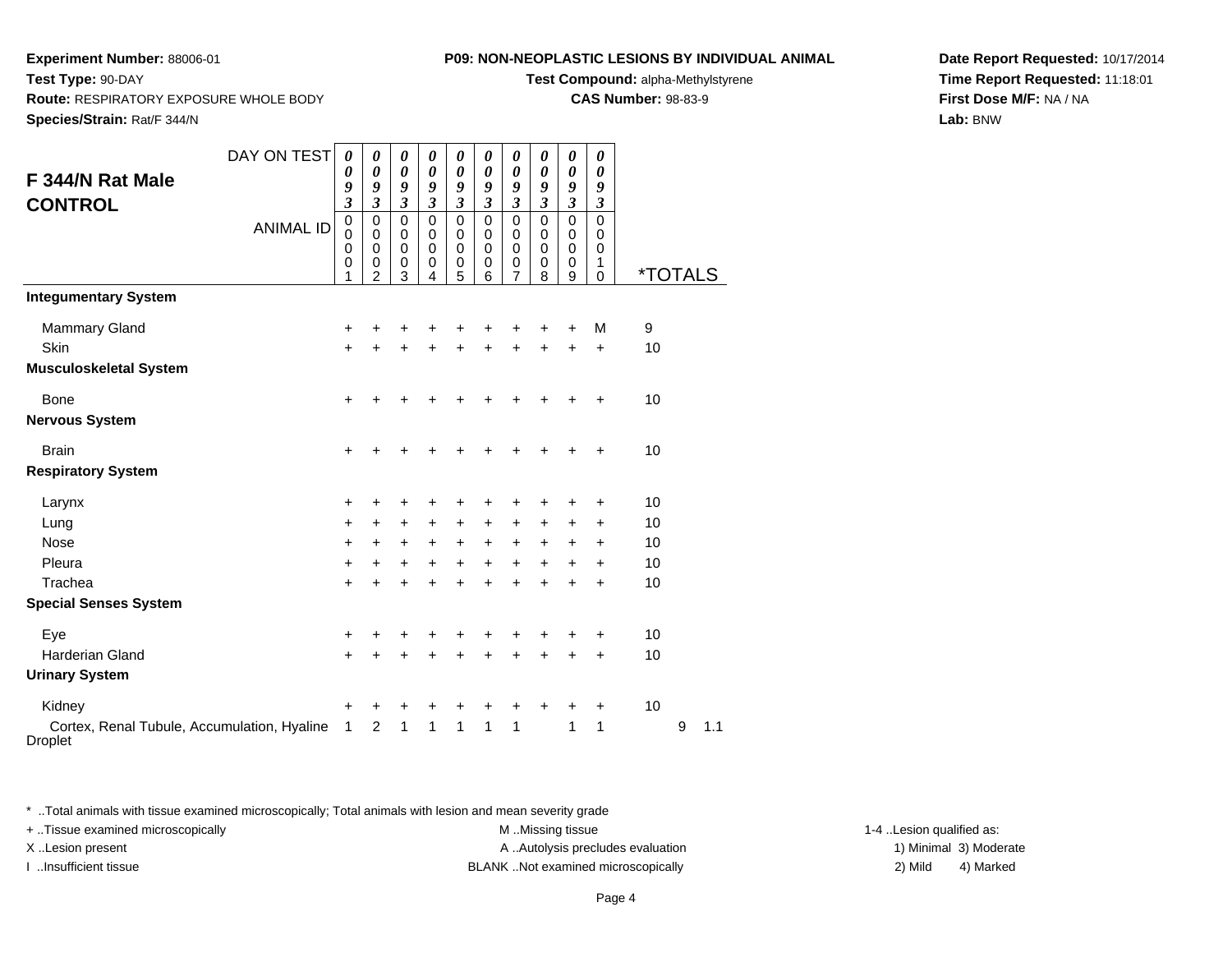**Test Compound:** alpha-Methylstyrene

**CAS Number:** 98-83-9

**Species/Strain:** Rat/F 344/N

**Test Type:** 90-DAY

**Experiment Number:** 88006-01

**Route:** RESPIRATORY EXPOSURE WHOLE BODY

| DAY ON TEST                        | $\boldsymbol{\theta}$<br>0 | 0<br>0      | 0<br>0        | $\boldsymbol{\theta}$<br>0 | $\theta$<br>0 | $\boldsymbol{\theta}$<br>0 | $\theta$<br>$\theta$ | $\boldsymbol{\theta}$<br>0 | $\boldsymbol{\theta}$<br>$\boldsymbol{\theta}$ | 0<br>0 |                       |
|------------------------------------|----------------------------|-------------|---------------|----------------------------|---------------|----------------------------|----------------------|----------------------------|------------------------------------------------|--------|-----------------------|
| F 344/N Rat Male<br><b>CONTROL</b> | 9<br>3                     | Q           | 9<br>3        | 9<br>3                     | 9<br>3        | 9                          | 9                    | 9                          | 9                                              | q      |                       |
| <b>ANIMAL ID</b>                   | 0<br>0                     | 0<br>0<br>0 | 0<br>0<br>0   | 0<br>0<br>0                | 0<br>0<br>0   | O                          | 0<br>0               |                            |                                                | 0      |                       |
|                                    | 0                          | 0<br>ົ      | $\Omega$<br>っ | 0                          | 0<br>5        | 0                          | 0                    | я                          | 0<br>9                                         |        | <i><b>*TOTALS</b></i> |
| Cortex, Renal Tubule, Regeneration |                            |             |               |                            |               |                            |                      |                            |                                                |        | 8<br>1.0              |
| <b>Urinary Bladder</b>             |                            |             |               |                            |               |                            |                      |                            |                                                |        | 10                    |

**Date Report Requested:** 10/17/2014**Time Report Requested:** 11:18:01**First Dose M/F:** NA / NA**Lab:** BNW

\* ..Total animals with tissue examined microscopically; Total animals with lesion and mean severity grade

+ ..Tissue examined microscopically M ...Missing tissue 1-4 ... M ...Missing tissue

X..Lesion present **A ..Autolysis precludes evaluation** A ..Autolysis precludes evaluation 1) Minimal 3) Moderate I ..Insufficient tissue BLANK ..Not examined microscopically 2) Mild 4) Marked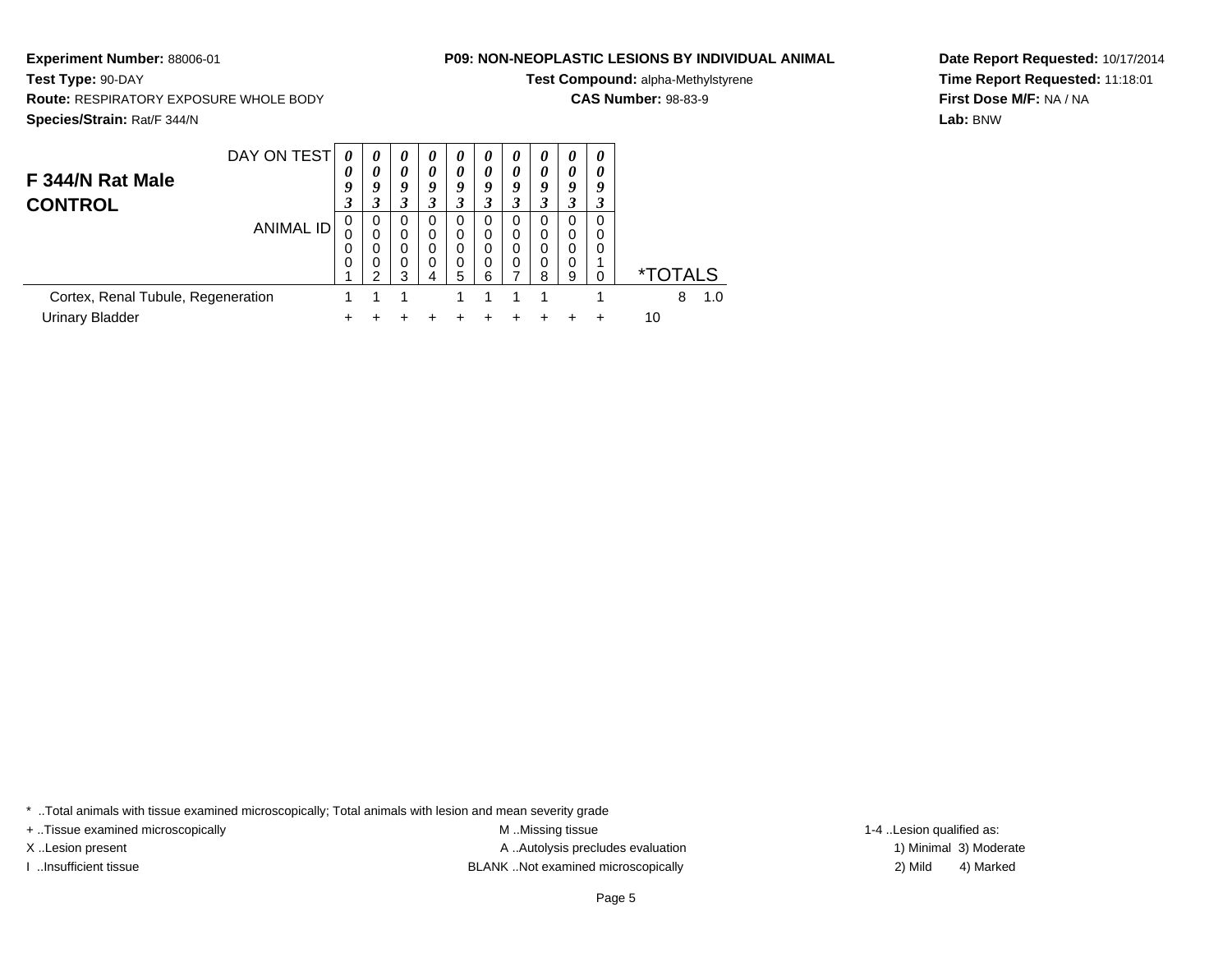**Route:** RESPIRATORY EXPOSURE WHOLE BODY

## **P09: NON-NEOPLASTIC LESIONS BY INDIVIDUAL ANIMAL**

**Test Compound:** alpha-Methylstyrene

**CAS Number:** 98-83-9

**Species/Strain:** Rat/F 344/N

**Test Type:** 90-DAY

**Date Report Requested:** 10/17/2014**Time Report Requested:** 11:18:01**First Dose M/F:** NA / NA**Lab:** BNW

| F 344/N Rat Male<br><b>75 PPM</b>                                                               | DAY ON TEST<br><b>ANIMAL ID</b> | 0<br>0<br>9<br>$\overline{\mathbf{3}}$<br>$\mathbf 0$<br>$\mathbf 0$<br>$\overline{c}$<br>$\mathbf 0$<br>1 | 0<br>$\boldsymbol{\theta}$<br>9<br>$\mathfrak{z}$<br>$\pmb{0}$<br>$\pmb{0}$<br>$\boldsymbol{2}$<br>$\mathbf 0$<br>$\overline{2}$ | 0<br>$\boldsymbol{\theta}$<br>9<br>$\mathfrak{z}$<br>$\pmb{0}$<br>$\pmb{0}$<br>$\boldsymbol{2}$<br>$\pmb{0}$<br>3 | 0<br>$\boldsymbol{\theta}$<br>9<br>$\mathfrak{z}$<br>$\mathbf 0$<br>$\pmb{0}$<br>$\sqrt{2}$<br>$\pmb{0}$<br>4 | 0<br>$\boldsymbol{\theta}$<br>9<br>$\mathfrak{z}$<br>$\mathbf 0$<br>$\pmb{0}$<br>$\boldsymbol{2}$<br>$\pmb{0}$<br>5 | 0<br>$\boldsymbol{\theta}$<br>9<br>$\mathfrak{z}$<br>$\mathbf 0$<br>$\pmb{0}$<br>$\boldsymbol{2}$<br>0<br>6 | 0<br>$\pmb{\theta}$<br>9<br>$\overline{\mathbf{3}}$<br>$\pmb{0}$<br>$\pmb{0}$<br>$\overline{c}$<br>$\mathbf 0$<br>$\overline{7}$ | 0<br>$\boldsymbol{\theta}$<br>9<br>$\mathfrak{z}$<br>$\mathbf 0$<br>$\pmb{0}$<br>$\overline{c}$<br>$\pmb{0}$<br>8 | 0<br>$\boldsymbol{\theta}$<br>9<br>$\mathfrak{z}$<br>$\mathbf 0$<br>$\mathbf 0$<br>$\boldsymbol{2}$<br>$\mathbf 0$<br>9 | 0<br>0<br>9<br>$\mathfrak{z}$<br>$\mathbf 0$<br>$\mathbf 0$<br>$\overline{c}$<br>1<br>$\mathbf 0$ | <i><b>*TOTALS</b></i> |
|-------------------------------------------------------------------------------------------------|---------------------------------|------------------------------------------------------------------------------------------------------------|----------------------------------------------------------------------------------------------------------------------------------|-------------------------------------------------------------------------------------------------------------------|---------------------------------------------------------------------------------------------------------------|---------------------------------------------------------------------------------------------------------------------|-------------------------------------------------------------------------------------------------------------|----------------------------------------------------------------------------------------------------------------------------------|-------------------------------------------------------------------------------------------------------------------|-------------------------------------------------------------------------------------------------------------------------|---------------------------------------------------------------------------------------------------|-----------------------|
| <b>Alimentary System</b><br>Liver<br>Hepatodiaphragmatic Nodule<br><b>Cardiovascular System</b> |                                 | $\ddot{}$                                                                                                  | +<br>X                                                                                                                           | ٠                                                                                                                 |                                                                                                               |                                                                                                                     |                                                                                                             |                                                                                                                                  |                                                                                                                   |                                                                                                                         | $\ddot{}$                                                                                         | 10<br>1               |
| <b>NONE</b><br><b>Endocrine System</b>                                                          |                                 |                                                                                                            |                                                                                                                                  |                                                                                                                   |                                                                                                               |                                                                                                                     |                                                                                                             |                                                                                                                                  |                                                                                                                   |                                                                                                                         |                                                                                                   |                       |
| <b>NONE</b><br><b>General Body System</b>                                                       |                                 |                                                                                                            |                                                                                                                                  |                                                                                                                   |                                                                                                               |                                                                                                                     |                                                                                                             |                                                                                                                                  |                                                                                                                   |                                                                                                                         |                                                                                                   |                       |
| <b>NONE</b><br><b>Genital System</b>                                                            |                                 |                                                                                                            |                                                                                                                                  |                                                                                                                   |                                                                                                               |                                                                                                                     |                                                                                                             |                                                                                                                                  |                                                                                                                   |                                                                                                                         |                                                                                                   |                       |
| <b>NONE</b><br><b>Hematopoietic System</b>                                                      |                                 |                                                                                                            |                                                                                                                                  |                                                                                                                   |                                                                                                               |                                                                                                                     |                                                                                                             |                                                                                                                                  |                                                                                                                   |                                                                                                                         |                                                                                                   |                       |
| Lymph Node, Mediastinal<br>Hemorrhage<br><b>Integumentary System</b>                            |                                 |                                                                                                            |                                                                                                                                  |                                                                                                                   |                                                                                                               |                                                                                                                     | +<br>4                                                                                                      |                                                                                                                                  |                                                                                                                   |                                                                                                                         |                                                                                                   | 1<br>1<br>4.0         |
| <b>NONE</b><br><b>Musculoskeletal System</b>                                                    |                                 |                                                                                                            |                                                                                                                                  |                                                                                                                   |                                                                                                               |                                                                                                                     |                                                                                                             |                                                                                                                                  |                                                                                                                   |                                                                                                                         |                                                                                                   |                       |

NONE

\* ..Total animals with tissue examined microscopically; Total animals with lesion and mean severity grade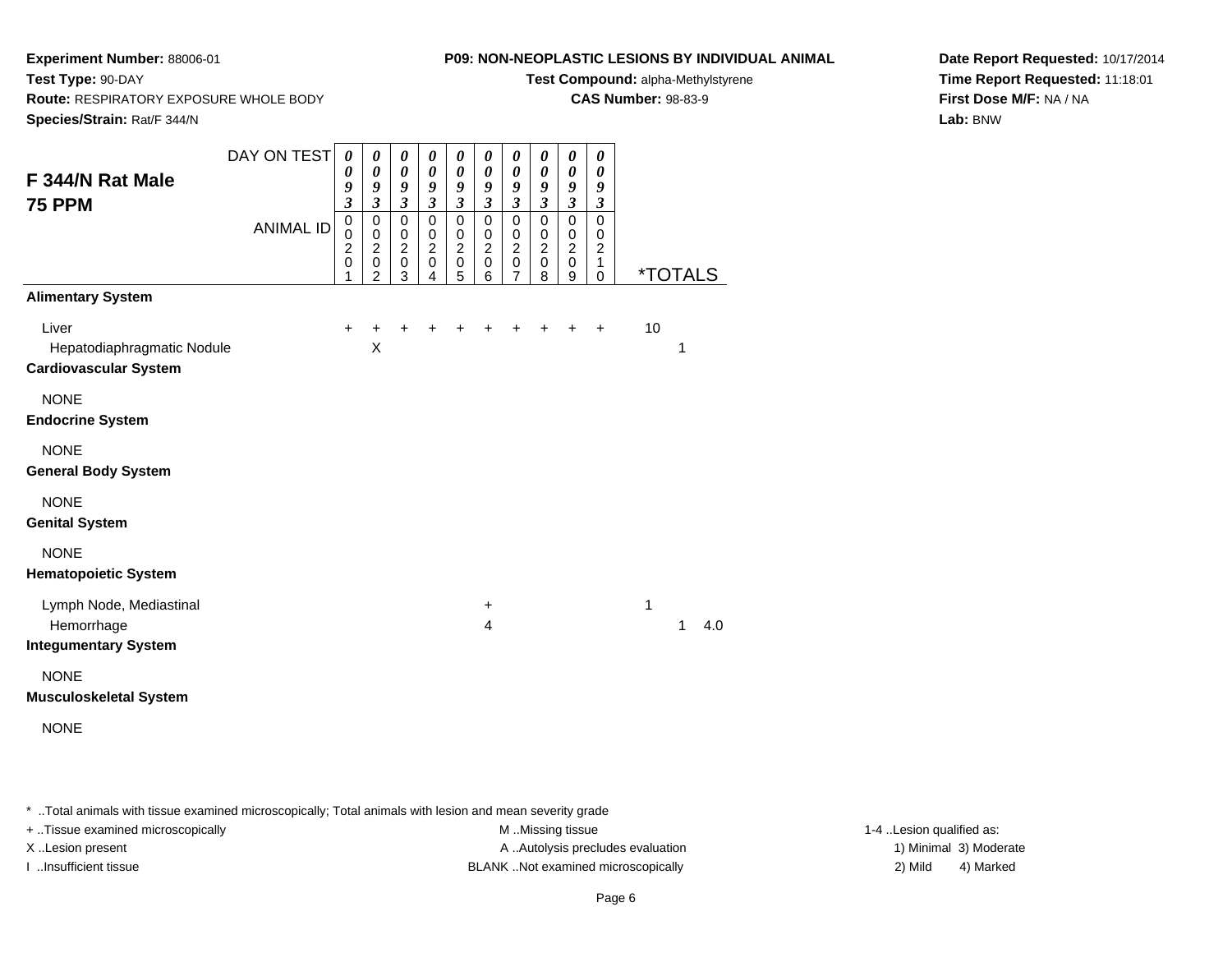**Experiment Number:** 88006-01**Test Type:** 90-DAY

**Route:** RESPIRATORY EXPOSURE WHOLE BODY

## **P09: NON-NEOPLASTIC LESIONS BY INDIVIDUAL ANIMAL**

**Test Compound:** alpha-Methylstyrene

**CAS Number:** 98-83-9

**Species/Strain:** Rat/F 344/N

**Date Report Requested:** 10/17/2014**Time Report Requested:** 11:18:01**First Dose M/F:** NA / NA**Lab:** BNW

|                                                               | DAY ON TEST      | 0                   | 0                            | 0                   | 0      | 0                                           | 0                   | 0                                  | 0                   | 0                           | 0                   |    |                       |     |
|---------------------------------------------------------------|------------------|---------------------|------------------------------|---------------------|--------|---------------------------------------------|---------------------|------------------------------------|---------------------|-----------------------------|---------------------|----|-----------------------|-----|
| F 344/N Rat Male                                              |                  | 0<br>9              | 0<br>9                       | 0<br>9              | 0<br>9 | 0<br>9                                      | 0<br>9              | 0<br>9                             | 0<br>9              | 0<br>9                      | 0<br>9              |    |                       |     |
| <b>75 PPM</b>                                                 |                  | 3                   | 3                            | $\mathfrak{z}$      | 3      | 3                                           | 3                   | 3                                  | 3                   | $\mathfrak{z}$              | 3                   |    |                       |     |
|                                                               | <b>ANIMAL ID</b> | 0                   | 0                            | 0                   | 0      | 0                                           | 0                   | $\mathbf 0$                        | 0                   | 0                           | $\Omega$            |    |                       |     |
|                                                               |                  | 0<br>$\overline{c}$ | 0<br>$\overline{c}$          | 0<br>$\overline{c}$ | 0<br>2 | $\boldsymbol{0}$<br>$\overline{\mathbf{c}}$ | 0<br>$\overline{c}$ | $\boldsymbol{0}$<br>$\overline{c}$ | 0<br>$\overline{c}$ | $\pmb{0}$<br>$\overline{2}$ | 0<br>$\overline{2}$ |    |                       |     |
|                                                               |                  | $\mathbf 0$         | $\mathbf 0$<br>$\mathcal{P}$ | $\mathbf 0$<br>3    | 0<br>4 | $\mathbf 0$<br>5                            | 0<br>6              | $\mathsf 0$<br>7                   | $\mathbf 0$<br>8    | $\mathbf 0$<br>9            | 1<br>$\Omega$       |    | <i><b>*TOTALS</b></i> |     |
| <b>Nervous System</b>                                         |                  |                     |                              |                     |        |                                             |                     |                                    |                     |                             |                     |    |                       |     |
|                                                               |                  |                     |                              |                     |        |                                             |                     |                                    |                     |                             |                     |    |                       |     |
| <b>NONE</b>                                                   |                  |                     |                              |                     |        |                                             |                     |                                    |                     |                             |                     |    |                       |     |
| <b>Respiratory System</b>                                     |                  |                     |                              |                     |        |                                             |                     |                                    |                     |                             |                     |    |                       |     |
| <b>Nose</b>                                                   |                  | ÷                   |                              |                     |        |                                             |                     |                                    |                     |                             | +                   | 10 |                       |     |
| <b>Special Senses System</b>                                  |                  |                     |                              |                     |        |                                             |                     |                                    |                     |                             |                     |    |                       |     |
| Eye                                                           |                  |                     |                              |                     |        | $\ddot{}$                                   |                     |                                    |                     |                             |                     | 1  |                       |     |
| Hemorrhage                                                    |                  |                     |                              |                     |        | 4                                           |                     |                                    |                     |                             |                     |    | 1                     | 4.0 |
| <b>Urinary System</b>                                         |                  |                     |                              |                     |        |                                             |                     |                                    |                     |                             |                     |    |                       |     |
| Kidney                                                        |                  | $\pm$               | +                            | +                   |        | +                                           | ٠                   |                                    |                     |                             | ٠                   | 10 |                       |     |
| Cortex, Renal Tubule, Accumulation, Hyaline<br><b>Droplet</b> |                  | 1                   | 1                            | 2                   | 1      | 1                                           | $\mathbf{1}$        | $\mathbf{1}$                       | 2                   | 1                           | 1                   |    | 10                    | 1.2 |
| Cortex, Renal Tubule, Regeneration                            |                  | 1                   |                              |                     | 1      | 1                                           | $\overline{2}$      |                                    |                     |                             |                     |    | 4                     | 1.3 |

\* ..Total animals with tissue examined microscopically; Total animals with lesion and mean severity grade

+ ..Tissue examined microscopically M ...Missing tissue 1-4 ... M ...Missing tissue

X..Lesion present **A ..Autolysis precludes evaluation** A ..Autolysis precludes evaluation 1) Minimal 3) Moderate I ..Insufficient tissue BLANK ..Not examined microscopically 2) Mild 4) Marked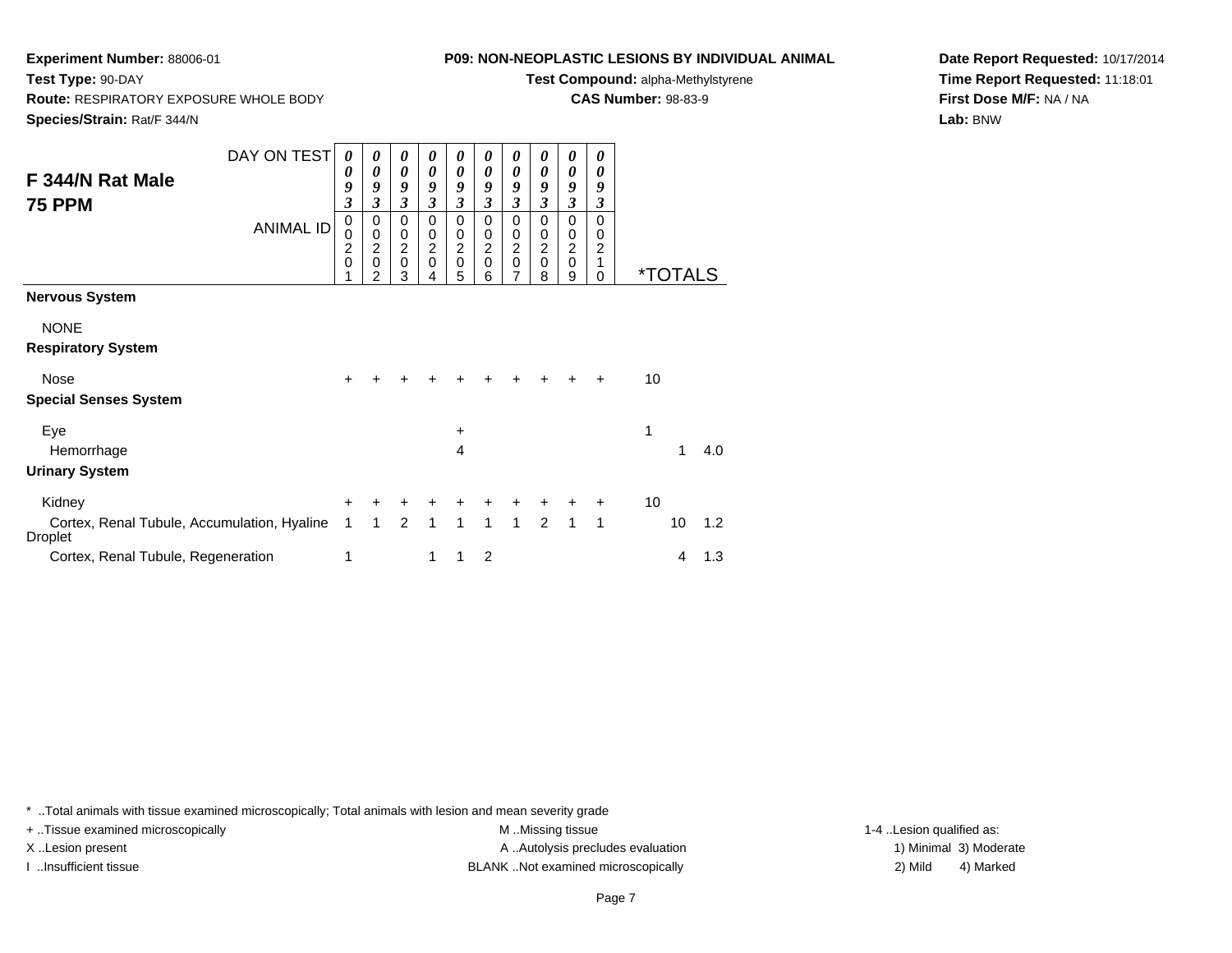**Route:** RESPIRATORY EXPOSURE WHOLE BODY

## **P09: NON-NEOPLASTIC LESIONS BY INDIVIDUAL ANIMAL**

**Test Compound:** alpha-Methylstyrene

**CAS Number:** 98-83-9

**Species/Strain:** Rat/F 344/N

**Test Type:** 90-DAY

**Date Report Requested:** 10/17/2014**Time Report Requested:** 11:18:01**First Dose M/F:** NA / NA**Lab:** BNW

| F 344/N Rat Male<br><b>150 PPM</b>           | DAY ON TEST      | $\boldsymbol{\theta}$<br>$\boldsymbol{\theta}$<br>9<br>$\overline{\mathbf{3}}$ | $\pmb{\theta}$<br>0<br>$\boldsymbol{g}$<br>$\mathfrak{z}$ | $\pmb{\theta}$<br>$\pmb{\theta}$<br>9<br>$\boldsymbol{\beta}$           | $\pmb{\theta}$<br>$\pmb{\theta}$<br>9<br>$\mathfrak{z}$                     | $\pmb{\theta}$<br>$\boldsymbol{\theta}$<br>9<br>$\boldsymbol{\mathfrak{z}}$ | $\boldsymbol{\theta}$<br>$\pmb{\theta}$<br>$\boldsymbol{9}$<br>$\mathfrak{z}$ | 0<br>$\pmb{\theta}$<br>$\boldsymbol{g}$<br>$\mathfrak{z}$             | $\boldsymbol{\theta}$<br>$\pmb{\theta}$<br>$\boldsymbol{g}$<br>$\mathfrak{z}$ | $\boldsymbol{\theta}$<br>$\boldsymbol{\theta}$<br>$\boldsymbol{g}$<br>$\mathfrak{z}$ | 0<br>$\boldsymbol{\theta}$<br>9<br>$\boldsymbol{\beta}$ |                       |
|----------------------------------------------|------------------|--------------------------------------------------------------------------------|-----------------------------------------------------------|-------------------------------------------------------------------------|-----------------------------------------------------------------------------|-----------------------------------------------------------------------------|-------------------------------------------------------------------------------|-----------------------------------------------------------------------|-------------------------------------------------------------------------------|--------------------------------------------------------------------------------------|---------------------------------------------------------|-----------------------|
|                                              | <b>ANIMAL ID</b> | $\overline{0}$<br>$\pmb{0}$<br>$\overline{\mathbf{4}}$<br>$\pmb{0}$<br>1       | $\mathbf 0$<br>$\mathbf 0$<br>4<br>0<br>$\overline{2}$    | $\mathbf 0$<br>$\mathbf 0$<br>$\overline{\mathbf{4}}$<br>$\pmb{0}$<br>3 | $\mathbf 0$<br>$\mathbf 0$<br>$\overline{4}$<br>$\pmb{0}$<br>$\overline{4}$ | $\mathbf 0$<br>0<br>$\overline{\mathbf{4}}$<br>$\pmb{0}$<br>$\overline{5}$  | $\mathbf 0$<br>$\mathbf 0$<br>4<br>0<br>6                                     | $\mathbf 0$<br>$\pmb{0}$<br>$\overline{\mathbf{4}}$<br>$\pmb{0}$<br>7 | $\pmb{0}$<br>$\mathbf 0$<br>$\overline{4}$<br>0<br>8                          | $\overline{0}$<br>$\mathbf 0$<br>$\overline{4}$<br>0<br>9                            | $\mathbf 0$<br>0<br>$\overline{4}$<br>1<br>$\mathbf 0$  | <i><b>*TOTALS</b></i> |
| <b>Alimentary System</b>                     |                  |                                                                                |                                                           |                                                                         |                                                                             |                                                                             |                                                                               |                                                                       |                                                                               |                                                                                      |                                                         |                       |
| Liver<br><b>Cardiovascular System</b>        |                  | $\pm$                                                                          |                                                           |                                                                         |                                                                             |                                                                             |                                                                               |                                                                       |                                                                               | +                                                                                    | $\ddot{}$                                               | 10                    |
| <b>NONE</b><br><b>Endocrine System</b>       |                  |                                                                                |                                                           |                                                                         |                                                                             |                                                                             |                                                                               |                                                                       |                                                                               |                                                                                      |                                                         |                       |
| <b>NONE</b><br><b>General Body System</b>    |                  |                                                                                |                                                           |                                                                         |                                                                             |                                                                             |                                                                               |                                                                       |                                                                               |                                                                                      |                                                         |                       |
| <b>NONE</b><br><b>Genital System</b>         |                  |                                                                                |                                                           |                                                                         |                                                                             |                                                                             |                                                                               |                                                                       |                                                                               |                                                                                      |                                                         |                       |
| <b>NONE</b><br><b>Hematopoietic System</b>   |                  |                                                                                |                                                           |                                                                         |                                                                             |                                                                             |                                                                               |                                                                       |                                                                               |                                                                                      |                                                         |                       |
| <b>NONE</b><br><b>Integumentary System</b>   |                  |                                                                                |                                                           |                                                                         |                                                                             |                                                                             |                                                                               |                                                                       |                                                                               |                                                                                      |                                                         |                       |
| <b>NONE</b><br><b>Musculoskeletal System</b> |                  |                                                                                |                                                           |                                                                         |                                                                             |                                                                             |                                                                               |                                                                       |                                                                               |                                                                                      |                                                         |                       |
| <b>NONE</b><br><b>Nervous System</b>         |                  |                                                                                |                                                           |                                                                         |                                                                             |                                                                             |                                                                               |                                                                       |                                                                               |                                                                                      |                                                         |                       |
|                                              |                  |                                                                                |                                                           |                                                                         |                                                                             |                                                                             |                                                                               |                                                                       |                                                                               |                                                                                      |                                                         |                       |

\* ..Total animals with tissue examined microscopically; Total animals with lesion and mean severity grade

+ ..Tissue examined microscopically M ...Missing tissue 1-4 ... M ...Missing tissue

X..Lesion present **A ..Autolysis precludes evaluation** A ..Autolysis precludes evaluation 1) Minimal 3) Moderate I ..Insufficient tissue BLANK ..Not examined microscopically 2) Mild 4) Marked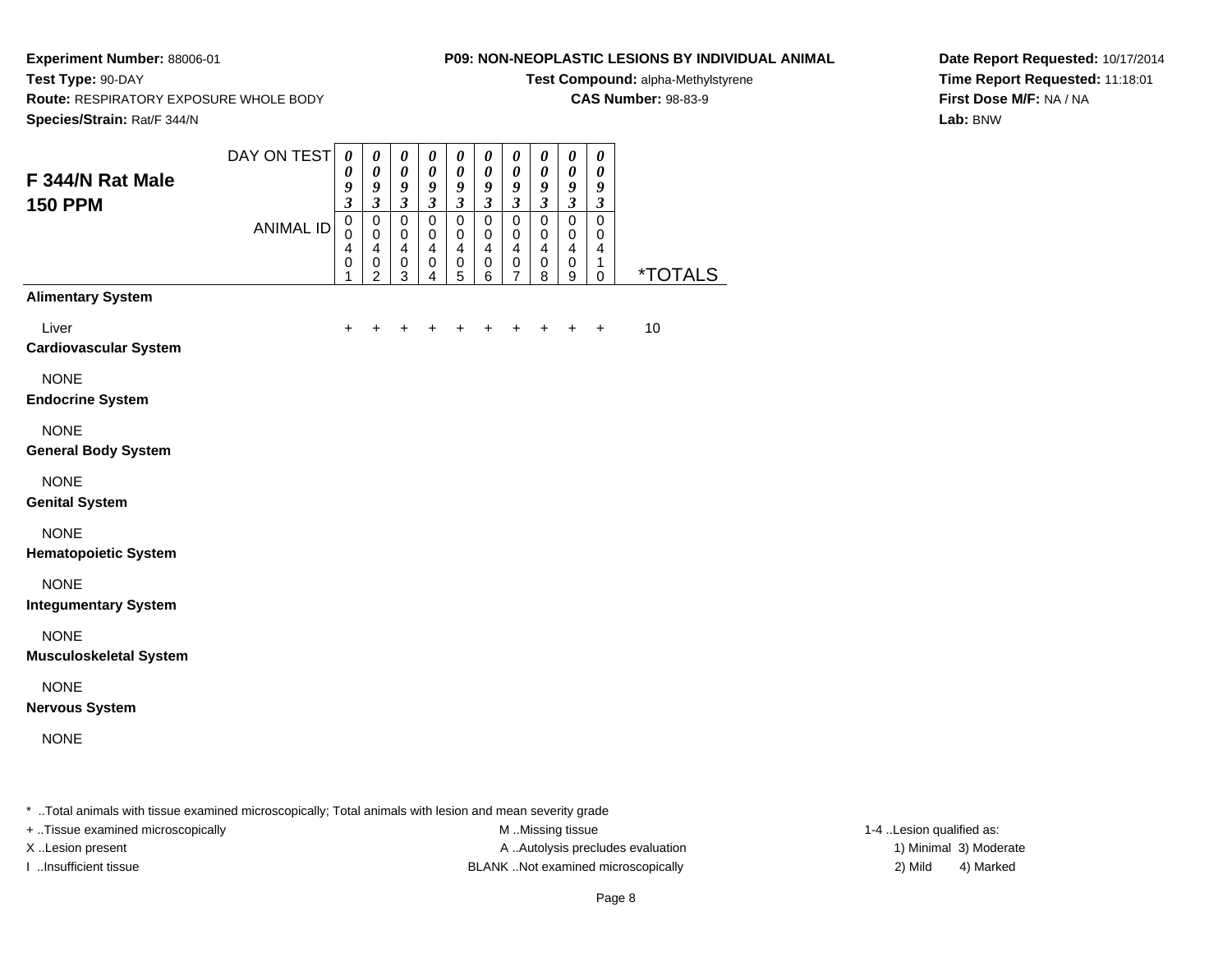**Route:** RESPIRATORY EXPOSURE WHOLE BODY

## **P09: NON-NEOPLASTIC LESIONS BY INDIVIDUAL ANIMAL**

**Test Compound:** alpha-Methylstyrene

**CAS Number:** 98-83-9

**Species/Strain:** Rat/F 344/N

**Test Type:** 90-DAY

**Date Report Requested:** 10/17/2014**Time Report Requested:** 11:18:01**First Dose M/F:** NA / NA**Lab:** BNW

| F 344/N Rat Male<br><b>150 PPM</b>                            | DAY ON TEST<br><b>ANIMAL ID</b> | 0<br>0<br>9<br>3<br>0<br>0<br>4<br>0 | 0<br>0<br>9<br>3<br>0<br>$\mathbf 0$<br>4<br>0<br>2 | 0<br>$\boldsymbol{\theta}$<br>9<br>$\overline{\mathbf{3}}$<br>$\Omega$<br>$\mathbf 0$<br>4<br>$\mathbf 0$<br>3 | 0<br>0<br>9<br>3<br>$\Omega$<br>$\mathbf 0$<br>4<br>$\mathbf 0$<br>4 | 0<br>0<br>9<br>$\boldsymbol{\beta}$<br>$\Omega$<br>0<br>$\overline{4}$<br>$\mathsf 0$<br>5 | 0<br>0<br>9<br>3<br>0<br>0<br>4<br>0<br>6 | 0<br>0<br>9<br>$\mathfrak{z}$<br>$\Omega$<br>0<br>4<br>0<br>7 | 0<br>0<br>9<br>3<br>0<br>0<br>4<br>0<br>8 | 0<br>0<br>9<br>3<br>$\Omega$<br>0<br>4<br>0<br>9 | 0<br>0<br>9<br>3<br>0<br>0<br>4<br>0 |    | <i><b>*TOTAL</b></i> |     |
|---------------------------------------------------------------|---------------------------------|--------------------------------------|-----------------------------------------------------|----------------------------------------------------------------------------------------------------------------|----------------------------------------------------------------------|--------------------------------------------------------------------------------------------|-------------------------------------------|---------------------------------------------------------------|-------------------------------------------|--------------------------------------------------|--------------------------------------|----|----------------------|-----|
| <b>Respiratory System</b>                                     |                                 |                                      |                                                     |                                                                                                                |                                                                      |                                                                                            |                                           |                                                               |                                           |                                                  |                                      |    |                      |     |
| Nose<br><b>Special Senses System</b>                          |                                 | +                                    |                                                     |                                                                                                                |                                                                      |                                                                                            |                                           |                                                               |                                           |                                                  | $\div$                               | 10 |                      |     |
| <b>NONE</b><br><b>Urinary System</b>                          |                                 |                                      |                                                     |                                                                                                                |                                                                      |                                                                                            |                                           |                                                               |                                           |                                                  |                                      |    |                      |     |
| Kidney                                                        |                                 | $\pm$                                | ÷                                                   | $\ddot{}$                                                                                                      | $\ddot{}$                                                            | $\ddot{}$                                                                                  | $+$                                       | $\ddot{}$                                                     | $\ddot{}$                                 | $\pm$                                            | $\ddot{}$                            | 10 |                      |     |
| Cortex, Renal Tubule, Accumulation, Hyaline<br><b>Droplet</b> |                                 | 1                                    | 1                                                   | $\mathbf{1}$                                                                                                   | $\mathcal{P}$                                                        | $\mathbf{1}$                                                                               | $2^{\circ}$                               | $\mathbf{1}$                                                  | $\mathcal{P}$                             | $\mathbf{1}$                                     | 1                                    |    | 10                   | 1.3 |
| Cortex, Renal Tubule, Regeneration                            |                                 | 1                                    |                                                     | 1                                                                                                              | 1                                                                    | 1                                                                                          |                                           | 1                                                             | 1                                         |                                                  | 1                                    |    | 9                    | 1.0 |

\* ..Total animals with tissue examined microscopically; Total animals with lesion and mean severity grade

+ ..Tissue examined microscopically M ...Missing tissue 1-4 ... M ...Missing tissue

X..Lesion present **A ..Autolysis precludes evaluation** A ..Autolysis precludes evaluation 1) Minimal 3) Moderate I ..Insufficient tissue BLANK ..Not examined microscopically 2) Mild 4) Marked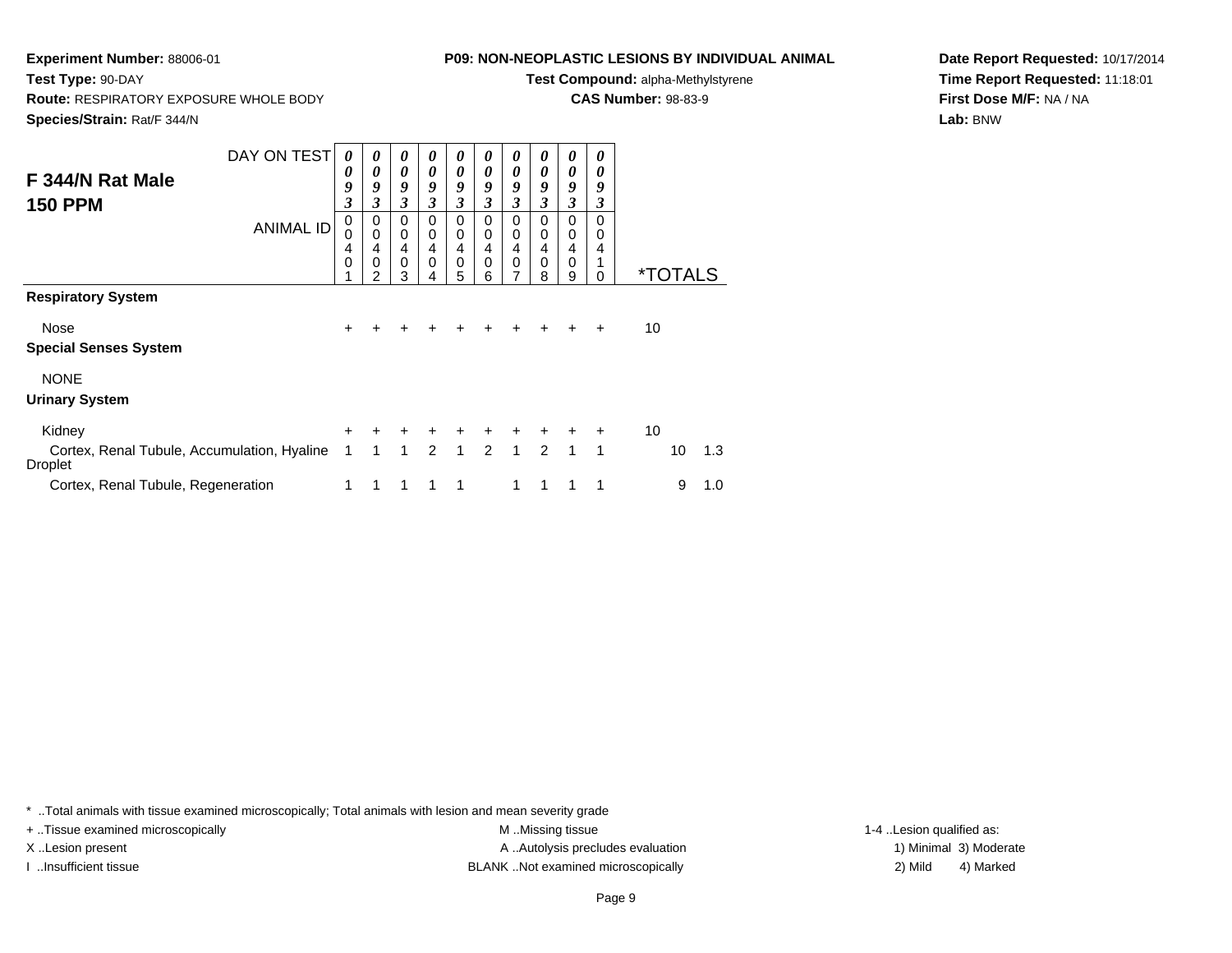**Route:** RESPIRATORY EXPOSURE WHOLE BODY

## **P09: NON-NEOPLASTIC LESIONS BY INDIVIDUAL ANIMAL**

**Test Compound:** alpha-Methylstyrene

**CAS Number:** 98-83-9

**Species/Strain:** Rat/F 344/N

**Test Type:** 90-DAY

**Date Report Requested:** 10/17/2014**Time Report Requested:** 11:18:01**First Dose M/F:** NA / NA**Lab:** BNW

| F 344/N Rat Male<br><b>300 PPM</b>           | DAY ON TEST      | $\boldsymbol{\theta}$<br>0<br>9<br>$\mathfrak{z}$       | $\pmb{\theta}$<br>$\pmb{\theta}$<br>$\boldsymbol{g}$<br>$\mathfrak{z}$ | $\pmb{\theta}$<br>$\pmb{\theta}$<br>$\boldsymbol{g}$<br>$\mathfrak{z}$ | $\pmb{\theta}$<br>$\boldsymbol{\theta}$<br>9<br>$\mathfrak{z}$   | $\pmb{\theta}$<br>$\pmb{\theta}$<br>9<br>$\mathfrak{z}$ | $\pmb{\theta}$<br>$\pmb{\theta}$<br>9<br>$\mathfrak{z}$ | $\pmb{\theta}$<br>$\pmb{\theta}$<br>$\boldsymbol{9}$<br>$\mathfrak{z}$ | $\boldsymbol{\theta}$<br>$\pmb{\theta}$<br>$\frac{9}{3}$ | $\pmb{\theta}$<br>$\pmb{\theta}$<br>$\frac{9}{3}$ | $\pmb{\theta}$<br>$\boldsymbol{\theta}$<br>$\boldsymbol{9}$<br>$\boldsymbol{\beta}$ |                       |
|----------------------------------------------|------------------|---------------------------------------------------------|------------------------------------------------------------------------|------------------------------------------------------------------------|------------------------------------------------------------------|---------------------------------------------------------|---------------------------------------------------------|------------------------------------------------------------------------|----------------------------------------------------------|---------------------------------------------------|-------------------------------------------------------------------------------------|-----------------------|
|                                              | <b>ANIMAL ID</b> | $\mathbf 0$<br>$\mathbf 0$<br>$\,6$<br>$\mathbf 0$<br>1 | $\pmb{0}$<br>$\pmb{0}$<br>$\,6$<br>$\pmb{0}$<br>$\overline{2}$         | $\pmb{0}$<br>$\mathbf 0$<br>$\,6\,$<br>$\mathbf 0$<br>3                | $\mathbf 0$<br>$\pmb{0}$<br>$\,6$<br>$\pmb{0}$<br>$\overline{4}$ | $\mathsf 0$<br>$\mathbf 0$<br>6<br>0<br>5               | $\mathbf 0$<br>$\pmb{0}$<br>$\,6$<br>$\,0\,$<br>6       | $\mathsf 0$<br>$\mathbf 0$<br>$\,6$<br>$\pmb{0}$<br>$\overline{7}$     | $\pmb{0}$<br>$\pmb{0}$<br>$\,6$<br>$\pmb{0}$<br>8        | $\pmb{0}$<br>$\mathsf 0$<br>6<br>0<br>9           | $\mathbf 0$<br>$\mathbf 0$<br>6<br>1<br>$\mathbf 0$                                 | <i><b>*TOTALS</b></i> |
| <b>Alimentary System</b>                     |                  |                                                         |                                                                        |                                                                        |                                                                  |                                                         |                                                         |                                                                        |                                                          |                                                   |                                                                                     |                       |
| Liver<br><b>Cardiovascular System</b>        |                  | $\ddot{}$                                               | $+$                                                                    | +                                                                      | $\ddot{}$                                                        | $\ddot{}$                                               | $\ddot{}$                                               | $\ddot{}$                                                              |                                                          | $+$ $+$                                           | $\ddot{}$                                                                           | 10                    |
| <b>NONE</b><br><b>Endocrine System</b>       |                  |                                                         |                                                                        |                                                                        |                                                                  |                                                         |                                                         |                                                                        |                                                          |                                                   |                                                                                     |                       |
| <b>NONE</b><br><b>General Body System</b>    |                  |                                                         |                                                                        |                                                                        |                                                                  |                                                         |                                                         |                                                                        |                                                          |                                                   |                                                                                     |                       |
| <b>NONE</b><br><b>Genital System</b>         |                  |                                                         |                                                                        |                                                                        |                                                                  |                                                         |                                                         |                                                                        |                                                          |                                                   |                                                                                     |                       |
| <b>NONE</b><br><b>Hematopoietic System</b>   |                  |                                                         |                                                                        |                                                                        |                                                                  |                                                         |                                                         |                                                                        |                                                          |                                                   |                                                                                     |                       |
| <b>NONE</b><br><b>Integumentary System</b>   |                  |                                                         |                                                                        |                                                                        |                                                                  |                                                         |                                                         |                                                                        |                                                          |                                                   |                                                                                     |                       |
| <b>NONE</b><br><b>Musculoskeletal System</b> |                  |                                                         |                                                                        |                                                                        |                                                                  |                                                         |                                                         |                                                                        |                                                          |                                                   |                                                                                     |                       |
| <b>NONE</b><br><b>Nervous System</b>         |                  |                                                         |                                                                        |                                                                        |                                                                  |                                                         |                                                         |                                                                        |                                                          |                                                   |                                                                                     |                       |
| <b>NONE</b>                                  |                  |                                                         |                                                                        |                                                                        |                                                                  |                                                         |                                                         |                                                                        |                                                          |                                                   |                                                                                     |                       |
|                                              |                  |                                                         |                                                                        |                                                                        |                                                                  |                                                         |                                                         |                                                                        |                                                          |                                                   |                                                                                     |                       |

\* ..Total animals with tissue examined microscopically; Total animals with lesion and mean severity grade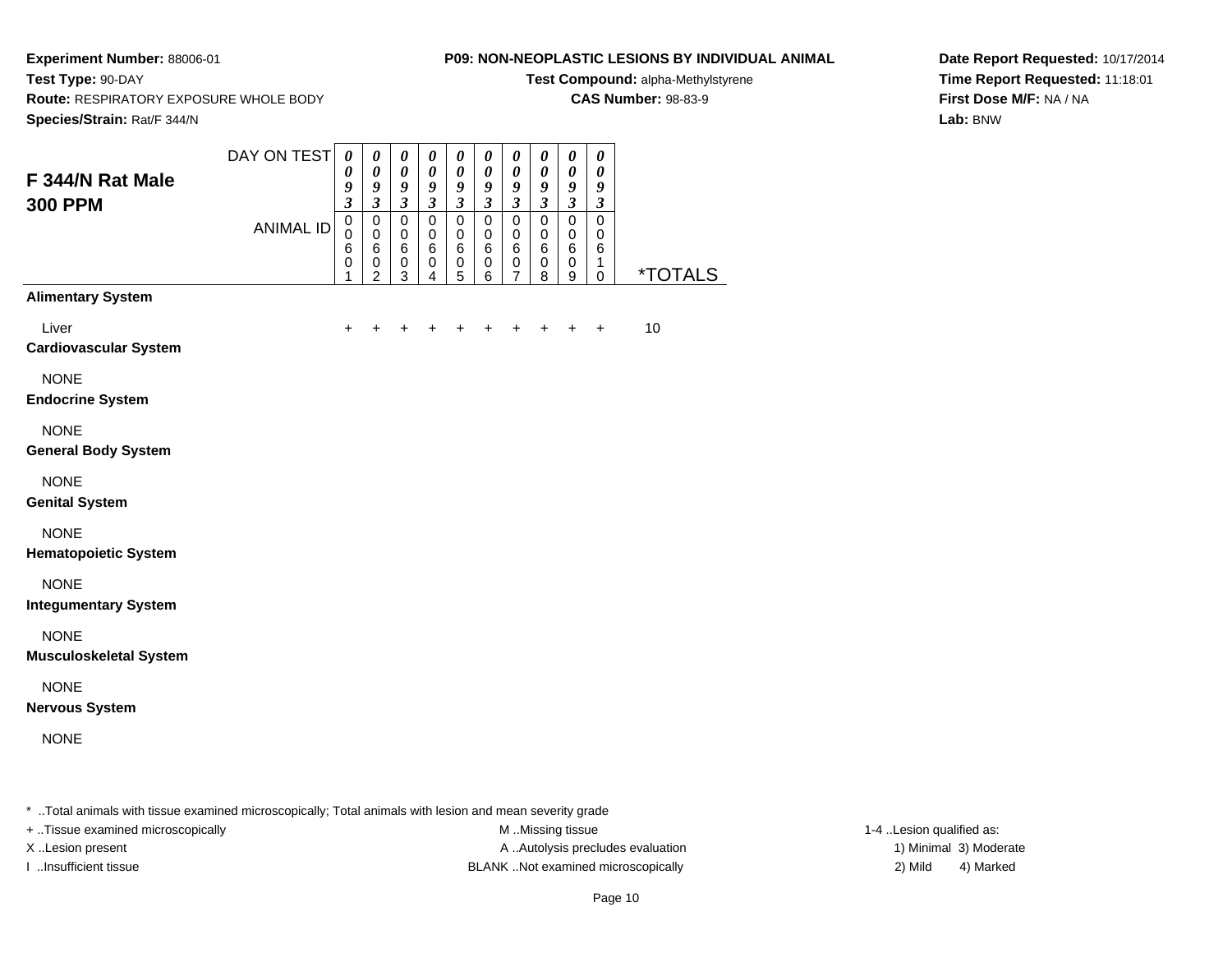**Route:** RESPIRATORY EXPOSURE WHOLE BODY

## **P09: NON-NEOPLASTIC LESIONS BY INDIVIDUAL ANIMAL**

**Test Compound:** alpha-Methylstyrene

**CAS Number:** 98-83-9

**Species/Strain:** Rat/F 344/N

**Test Type:** 90-DAY

**Date Report Requested:** 10/17/2014**Time Report Requested:** 11:18:02**First Dose M/F:** NA / NA**Lab:** BNW

| F 344/N Rat Male<br><b>300 PPM</b>                            | DAY ON TEST<br><b>ANIMAL ID</b> | 0<br>0<br>9<br>$\boldsymbol{\beta}$<br>$\mathbf 0$<br>0<br>6 | 0<br>$\boldsymbol{\theta}$<br>9<br>3<br>$\Omega$<br>$\mathbf 0$<br>$6\phantom{1}6$ | 0<br>0<br>9<br>$\boldsymbol{\beta}$<br>$\Omega$<br>0<br>$6\phantom{1}6$ | 0<br>0<br>9<br>3<br>$\Omega$<br>0<br>6 | 0<br>0<br>9<br>$\mathfrak{z}$<br>$\Omega$<br>0<br>6 | Ŋ<br>0<br>9<br>3<br>$\Omega$<br>0<br>6 | 0<br>0<br>9<br>3<br>$\Omega$<br>0<br>6 | 0<br>0<br>9<br>3<br>0<br>0<br>6 | 0<br>0<br>9<br>3<br>0<br>0<br>6 | 0<br>0<br>9<br>3<br>0<br>0<br>6 |    |                       |     |
|---------------------------------------------------------------|---------------------------------|--------------------------------------------------------------|------------------------------------------------------------------------------------|-------------------------------------------------------------------------|----------------------------------------|-----------------------------------------------------|----------------------------------------|----------------------------------------|---------------------------------|---------------------------------|---------------------------------|----|-----------------------|-----|
|                                                               |                                 | 0                                                            | $\Omega$<br>2                                                                      | $\mathbf 0$<br>3                                                        | 0<br>4                                 | $\mathbf 0$<br>5                                    | 0<br>6                                 | 0<br>7                                 | 0<br>8                          | 0<br>9                          | 0                               |    | <i><b>*TOTALS</b></i> |     |
| <b>Respiratory System</b>                                     |                                 |                                                              |                                                                                    |                                                                         |                                        |                                                     |                                        |                                        |                                 |                                 |                                 |    |                       |     |
| Nose<br><b>Special Senses System</b>                          |                                 | $\ddot{}$                                                    |                                                                                    |                                                                         |                                        |                                                     |                                        |                                        |                                 |                                 | $\div$                          | 10 |                       |     |
| <b>NONE</b><br><b>Urinary System</b>                          |                                 |                                                              |                                                                                    |                                                                         |                                        |                                                     |                                        |                                        |                                 |                                 |                                 |    |                       |     |
| Kidney                                                        |                                 | $\pm$                                                        | ÷                                                                                  | $\ddot{}$                                                               | +                                      | ٠                                                   | $+$                                    | $\ddot{}$                              | $\ddot{}$                       | $\ddot{}$                       | $\ddot{}$                       | 10 |                       |     |
| Cortex, Renal Tubule, Accumulation, Hyaline<br><b>Droplet</b> |                                 | 1                                                            | 1                                                                                  | $\mathcal{P}$                                                           | 1                                      | 1                                                   | $\mathbf{1}$                           | $\mathbf{1}$                           | $\mathbf{1}$                    | $\mathbf{1}$                    | $\overline{1}$                  |    | 10                    | 1.1 |
| Cortex, Renal Tubule, Regeneration                            |                                 | 1                                                            |                                                                                    |                                                                         | 1                                      |                                                     | 1                                      |                                        |                                 | 1                               |                                 |    | 5                     | 1.0 |

\* ..Total animals with tissue examined microscopically; Total animals with lesion and mean severity grade

+ ..Tissue examined microscopically examined microscopically examined as:  $M$  ..Missing tissue 1-4 ..Lesion qualified as: X..Lesion present **A ..Autolysis precludes evaluation** A ..Autolysis precludes evaluation 1) Minimal 3) Moderate I ..Insufficient tissue 2) Mild 2 and the BLANK ..Not examined microscopically and the same 2) Mild

4) Marked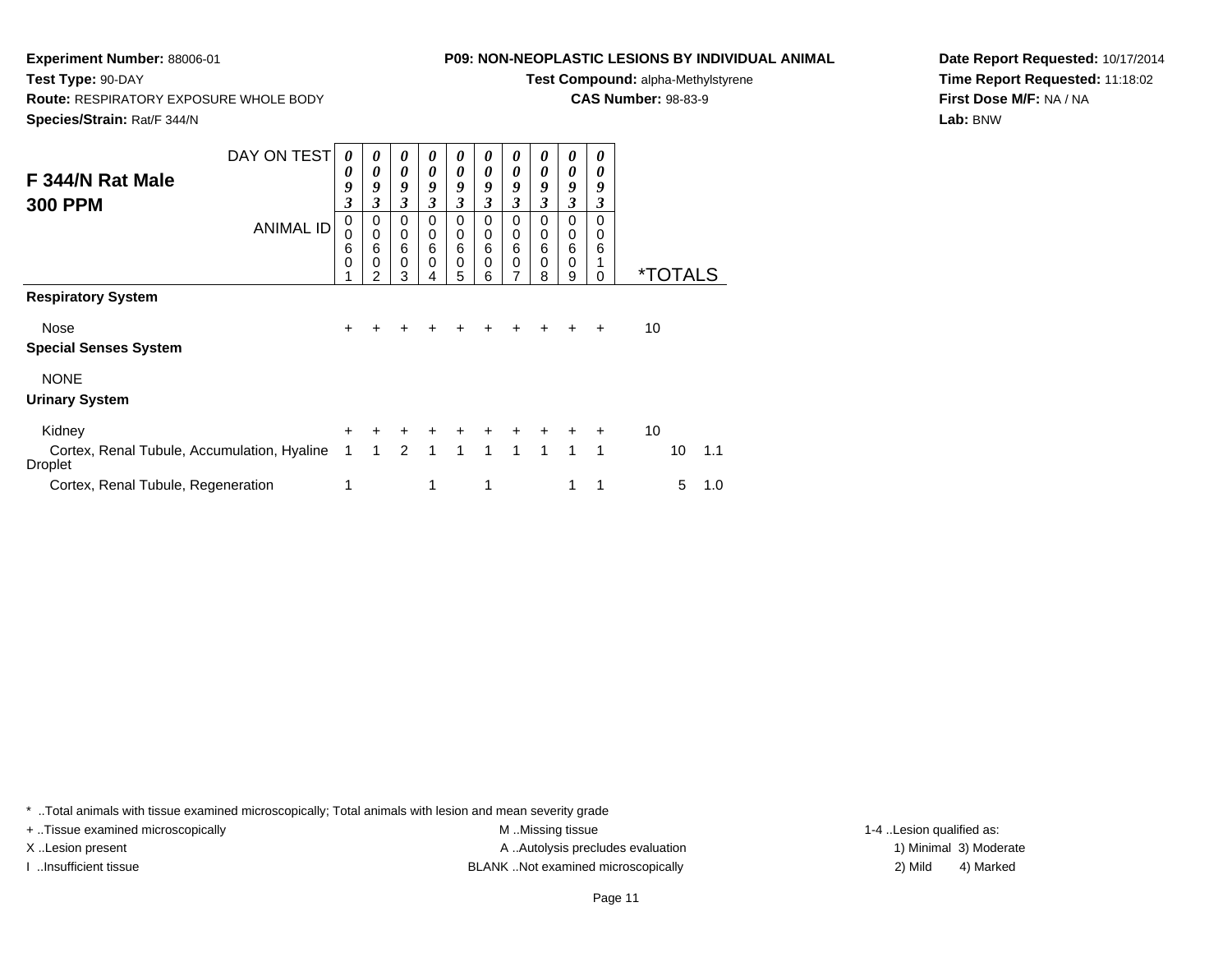**Route:** RESPIRATORY EXPOSURE WHOLE BODY

## **P09: NON-NEOPLASTIC LESIONS BY INDIVIDUAL ANIMAL**

**Test Compound:** alpha-Methylstyrene

**CAS Number:** 98-83-9

**Species/Strain:** Rat/F 344/N

**Test Type:** 90-DAY

**Date Report Requested:** 10/17/2014**Time Report Requested:** 11:18:02**First Dose M/F:** NA / NA**Lab:** BNW

| F 344/N Rat Male<br><b>600 PPM</b>                                                                                                                                                                                                                                      | DAY ON TEST<br><b>ANIMAL ID</b> | $\boldsymbol{\theta}$<br>$\boldsymbol{\theta}$<br>9<br>3<br>$\mathbf 0$<br>0<br>8<br>$\pmb{0}$<br>1 | 0<br>$\pmb{\theta}$<br>9<br>$\boldsymbol{\mathfrak{z}}$<br>$\mathbf 0$<br>$\pmb{0}$<br>8<br>$\pmb{0}$<br>$\overline{2}$ | $\boldsymbol{\theta}$<br>$\pmb{\theta}$<br>9<br>$\boldsymbol{\beta}$<br>$\pmb{0}$<br>0<br>8<br>$\pmb{0}$<br>3 | 0<br>$\boldsymbol{\theta}$<br>9<br>$\boldsymbol{\beta}$<br>$\mathbf 0$<br>0<br>8<br>$\mathbf 0$<br>4 | $\pmb{\theta}$<br>$\boldsymbol{\theta}$<br>9<br>$\boldsymbol{\beta}$<br>$\mathbf 0$<br>$\mathbf 0$<br>8<br>0<br>5 | $\pmb{\theta}$<br>0<br>9<br>$\boldsymbol{\mathfrak{z}}$<br>$\mathbf 0$<br>0<br>8<br>$\mathbf 0$<br>6 | 0<br>$\pmb{\theta}$<br>9<br>$\boldsymbol{\beta}$<br>0<br>0<br>8<br>0<br>7 | $\boldsymbol{\theta}$<br>$\boldsymbol{\theta}$<br>9<br>$\boldsymbol{\beta}$<br>$\mathbf 0$<br>$\mathbf 0$<br>8<br>$\mathbf 0$<br>8 | $\boldsymbol{\theta}$<br>$\boldsymbol{\theta}$<br>9<br>$\boldsymbol{\beta}$<br>$\mathbf 0$<br>$\mathbf 0$<br>8<br>$\mathbf 0$<br>9 | $\boldsymbol{\theta}$<br>$\boldsymbol{\theta}$<br>9<br>3<br>$\pmb{0}$<br>0<br>8<br>$\mathbf{1}$<br>$\mathbf 0$ | <i><b>*TOTALS</b></i> |        |     |
|-------------------------------------------------------------------------------------------------------------------------------------------------------------------------------------------------------------------------------------------------------------------------|---------------------------------|-----------------------------------------------------------------------------------------------------|-------------------------------------------------------------------------------------------------------------------------|---------------------------------------------------------------------------------------------------------------|------------------------------------------------------------------------------------------------------|-------------------------------------------------------------------------------------------------------------------|------------------------------------------------------------------------------------------------------|---------------------------------------------------------------------------|------------------------------------------------------------------------------------------------------------------------------------|------------------------------------------------------------------------------------------------------------------------------------|----------------------------------------------------------------------------------------------------------------|-----------------------|--------|-----|
| <b>Alimentary System</b><br>Liver<br>Hepatodiaphragmatic Nodule<br>Mesentery<br>Fat, Necrosis<br><b>Cardiovascular System</b>                                                                                                                                           |                                 | +                                                                                                   | +<br>$\ddot{}$<br>3                                                                                                     |                                                                                                               |                                                                                                      | +                                                                                                                 |                                                                                                      | +<br>X                                                                    |                                                                                                                                    | +                                                                                                                                  | $\ddot{}$                                                                                                      | 10<br>1               | 1<br>1 | 3.0 |
| <b>NONE</b><br><b>Endocrine System</b><br><b>NONE</b><br><b>General Body System</b><br><b>NONE</b><br><b>Genital System</b><br><b>NONE</b><br><b>Hematopoietic System</b><br><b>NONE</b><br><b>Integumentary System</b><br><b>NONE</b><br><b>Musculoskeletal System</b> |                                 |                                                                                                     |                                                                                                                         |                                                                                                               |                                                                                                      |                                                                                                                   |                                                                                                      |                                                                           |                                                                                                                                    |                                                                                                                                    |                                                                                                                |                       |        |     |

\* ..Total animals with tissue examined microscopically; Total animals with lesion and mean severity grade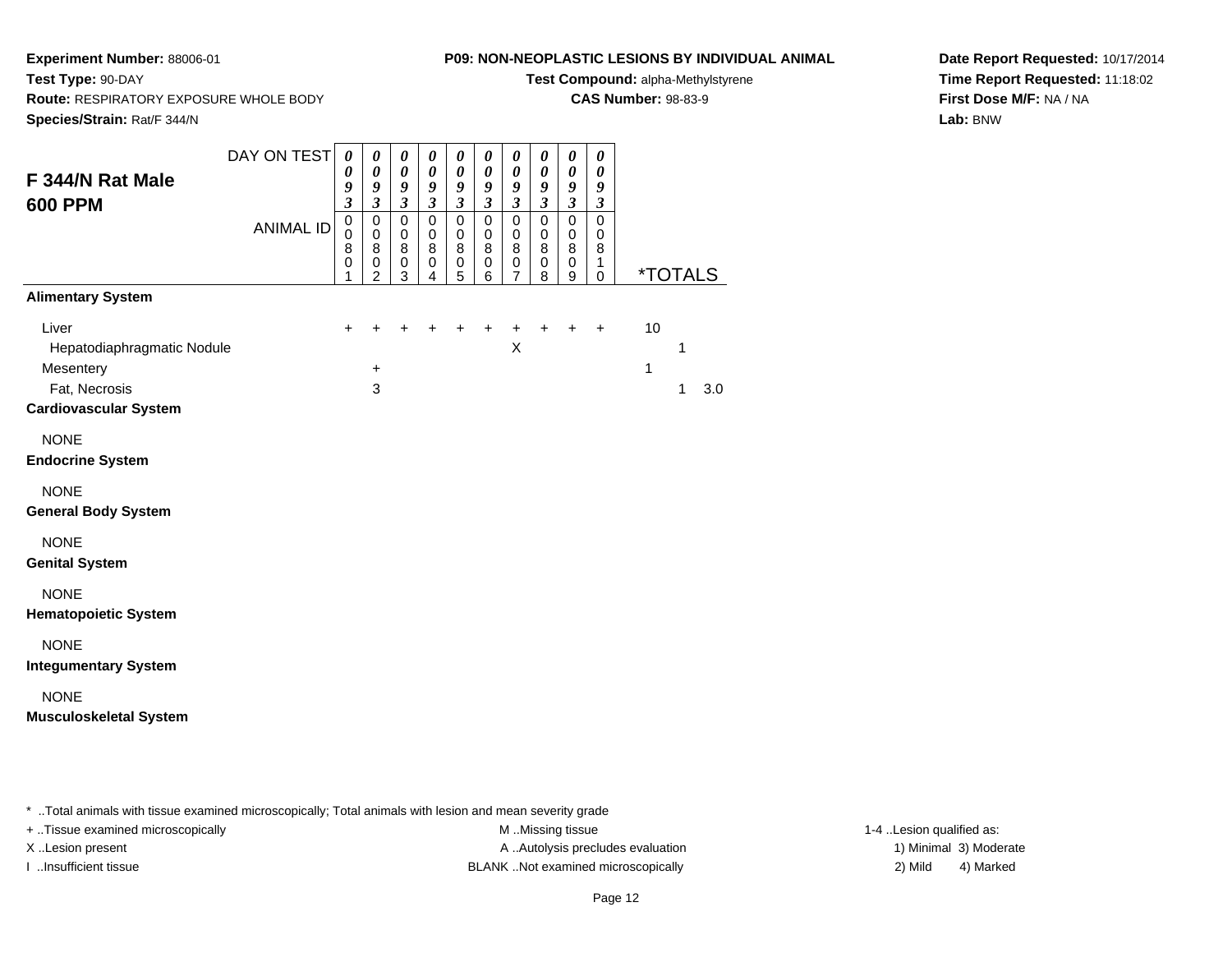**Experiment Number:** 88006-01**Test Type:** 90-DAY

## **Route:** RESPIRATORY EXPOSURE WHOLE BODY

**Species/Strain:** Rat/F 344/N

## **P09: NON-NEOPLASTIC LESIONS BY INDIVIDUAL ANIMAL**

**Test Compound:** alpha-Methylstyrene

**CAS Number:** 98-83-9

**Date Report Requested:** 10/17/2014**Time Report Requested:** 11:18:02**First Dose M/F:** NA / NA**Lab:** BNW

|                                                        | DAY ON TEST      | $\theta$                  | $\boldsymbol{\theta}$ | 0                | 0              | 0                     | 0                | 0                   | 0                | 0                     | 0              |    |                       |     |
|--------------------------------------------------------|------------------|---------------------------|-----------------------|------------------|----------------|-----------------------|------------------|---------------------|------------------|-----------------------|----------------|----|-----------------------|-----|
| F 344/N Rat Male                                       |                  | 0                         | 0                     | 0                | 0              | $\boldsymbol{\theta}$ | 0                | 0                   | 0                | $\boldsymbol{\theta}$ | 0              |    |                       |     |
|                                                        |                  | 9                         | 9                     | 9                | 9              | 9<br>$\mathfrak{z}$   | 9<br>3           | 9<br>$\mathfrak{z}$ | 9                | 9                     | 9              |    |                       |     |
| <b>600 PPM</b>                                         |                  | $\boldsymbol{\beta}$<br>0 | 3<br>0                | 3<br>0           | 3<br>0         | 0                     | 0                | 0                   | 3<br>0           | 3<br>0                | 3<br>0         |    |                       |     |
|                                                        | <b>ANIMAL ID</b> | 0                         | $\pmb{0}$             | 0                | 0              | 0                     | 0                | $\boldsymbol{0}$    | 0                | $\mathbf 0$           | 0              |    |                       |     |
|                                                        |                  | 8                         | 8                     | 8                | 8              | 8                     | 8                | 8                   | 8                | 8                     | 8              |    |                       |     |
|                                                        |                  | 0<br>1                    | $\mathbf 0$<br>2      | $\mathbf 0$<br>3 | 0<br>4         | $\mathbf 0$<br>5      | $\mathbf 0$<br>6 | $\pmb{0}$<br>7      | $\mathbf 0$<br>8 | $\mathbf 0$<br>9      | 1<br>0         |    | <i><b>*TOTALS</b></i> |     |
| <b>NONE</b>                                            |                  |                           |                       |                  |                |                       |                  |                     |                  |                       |                |    |                       |     |
| <b>Nervous System</b>                                  |                  |                           |                       |                  |                |                       |                  |                     |                  |                       |                |    |                       |     |
|                                                        |                  |                           |                       |                  |                |                       |                  |                     |                  |                       |                |    |                       |     |
| <b>NONE</b>                                            |                  |                           |                       |                  |                |                       |                  |                     |                  |                       |                |    |                       |     |
| <b>Respiratory System</b>                              |                  |                           |                       |                  |                |                       |                  |                     |                  |                       |                |    |                       |     |
| Nose                                                   |                  | $\ddot{}$                 |                       |                  |                |                       |                  |                     |                  | ÷                     | ÷              | 10 |                       |     |
| <b>Special Senses System</b>                           |                  |                           |                       |                  |                |                       |                  |                     |                  |                       |                |    |                       |     |
| <b>NONE</b>                                            |                  |                           |                       |                  |                |                       |                  |                     |                  |                       |                |    |                       |     |
| <b>Urinary System</b>                                  |                  |                           |                       |                  |                |                       |                  |                     |                  |                       |                |    |                       |     |
| Kidney                                                 |                  | $\ddot{}$                 | +                     | $\ddot{}$        | +              | $\ddot{}$             | $\ddot{}$        | +                   | +                | $\ddot{}$             | $\pm$          | 10 |                       |     |
| Cortex, Renal Tubule, Accumulation, Hyaline<br>Droplet |                  | 2                         | $\mathbf{1}$          | $\overline{2}$   | $\overline{2}$ | 2 <sup>1</sup>        | $\overline{2}$   | $\overline{2}$      | $\mathbf{1}$     | $\overline{2}$        | $\overline{2}$ |    | 10                    | 1.8 |
| Cortex, Renal Tubule, Regeneration                     |                  | 1                         | 1                     | 1                |                | $\overline{2}$        | 2                | 1                   | 1                | 1                     | 1              |    | 9                     | 1.2 |

\* ..Total animals with tissue examined microscopically; Total animals with lesion and mean severity grade

+ ..Tissue examined microscopically examined microscopically examined as:  $M$  ..Missing tissue 1-4 ..Lesion qualified as:

X..Lesion present **A ..Autolysis precludes evaluation** A ..Autolysis precludes evaluation 1) Minimal 3) Moderate I ..Insufficient tissue BLANK ..Not examined microscopically 2) Mild 4) Marked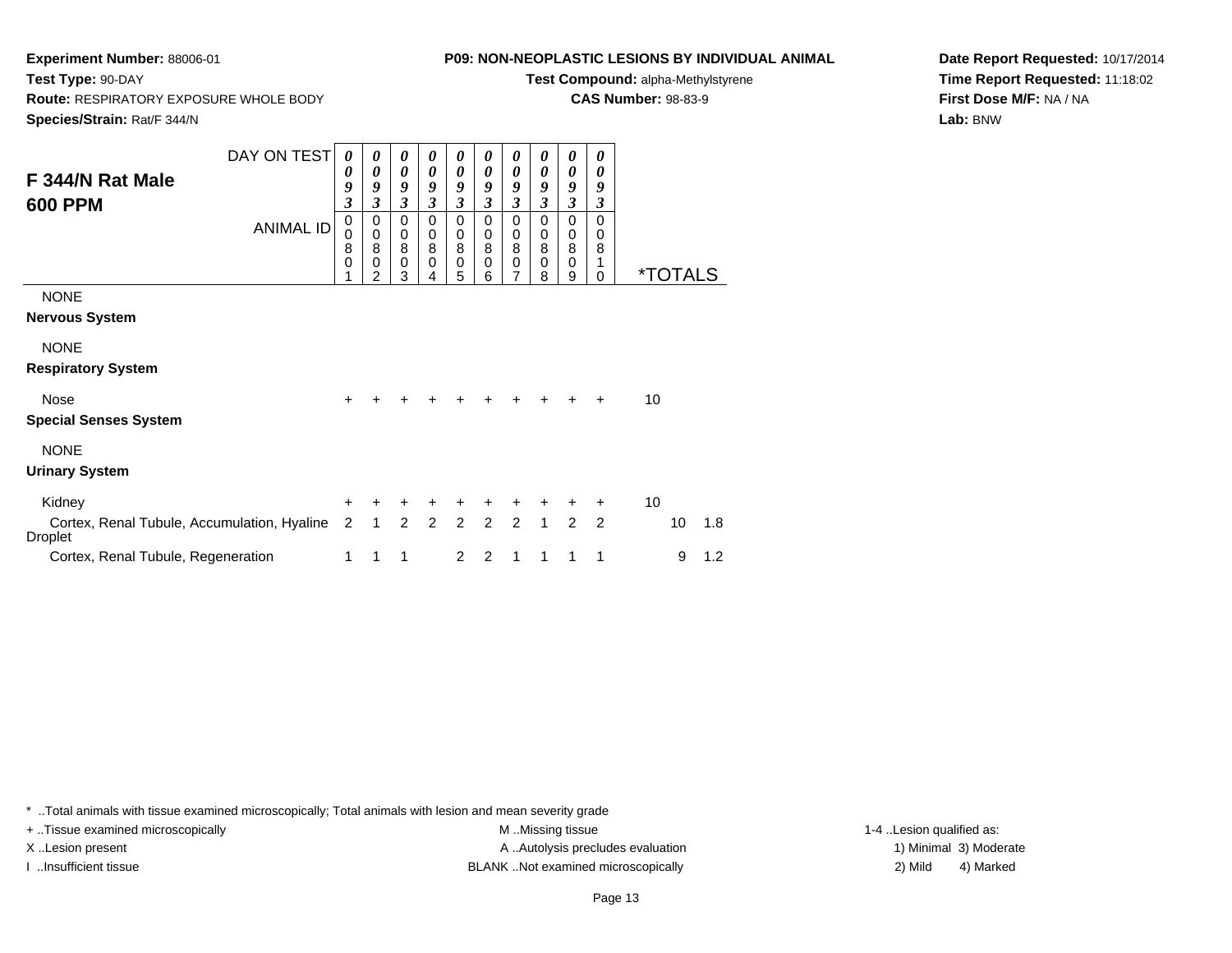**Test Compound:** alpha-Methylstyrene

**CAS Number:** 98-83-9

**Date Report Requested:** 10/17/2014**Time Report Requested:** 11:18:02**First Dose M/F:** NA / NA**Lab:** BNW

**Experiment Number:** 88006-01

| F 344/N Rat Male<br><b>1000 PPM</b> | DAY ON TEST      | 0<br>0<br>9<br>$\overline{\mathbf{3}}$ | 0<br>$\boldsymbol{\theta}$<br>9<br>$\mathfrak{z}$              | 0<br>$\boldsymbol{\theta}$<br>9<br>$\mathfrak{z}$ | 0<br>$\theta$<br>9<br>$\overline{\mathbf{3}}$        | 0<br>$\boldsymbol{\theta}$<br>9<br>$\mathfrak{z}$            | 0<br>$\boldsymbol{\theta}$<br>9<br>$\boldsymbol{\mathfrak{z}}$         | 0<br>$\boldsymbol{\theta}$<br>9<br>$\mathfrak{z}$                  | 0<br>0<br>9<br>$\boldsymbol{\mathfrak{z}}$               | 0<br>$\boldsymbol{\theta}$<br>9<br>$\mathfrak{z}$       | 0<br>$\boldsymbol{\theta}$<br>9<br>$\mathfrak{z}$ |         |   |     |
|-------------------------------------|------------------|----------------------------------------|----------------------------------------------------------------|---------------------------------------------------|------------------------------------------------------|--------------------------------------------------------------|------------------------------------------------------------------------|--------------------------------------------------------------------|----------------------------------------------------------|---------------------------------------------------------|---------------------------------------------------|---------|---|-----|
|                                     | <b>ANIMAL ID</b> | $\overline{0}$<br>1<br>0<br>0<br>1     | $\mathbf 0$<br>1<br>$\mathbf 0$<br>$\pmb{0}$<br>$\overline{2}$ | $\mathbf 0$<br>1<br>$\mathbf 0$<br>0<br>3         | $\mathbf 0$<br>$\mathbf{1}$<br>$\mathbf 0$<br>0<br>4 | $\mathbf 0$<br>$\mathbf{1}$<br>$\mathbf 0$<br>$\pmb{0}$<br>5 | $\overline{0}$<br>$\mathbf{1}$<br>$\mathbf 0$<br>$\boldsymbol{0}$<br>6 | $\overline{0}$<br>$\mathbf{1}$<br>0<br>$\pmb{0}$<br>$\overline{7}$ | $\mathbf 0$<br>1<br>$\mathbf 0$<br>$\boldsymbol{0}$<br>8 | $\overline{0}$<br>$\mathbf{1}$<br>$\mathbf 0$<br>0<br>9 | 0<br>1<br>$\Omega$<br>1<br>$\Omega$               | *TOTALS |   |     |
| <b>Alimentary System</b>            |                  |                                        |                                                                |                                                   |                                                      |                                                              |                                                                        |                                                                    |                                                          |                                                         |                                                   |         |   |     |
| Esophagus                           |                  | +                                      | +                                                              | +                                                 | +                                                    | +                                                            | +                                                                      | +                                                                  | +                                                        | +                                                       | +                                                 | 10      |   |     |
| Intestine Large, Cecum              |                  | +                                      | +                                                              | +                                                 | +                                                    | $\ddot{}$                                                    | +                                                                      | $\ddot{}$                                                          | +                                                        | +                                                       | $\ddot{}$                                         | 10      |   |     |
| Intestine Large, Colon              |                  | +                                      | +                                                              | +                                                 | +                                                    | $\ddot{}$                                                    | +                                                                      | $\ddot{}$                                                          | +                                                        | $\ddot{}$                                               | +                                                 | 10      |   |     |
| Intestine Large, Rectum             |                  | +                                      | +                                                              | $\ddot{}$                                         | +                                                    | $\ddot{}$                                                    | +                                                                      | $\ddot{}$                                                          | +                                                        | $\ddot{}$                                               | $\ddot{}$                                         | 10      |   |     |
| Intestine Small, Duodenum           |                  | +                                      | +                                                              | +                                                 | +                                                    | +                                                            | +                                                                      | +                                                                  | +                                                        | +                                                       | +                                                 | 10      |   |     |
| Intestine Small, Ileum              |                  | +                                      | $\ddot{}$                                                      | +                                                 | +                                                    | $\ddot{}$                                                    | +                                                                      | $\ddot{}$                                                          | +                                                        | $\ddot{}$                                               | $\ddot{}$                                         | 10      |   |     |
| Intestine Small, Jejunum            |                  | +                                      | +                                                              | +                                                 | +                                                    | +                                                            | +                                                                      | +                                                                  | +                                                        | $\ddot{}$                                               | +                                                 | 10      |   |     |
| Liver                               |                  | +                                      | +                                                              | $\ddot{}$                                         | +                                                    | $\ddot{}$                                                    | $\ddot{}$                                                              | $\ddot{}$                                                          | $\ddot{}$                                                | $\ddot{}$                                               | $\ddot{}$                                         | 10      |   |     |
| Pancreas                            |                  | +                                      | $\ddot{}$                                                      | $\ddot{}$                                         | $\ddot{}$                                            | $\ddot{}$                                                    | $\ddot{}$                                                              | $\ddot{}$                                                          | $\ddot{}$                                                | $\ddot{}$                                               | $\ddot{}$                                         | 10      |   |     |
| Atrophy                             |                  | 1                                      |                                                                |                                                   |                                                      |                                                              |                                                                        |                                                                    |                                                          |                                                         |                                                   |         | 1 | 1.0 |
| Salivary Glands                     |                  | +                                      | +                                                              | +                                                 | +                                                    | +                                                            | +                                                                      | +                                                                  | +                                                        | +                                                       | +                                                 | 10      |   |     |
| Stomach, Forestomach                |                  | +                                      | +                                                              | $\ddot{}$                                         | +                                                    | $\ddot{}$                                                    | $\ddot{}$                                                              | $\ddot{}$                                                          | $\ddot{}$                                                | $\ddot{}$                                               | $\ddot{}$                                         | 10      |   |     |
| Stomach, Glandular                  |                  | +                                      | $\ddot{}$                                                      | $\ddot{}$                                         | $\ddot{}$                                            | $\ddot{}$                                                    | $\ddot{}$                                                              | $\ddot{}$                                                          | $\ddot{}$                                                | $\ddot{}$                                               | $\ddot{}$                                         | 10      |   |     |
| <b>Cardiovascular System</b>        |                  |                                        |                                                                |                                                   |                                                      |                                                              |                                                                        |                                                                    |                                                          |                                                         |                                                   |         |   |     |
| <b>Blood Vessel</b>                 |                  | +                                      | +                                                              | +                                                 | +                                                    | +                                                            | +                                                                      | +                                                                  | +                                                        | +                                                       | +                                                 | 10      |   |     |
| Heart                               |                  | ÷                                      | ÷                                                              | $\ddot{}$                                         | $\ddot{}$                                            | $\ddot{}$                                                    |                                                                        | $\ddot{}$                                                          | $\ddot{}$                                                | $\ddot{}$                                               | $\ddot{}$                                         | 10      |   |     |
| <b>Endocrine System</b>             |                  |                                        |                                                                |                                                   |                                                      |                                                              |                                                                        |                                                                    |                                                          |                                                         |                                                   |         |   |     |
| <b>Adrenal Cortex</b>               |                  | +                                      | +                                                              | +                                                 | +                                                    | +                                                            | +                                                                      | +                                                                  | +                                                        | +                                                       | +                                                 | 10      |   |     |
| Adrenal Medulla                     |                  | +                                      | +                                                              | +                                                 | +                                                    | +                                                            | +                                                                      | +                                                                  | +                                                        | +                                                       | +                                                 | 10      |   |     |
| Islets, Pancreatic                  |                  | +                                      | +                                                              | +                                                 | +                                                    | +                                                            | +                                                                      | +                                                                  | +                                                        | +                                                       | +                                                 | 10      |   |     |

\* ..Total animals with tissue examined microscopically; Total animals with lesion and mean severity grade

+ ..Tissue examined microscopically M ...Missing tissue 1-4 ... M ...Missing tissue

X..Lesion present **A ..Autolysis precludes evaluation** A ..Autolysis precludes evaluation 1) Minimal 3) Moderate I ..Insufficient tissue BLANK ..Not examined microscopically 2) Mild 4) Marked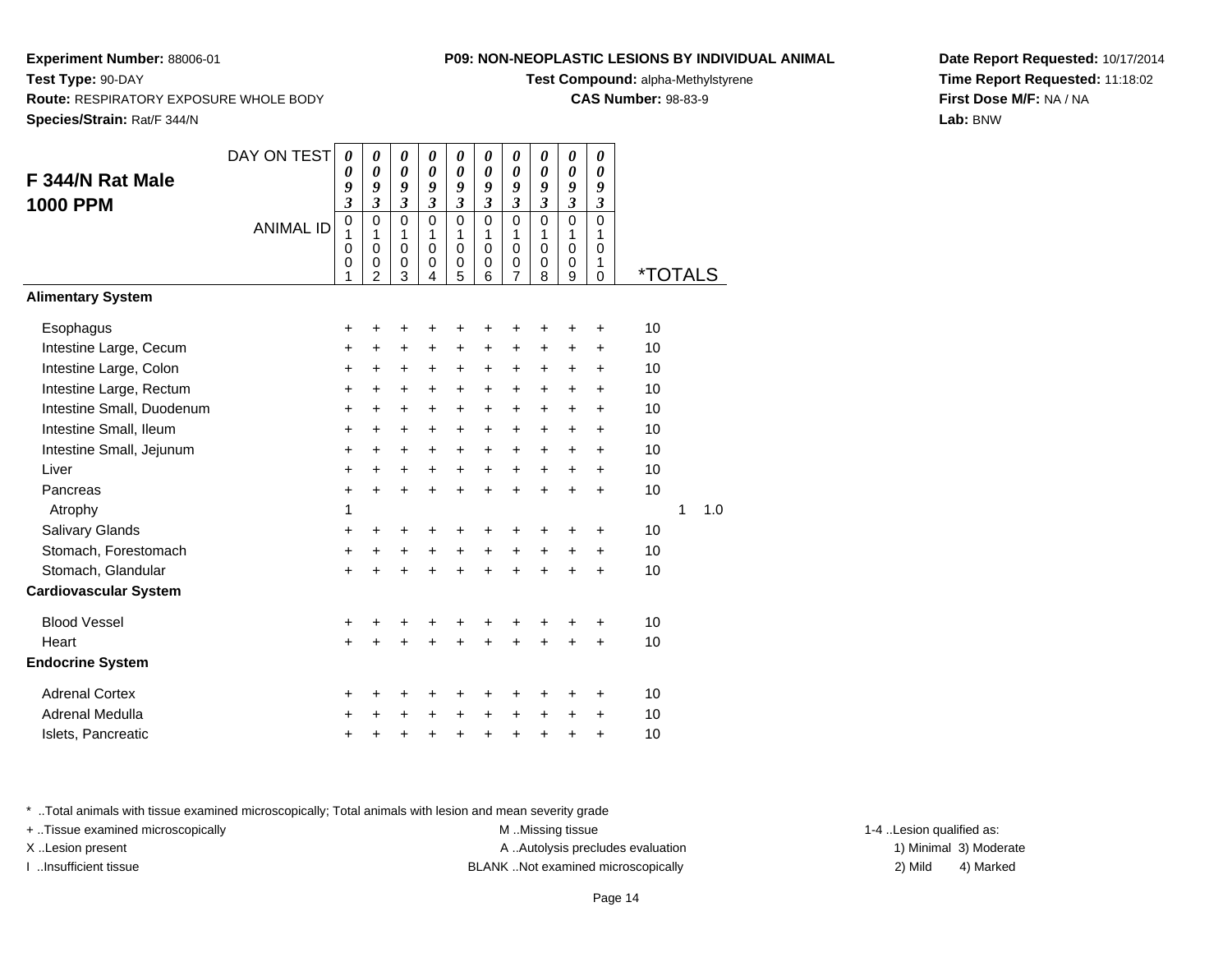**Test Compound:** alpha-Methylstyrene

**CAS Number:** 98-83-9

**Date Report Requested:** 10/17/2014**Time Report Requested:** 11:18:02**First Dose M/F:** NA / NA**Lab:** BNW

**Experiment Number:** 88006-01**Test Type:** 90-DAY **Route:** RESPIRATORY EXPOSURE WHOLE BODY**Species/Strain:** Rat/F 344/N

| F 344/N Rat Male<br><b>1000 PPM</b> | DAY ON TEST<br><b>ANIMAL ID</b> | $\boldsymbol{\theta}$<br>0<br>9<br>$\overline{\mathbf{3}}$<br>$\mathbf 0$<br>1<br>$\mathbf 0$<br>0<br>1 | $\boldsymbol{\theta}$<br>$\boldsymbol{\theta}$<br>9<br>$\mathfrak{z}$<br>$\mathbf 0$<br>1<br>$\mathbf 0$<br>$\pmb{0}$<br>$\overline{2}$ | 0<br>$\boldsymbol{\theta}$<br>9<br>$\mathfrak{z}$<br>$\Omega$<br>1<br>$\Omega$<br>0<br>3 | $\pmb{\theta}$<br>$\boldsymbol{\theta}$<br>9<br>$\mathfrak{z}$<br>$\Omega$<br>1<br>$\mathbf 0$<br>$\pmb{0}$<br>4 | 0<br>$\boldsymbol{\theta}$<br>9<br>$\mathfrak{z}$<br>$\Omega$<br>1<br>$\mathbf 0$<br>0<br>5 | 0<br>0<br>9<br>$\boldsymbol{\mathfrak{z}}$<br>$\mathbf 0$<br>1<br>$\mathbf 0$<br>0<br>6 | 0<br>0<br>9<br>$\mathfrak{z}$<br>$\Omega$<br>1<br>$\mathbf 0$<br>0<br>$\overline{7}$ | 0<br>0<br>9<br>$\mathfrak{z}$<br>$\mathbf 0$<br>1<br>$\mathbf 0$<br>0<br>8 | 0<br>$\boldsymbol{\theta}$<br>9<br>$\mathfrak{z}$<br>$\Omega$<br>1<br>$\mathbf 0$<br>0<br>9 | 0<br>0<br>9<br>3<br>$\mathbf 0$<br>1<br>0<br>1<br>0 | *TOTALS        |
|-------------------------------------|---------------------------------|---------------------------------------------------------------------------------------------------------|-----------------------------------------------------------------------------------------------------------------------------------------|------------------------------------------------------------------------------------------|------------------------------------------------------------------------------------------------------------------|---------------------------------------------------------------------------------------------|-----------------------------------------------------------------------------------------|--------------------------------------------------------------------------------------|----------------------------------------------------------------------------|---------------------------------------------------------------------------------------------|-----------------------------------------------------|----------------|
| Parathyroid Gland                   |                                 | $\ddot{}$                                                                                               | $\ddot{}$                                                                                                                               | M                                                                                        | $+$                                                                                                              | $+$                                                                                         | M                                                                                       | М                                                                                    | $\ddot{}$                                                                  | $\ddot{}$                                                                                   | $\ddot{}$                                           | $\overline{7}$ |
| <b>Pituitary Gland</b>              |                                 | $\ddot{}$                                                                                               | $\ddot{}$                                                                                                                               | $\ddot{}$                                                                                | $\ddot{}$                                                                                                        | $\ddot{}$                                                                                   | $\ddot{}$                                                                               | $\ddot{}$                                                                            | $\ddot{}$                                                                  | $\ddot{}$                                                                                   | $\ddot{}$                                           | 10             |
| <b>Thyroid Gland</b>                |                                 | $\ddot{}$                                                                                               | $\ddot{}$                                                                                                                               | $\ddot{}$                                                                                | $\ddot{}$                                                                                                        | $\ddot{}$                                                                                   | $\ddot{}$                                                                               | $\ddot{}$                                                                            | $\ddot{}$                                                                  | $\ddot{}$                                                                                   | $\ddot{}$                                           | 10             |
| <b>General Body System</b>          |                                 |                                                                                                         |                                                                                                                                         |                                                                                          |                                                                                                                  |                                                                                             |                                                                                         |                                                                                      |                                                                            |                                                                                             |                                                     |                |
| <b>NONE</b>                         |                                 |                                                                                                         |                                                                                                                                         |                                                                                          |                                                                                                                  |                                                                                             |                                                                                         |                                                                                      |                                                                            |                                                                                             |                                                     |                |
| <b>Genital System</b>               |                                 |                                                                                                         |                                                                                                                                         |                                                                                          |                                                                                                                  |                                                                                             |                                                                                         |                                                                                      |                                                                            |                                                                                             |                                                     |                |
| Epididymis                          |                                 | +                                                                                                       | +                                                                                                                                       | +                                                                                        | +                                                                                                                | +                                                                                           | +                                                                                       | +                                                                                    | +                                                                          | +                                                                                           | +                                                   | 10             |
| <b>Preputial Gland</b>              |                                 | +                                                                                                       | $\ddot{}$                                                                                                                               | +                                                                                        | +                                                                                                                | +                                                                                           | +                                                                                       | +                                                                                    | +                                                                          | +                                                                                           | $\ddot{}$                                           | 10             |
| Prostate                            |                                 | +                                                                                                       | +                                                                                                                                       | +                                                                                        | +                                                                                                                | +                                                                                           | +                                                                                       | +                                                                                    | +                                                                          | +                                                                                           | +                                                   | 10             |
| <b>Seminal Vesicle</b>              |                                 | +                                                                                                       | +                                                                                                                                       | +                                                                                        | +                                                                                                                | +                                                                                           | +                                                                                       | +                                                                                    | $\ddot{}$                                                                  | $\ddot{}$                                                                                   | $\ddot{}$                                           | 10             |
| <b>Testes</b>                       |                                 | $\ddot{}$                                                                                               | $\ddot{}$                                                                                                                               | $\ddot{}$                                                                                | $\ddot{}$                                                                                                        | $\ddot{}$                                                                                   | $\ddot{}$                                                                               | $\ddot{}$                                                                            | $\ddot{}$                                                                  | $\ddot{}$                                                                                   | $\ddot{}$                                           | 10             |
| <b>Hematopoietic System</b>         |                                 |                                                                                                         |                                                                                                                                         |                                                                                          |                                                                                                                  |                                                                                             |                                                                                         |                                                                                      |                                                                            |                                                                                             |                                                     |                |
| <b>Bone Marrow</b>                  |                                 | +                                                                                                       | +                                                                                                                                       | +                                                                                        | +                                                                                                                | +                                                                                           | +                                                                                       | +                                                                                    | +                                                                          | +                                                                                           | +                                                   | 10             |
| Lymph Node, Bronchial               |                                 | $\ddot{}$                                                                                               | M                                                                                                                                       | M                                                                                        | M                                                                                                                | $+$                                                                                         | M                                                                                       | M                                                                                    | M                                                                          | M                                                                                           | M                                                   | 2              |
| Lymph Node, Mandibular              |                                 | м                                                                                                       | M                                                                                                                                       | м                                                                                        | M                                                                                                                | м                                                                                           | м                                                                                       | м                                                                                    | M                                                                          | м                                                                                           | M                                                   | $\Omega$       |
| Lymph Node, Mediastinal             |                                 | М                                                                                                       | М                                                                                                                                       | $\ddot{}$                                                                                | +                                                                                                                | +                                                                                           | $\ddot{}$                                                                               | $\ddot{}$                                                                            | M                                                                          | $\ddot{}$                                                                                   | $\ddot{}$                                           | $\overline{7}$ |
| Lymph Node, Mesenteric              |                                 | $\ddot{}$                                                                                               | $\ddot{}$                                                                                                                               | $\ddot{}$                                                                                | $\ddot{}$                                                                                                        | $\ddot{}$                                                                                   | +                                                                                       | +                                                                                    | $\ddot{}$                                                                  | $\ddot{}$                                                                                   | $\ddot{}$                                           | 10             |
| Spleen                              |                                 | +                                                                                                       | $\ddot{}$                                                                                                                               | +                                                                                        | $\ddot{}$                                                                                                        | $\ddot{}$                                                                                   | $\ddot{}$                                                                               | $\ddot{}$                                                                            | +                                                                          | +                                                                                           | +                                                   | 10             |
| Thymus                              |                                 | $\ddot{}$                                                                                               | $\ddot{}$                                                                                                                               | $\ddot{}$                                                                                | $\ddot{}$                                                                                                        | $\ddot{}$                                                                                   | $\ddot{}$                                                                               | $\ddot{}$                                                                            | $\ddot{}$                                                                  | $\ddot{}$                                                                                   | $\ddot{}$                                           | 10             |
| <b>Integumentary System</b>         |                                 |                                                                                                         |                                                                                                                                         |                                                                                          |                                                                                                                  |                                                                                             |                                                                                         |                                                                                      |                                                                            |                                                                                             |                                                     |                |
| <b>Mammary Gland</b>                |                                 | +                                                                                                       |                                                                                                                                         | м                                                                                        |                                                                                                                  | м                                                                                           |                                                                                         |                                                                                      |                                                                            | +                                                                                           | M                                                   | 7              |

\* ..Total animals with tissue examined microscopically; Total animals with lesion and mean severity grade

+ ..Tissue examined microscopically M ...Missing tissue 1-4 ... M ...Missing tissue

X..Lesion present **A ..Autolysis precludes evaluation** A ..Autolysis precludes evaluation 1) Minimal 3) Moderate I ..Insufficient tissue BLANK ..Not examined microscopically 2) Mild 4) Marked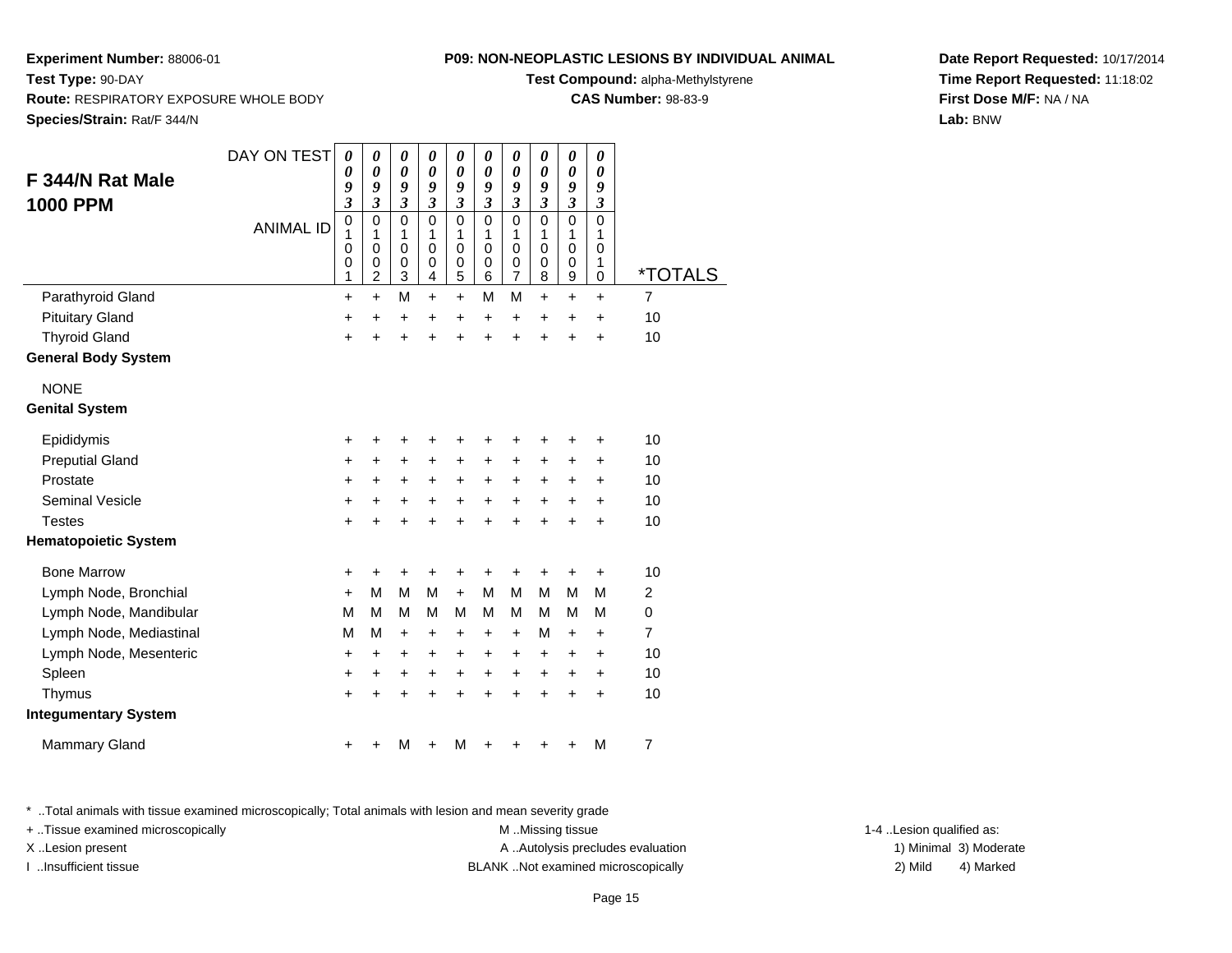**Test Compound:** alpha-Methylstyrene

**CAS Number:** 98-83-9

**Date Report Requested:** 10/17/2014**Time Report Requested:** 11:18:02**First Dose M/F:** NA / NA**Lab:** BNW

| F 344/N Rat Male<br><b>1000 PPM</b>                           | DAY ON TEST      | 0<br>0<br>9<br>$\overline{\mathbf{3}}$<br>$\mathbf 0$ | 0<br>0<br>9<br>$\overline{\mathbf{3}}$<br>$\mathbf 0$ | 0<br>$\boldsymbol{\theta}$<br>9<br>$\overline{\mathbf{3}}$<br>$\Omega$ | 0<br>0<br>9<br>$\overline{\mathbf{3}}$<br>$\mathbf 0$ | 0<br>0<br>9<br>$\mathfrak{z}$<br>$\mathbf 0$ | 0<br>0<br>9<br>$\mathfrak{z}$<br>$\mathbf 0$ | 0<br>0<br>9<br>$\mathfrak{z}$<br>$\mathbf 0$      | 0<br>0<br>9<br>$\mathfrak{z}$<br>$\mathbf 0$ | 0<br>0<br>9<br>$\mathfrak{z}$<br>$\mathbf 0$        | 0<br>0<br>9<br>3<br>$\mathbf 0$      |                       |    |     |
|---------------------------------------------------------------|------------------|-------------------------------------------------------|-------------------------------------------------------|------------------------------------------------------------------------|-------------------------------------------------------|----------------------------------------------|----------------------------------------------|---------------------------------------------------|----------------------------------------------|-----------------------------------------------------|--------------------------------------|-----------------------|----|-----|
|                                                               | <b>ANIMAL ID</b> | 1<br>0<br>0<br>1                                      | 1<br>$\mathbf 0$<br>0<br>$\overline{c}$               | 1<br>$\mathbf 0$<br>0<br>3                                             | 1<br>$\mathbf 0$<br>0<br>4                            | 1<br>$\mathbf 0$<br>$\mathbf 0$<br>5         | 1<br>$\mathbf 0$<br>0<br>6                   | 1<br>$\mathbf 0$<br>$\mathbf 0$<br>$\overline{7}$ | 1<br>$\mathbf 0$<br>$\mathbf 0$<br>8         | 1<br>$\mathbf 0$<br>$\mathbf 0$<br>$\boldsymbol{9}$ | 1<br>$\mathbf 0$<br>1<br>$\mathbf 0$ | <i><b>*TOTALS</b></i> |    |     |
| <b>Mammary Gland</b>                                          |                  | $\ddot{}$                                             | $\ddot{}$                                             | M                                                                      | $\ddot{}$                                             | M                                            | $\ddot{}$                                    | $\ddot{}$                                         | $\ddot{}$                                    | $\ddot{}$                                           | M                                    | $\overline{7}$        |    |     |
| Skin                                                          |                  | +                                                     | $\ddot{}$                                             | $\ddot{}$                                                              | $\ddot{}$                                             | $\ddot{}$                                    | $\ddot{}$                                    | +                                                 | +                                            | $\ddot{}$                                           | $\ddot{}$                            | 10                    |    |     |
| <b>Musculoskeletal System</b>                                 |                  |                                                       |                                                       |                                                                        |                                                       |                                              |                                              |                                                   |                                              |                                                     |                                      |                       |    |     |
| <b>Bone</b>                                                   |                  | +                                                     | +                                                     | +                                                                      | +                                                     | +                                            | +                                            | +                                                 | +                                            | +                                                   | +                                    | 10                    |    |     |
| <b>Nervous System</b>                                         |                  |                                                       |                                                       |                                                                        |                                                       |                                              |                                              |                                                   |                                              |                                                     |                                      |                       |    |     |
| <b>Brain</b>                                                  |                  | $\ddot{}$                                             | +                                                     | +                                                                      | +                                                     | +                                            | +                                            | +                                                 | ٠                                            | +                                                   | +                                    | 10                    |    |     |
| <b>Respiratory System</b>                                     |                  |                                                       |                                                       |                                                                        |                                                       |                                              |                                              |                                                   |                                              |                                                     |                                      |                       |    |     |
| Larynx                                                        |                  | +                                                     | +                                                     | +                                                                      | +                                                     | +                                            | +                                            | +                                                 | ٠                                            | +                                                   | +                                    | 10                    |    |     |
| Foreign Body                                                  |                  |                                                       | X                                                     |                                                                        |                                                       |                                              |                                              |                                                   |                                              |                                                     |                                      |                       | 1  |     |
| Lung                                                          |                  | +                                                     | +                                                     | +                                                                      | +                                                     | +                                            | +                                            | +                                                 | +                                            | +                                                   | +                                    | 10                    |    |     |
| <b>Nose</b>                                                   |                  | +                                                     | +                                                     | +                                                                      | +                                                     | +                                            | +                                            | $\ddot{}$                                         | +                                            | +                                                   | +                                    | 10                    |    |     |
| Pleura                                                        |                  | +                                                     | +                                                     | +                                                                      | +                                                     | +                                            | +                                            | $\ddot{}$                                         | +                                            | +                                                   | +                                    | 10                    |    |     |
| Trachea                                                       |                  | +                                                     |                                                       | +                                                                      | +                                                     | $\ddot{}$                                    | ÷                                            | $\ddot{}$                                         | $\ddot{}$                                    | $\ddot{}$                                           | $\ddot{}$                            | 10                    |    |     |
| <b>Special Senses System</b>                                  |                  |                                                       |                                                       |                                                                        |                                                       |                                              |                                              |                                                   |                                              |                                                     |                                      |                       |    |     |
| Eye                                                           |                  | +                                                     | +                                                     | +                                                                      | +                                                     | +                                            | +                                            | +                                                 | +                                            | +                                                   | +                                    | 10                    |    |     |
| <b>Harderian Gland</b>                                        |                  | +                                                     | +                                                     | +                                                                      | +                                                     | +                                            | +                                            | +                                                 | +                                            | +                                                   | +                                    | 10                    |    |     |
| <b>Urinary System</b>                                         |                  |                                                       |                                                       |                                                                        |                                                       |                                              |                                              |                                                   |                                              |                                                     |                                      |                       |    |     |
| Kidney                                                        |                  | +                                                     | +                                                     | +                                                                      | +                                                     | +                                            | +                                            | +                                                 | +                                            | +                                                   | +                                    | 10                    |    |     |
| Cortex, Renal Tubule, Accumulation, Hyaline<br><b>Droplet</b> |                  | $\overline{c}$                                        | 1                                                     | $\overline{2}$                                                         | 1                                                     | $\overline{2}$                               | $\overline{2}$                               | $\overline{c}$                                    | $\overline{c}$                               | $\mathbf{1}$                                        | $\overline{c}$                       |                       | 10 | 1.7 |

\* ..Total animals with tissue examined microscopically; Total animals with lesion and mean severity grade

+ ..Tissue examined microscopically M ...Missing tissue 1-4 ... M ...Missing tissue

X..Lesion present **A ..Autolysis precludes evaluation** A ..Autolysis precludes evaluation 1) Minimal 3) Moderate I ..Insufficient tissue BLANK ..Not examined microscopically 2) Mild 4) Marked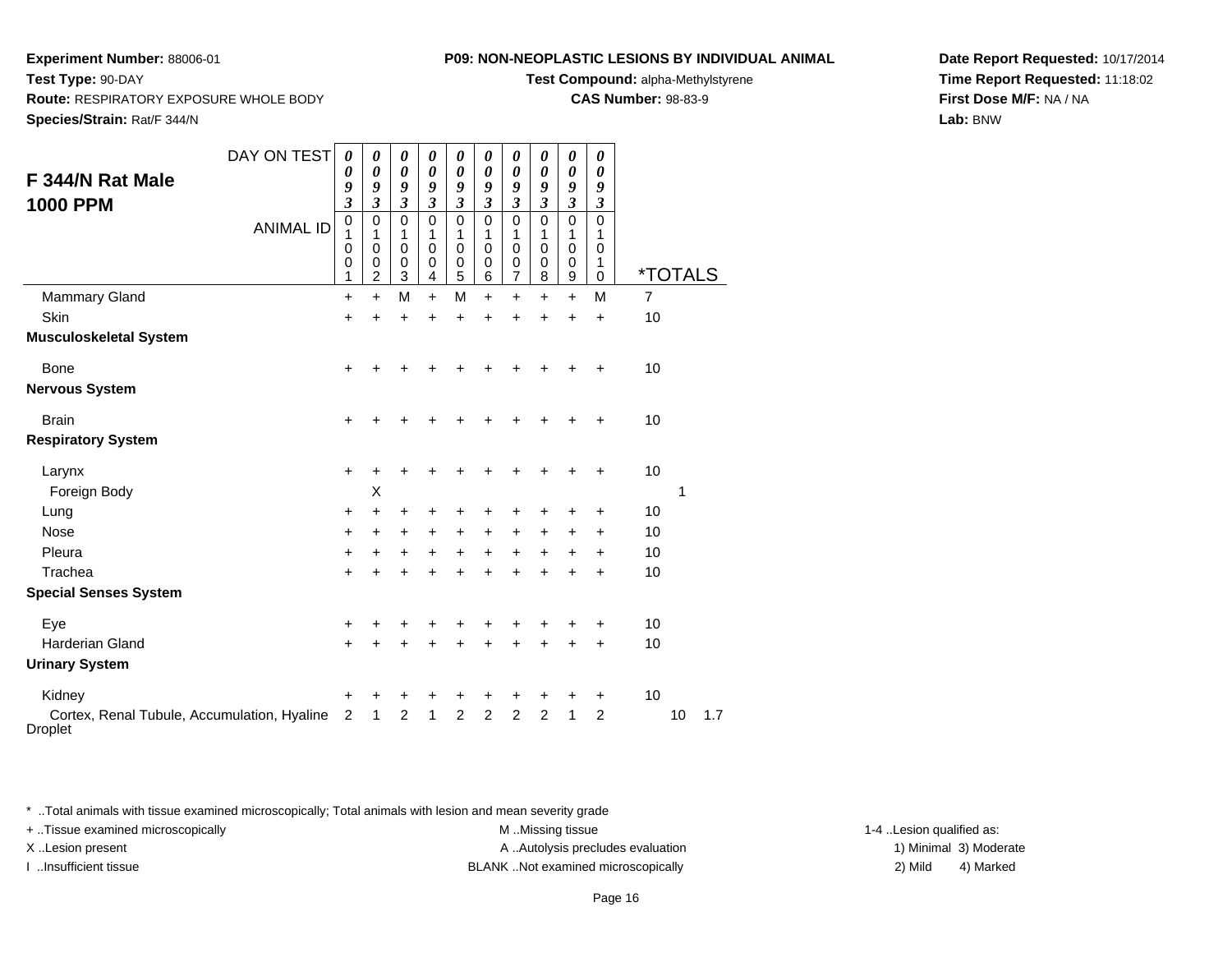**Experiment Number:** 88006-01**Test Type:** 90-DAY **Route:** RESPIRATORY EXPOSURE WHOLE BODY**Species/Strain:** Rat/F 344/N

## **P09: NON-NEOPLASTIC LESIONS BY INDIVIDUAL ANIMAL**

**Test Compound:** alpha-Methylstyrene

**CAS Number:** 98-83-9

**Date Report Requested:** 10/17/2014**Time Report Requested:** 11:18:02**First Dose M/F:** NA / NA**Lab:** BNW

|                                    | DAY ON TEST | $\theta$ | $\theta$ | $\theta$ | $\boldsymbol{\theta}$ | $\theta$ | 0 | $\theta$ | $\boldsymbol{\theta}$ | 0        | 0        |                       |
|------------------------------------|-------------|----------|----------|----------|-----------------------|----------|---|----------|-----------------------|----------|----------|-----------------------|
| F 344/N Rat Male                   |             | 0        | 0        | 0        | 0                     | 0        | 0 | 0        | 0                     | 0        | 0        |                       |
|                                    |             | 9        | 9        | 9        | Q                     | 9        | 9 | 9        | Q                     | 9        | 9        |                       |
| <b>1000 PPM</b>                    |             |          |          |          |                       |          |   |          | $\cdot$               | 3        | 3        |                       |
|                                    | ANIMAL ID   | 0        | $\Omega$ | $\Omega$ | <sup>0</sup>          | 0        | 0 | $\Omega$ | 0                     | $\Omega$ | 0        |                       |
|                                    |             |          |          |          |                       |          |   |          |                       |          |          |                       |
|                                    |             |          | 0        | 0        | 0                     | 0        | 0 | 0        | 0                     | 0        | 0        |                       |
|                                    |             | 0        | 0        | 0        |                       | 0        | 0 | 0        | 0                     | $\Omega$ |          |                       |
|                                    |             |          |          | з        | 4                     | 5        | 6 |          | 8                     | 9        | $\Omega$ | <i><b>*TOTALS</b></i> |
| Cortex, Renal Tubule, Regeneration |             |          |          |          |                       |          |   | 2        |                       |          |          | 1.1<br>8              |
| <b>Urinary Bladder</b>             |             |          |          |          |                       |          |   |          |                       |          | ÷        | 10                    |
|                                    |             |          |          |          |                       |          |   |          |                       |          |          |                       |

\*\*\*END OF MALE DATA\*\*\*

\* ..Total animals with tissue examined microscopically; Total animals with lesion and mean severity grade

+ ..Tissue examined microscopically examined microscopically examined as:  $M$  ..Missing tissue 1-4 ..Lesion qualified as:

X..Lesion present **A ..Autolysis precludes evaluation** A ..Autolysis precludes evaluation 1) Minimal 3) Moderate I ..Insufficient tissue 2) Mild and the SLANK ..Not examined microscopically and the SLANK ... Insufficient tissue

4) Marked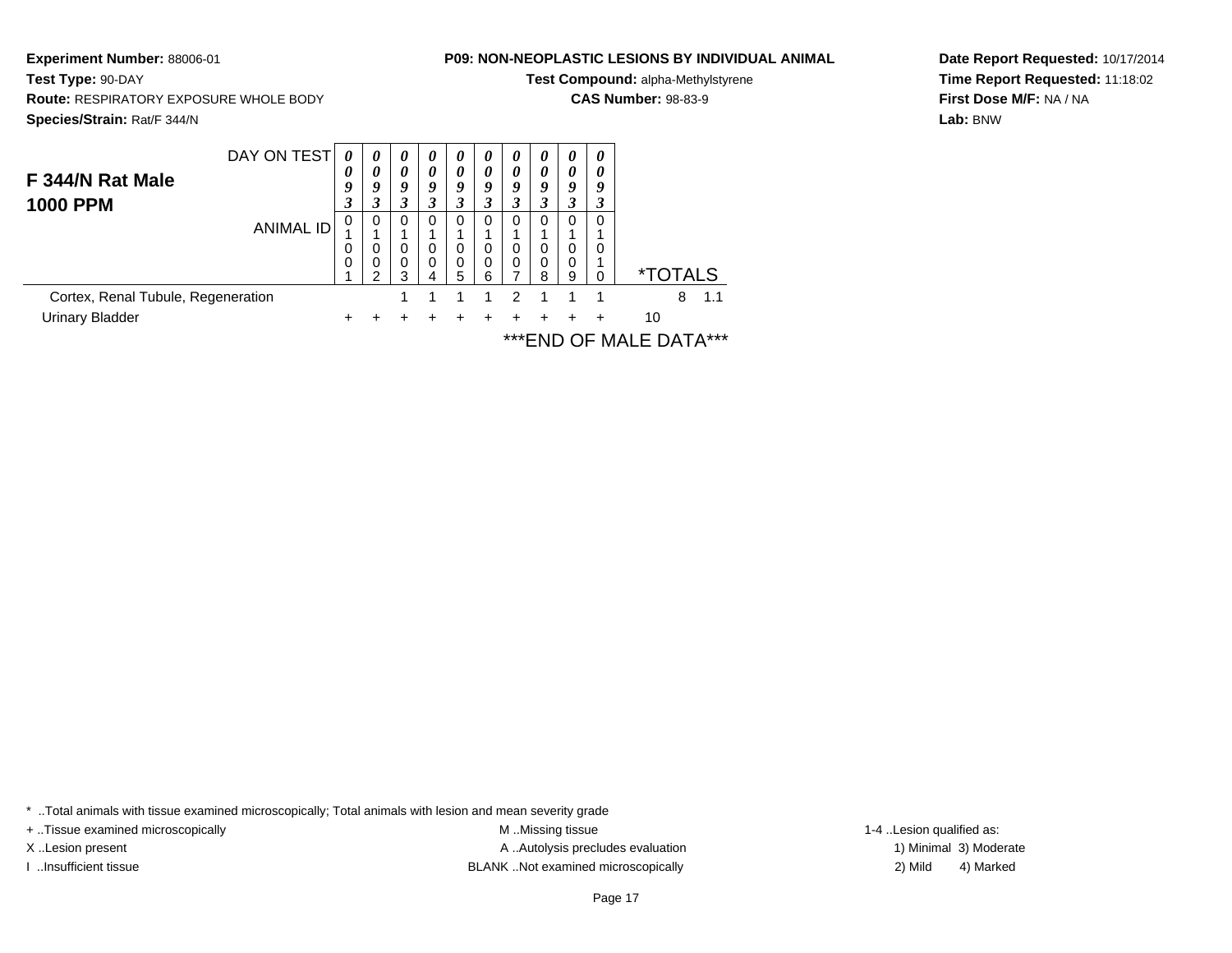**Test Compound:** alpha-Methylstyrene

**CAS Number:** 98-83-9

**Date Report Requested:** 10/17/2014**Time Report Requested:** 11:18:02**First Dose M/F:** NA / NA**Lab:** BNW

**Experiment Number:** 88006-01

|                              | DAY ON TEST      | 0                          | 0                          | 0                          | 0                          | 0                           | 0                          | 0                          | 0                          | 0                          | $\boldsymbol{\theta}$      |         |   |     |
|------------------------------|------------------|----------------------------|----------------------------|----------------------------|----------------------------|-----------------------------|----------------------------|----------------------------|----------------------------|----------------------------|----------------------------|---------|---|-----|
| <b>F 344/N Rat Female</b>    |                  | $\boldsymbol{\theta}$<br>9 | $\boldsymbol{\theta}$<br>9 | $\boldsymbol{\theta}$<br>9 | $\boldsymbol{\theta}$<br>9 | $\boldsymbol{\theta}$<br>9  | $\boldsymbol{\theta}$<br>9 | $\boldsymbol{\theta}$<br>9 | $\boldsymbol{\theta}$<br>9 | $\boldsymbol{\theta}$<br>9 | $\boldsymbol{\theta}$<br>9 |         |   |     |
| <b>CONTROL</b>               |                  | 3                          | $\mathfrak{z}$             | $\mathfrak{z}$             | $\overline{\mathbf{3}}$    | $\mathfrak{z}$              | $\overline{\mathbf{3}}$    | $\overline{\mathbf{3}}$    | $\mathfrak{z}$             | $\overline{\mathbf{3}}$    | $\mathfrak{z}$             |         |   |     |
|                              | <b>ANIMAL ID</b> | $\pmb{0}$                  | $\mathbf 0$                | $\mathbf 0$                | $\overline{0}$             | $\overline{0}$              | $\mathbf 0$                | 0                          | $\mathbf 0$                | $\overline{0}$             | $\mathbf 0$                |         |   |     |
|                              |                  | $\Omega$<br>1              | $\mathbf 0$<br>1           | $\mathbf 0$<br>1           | $\mathbf 0$<br>1           | $\mathbf 0$<br>$\mathbf{1}$ | $\mathbf 0$<br>1           | 0<br>1                     | $\Omega$<br>1              | $\mathbf 0$<br>1           | $\Omega$<br>1              |         |   |     |
|                              |                  | $\mathbf 0$                | $\mathbf 0$                | $\pmb{0}$                  | $\mathbf 0$                | $\pmb{0}$                   | 0                          | $\mathsf 0$                | $\mathbf 0$                | $\mathsf 0$                | $\mathbf{1}$               |         |   |     |
|                              |                  | 1                          | $\overline{2}$             | 3                          | 4                          | 5                           | 6                          | $\overline{7}$             | 8                          | 9                          | $\Omega$                   | *TOTALS |   |     |
| <b>Alimentary System</b>     |                  |                            |                            |                            |                            |                             |                            |                            |                            |                            |                            |         |   |     |
| Esophagus                    |                  | +                          | +                          | +                          | +                          | +                           | +                          | +                          | +                          | +                          | $\ddot{}$                  | 10      |   |     |
| Intestine Large, Cecum       |                  | +                          | +                          | $\ddot{}$                  | $\ddot{}$                  | $\ddot{}$                   | $\ddot{}$                  | +                          | $\ddot{}$                  | $\ddot{}$                  | $\ddot{}$                  | 10      |   |     |
| Intestine Large, Colon       |                  | +                          | +                          | +                          | +                          | $\ddot{}$                   | +                          | +                          | $\ddot{}$                  | $\ddot{}$                  | +                          | 10      |   |     |
| Intestine Large, Rectum      |                  | +                          | $\ddot{}$                  | $\ddot{}$                  | $\ddot{}$                  | +                           | $\ddot{}$                  | +                          | $\ddot{}$                  | $\ddot{}$                  | $\ddot{}$                  | 10      |   |     |
| Intestine Small, Duodenum    |                  | $\ddot{}$                  | $\ddot{}$                  | $\ddot{}$                  | $\ddot{}$                  | $\ddot{}$                   | $\ddot{}$                  | $\ddot{}$                  | $\ddot{}$                  | $\ddot{}$                  | $\ddot{}$                  | 10      |   |     |
| Intestine Small, Ileum       |                  | $\ddot{}$                  | $+$                        | $\ddot{}$                  | $\ddot{}$                  | $\ddot{}$                   | $\ddot{}$                  | +                          | $\ddot{}$                  | $\ddot{}$                  | $\ddot{}$                  | 10      |   |     |
| Intestine Small, Jejunum     |                  | $\ddot{}$                  | $\ddot{}$                  | $+$                        | $+$                        | $+$                         | $+$                        | $+$                        | $\ddot{}$                  | $+$                        | $\ddot{}$                  | 10      |   |     |
| Liver                        |                  | +                          | $\ddot{}$                  | $\ddot{}$                  | $\ddot{}$                  | $\ddot{}$                   | $\ddot{}$                  | +                          | $\ddot{}$                  | $\ddot{}$                  | $\ddot{}$                  | 10      |   |     |
| Mesentery                    |                  |                            |                            |                            |                            |                             |                            | $\ddot{}$                  |                            |                            |                            | 1       |   |     |
| Fat, Necrosis                |                  |                            |                            |                            |                            |                             |                            | 2                          |                            |                            |                            |         | 1 | 2.0 |
| Pancreas                     |                  | +                          | +                          | +                          | ٠                          | +                           | +                          | $\ddot{}$                  | +                          | +                          | +                          | 10      |   |     |
| Salivary Glands              |                  | +                          | $\ddot{}$                  | $+$                        | +                          | $\ddot{}$                   | +                          | $\ddot{}$                  | $\ddot{}$                  | $\ddot{}$                  | $\ddot{}$                  | 10      |   |     |
| Stomach, Forestomach         |                  | +                          | +                          | +                          | +                          | $\ddot{}$                   | $\ddot{}$                  | $\ddot{}$                  | $\ddot{}$                  | $\ddot{}$                  | +                          | 10      |   |     |
| Stomach, Glandular           |                  | $\ddot{}$                  | $\ddot{}$                  | $\ddot{}$                  | $\ddot{}$                  | $\ddot{}$                   | $\ddot{}$                  | $\ddot{}$                  | ÷                          | $\ddot{}$                  | ÷                          | 10      |   |     |
| <b>Cardiovascular System</b> |                  |                            |                            |                            |                            |                             |                            |                            |                            |                            |                            |         |   |     |
| <b>Blood Vessel</b>          |                  | +                          | +                          | +                          | +                          | +                           | +                          | +                          | +                          | +                          | $\ddot{}$                  | 10      |   |     |
| Heart                        |                  | +                          | +                          | $\ddot{}$                  | +                          | +                           | $\ddot{}$                  | $\ddot{}$                  | $\ddot{}$                  | +                          | +                          | 10      |   |     |
| <b>Endocrine System</b>      |                  |                            |                            |                            |                            |                             |                            |                            |                            |                            |                            |         |   |     |
| <b>Adrenal Cortex</b>        |                  | +                          |                            |                            |                            | +                           |                            | +                          |                            | +                          | ٠                          | 10      |   |     |
| Adrenal Medulla              |                  | +                          | +                          | +                          | +                          | +                           | +                          | +                          | $\ddot{}$                  | +                          | $\ddot{}$                  | 10      |   |     |

\* ..Total animals with tissue examined microscopically; Total animals with lesion and mean severity grade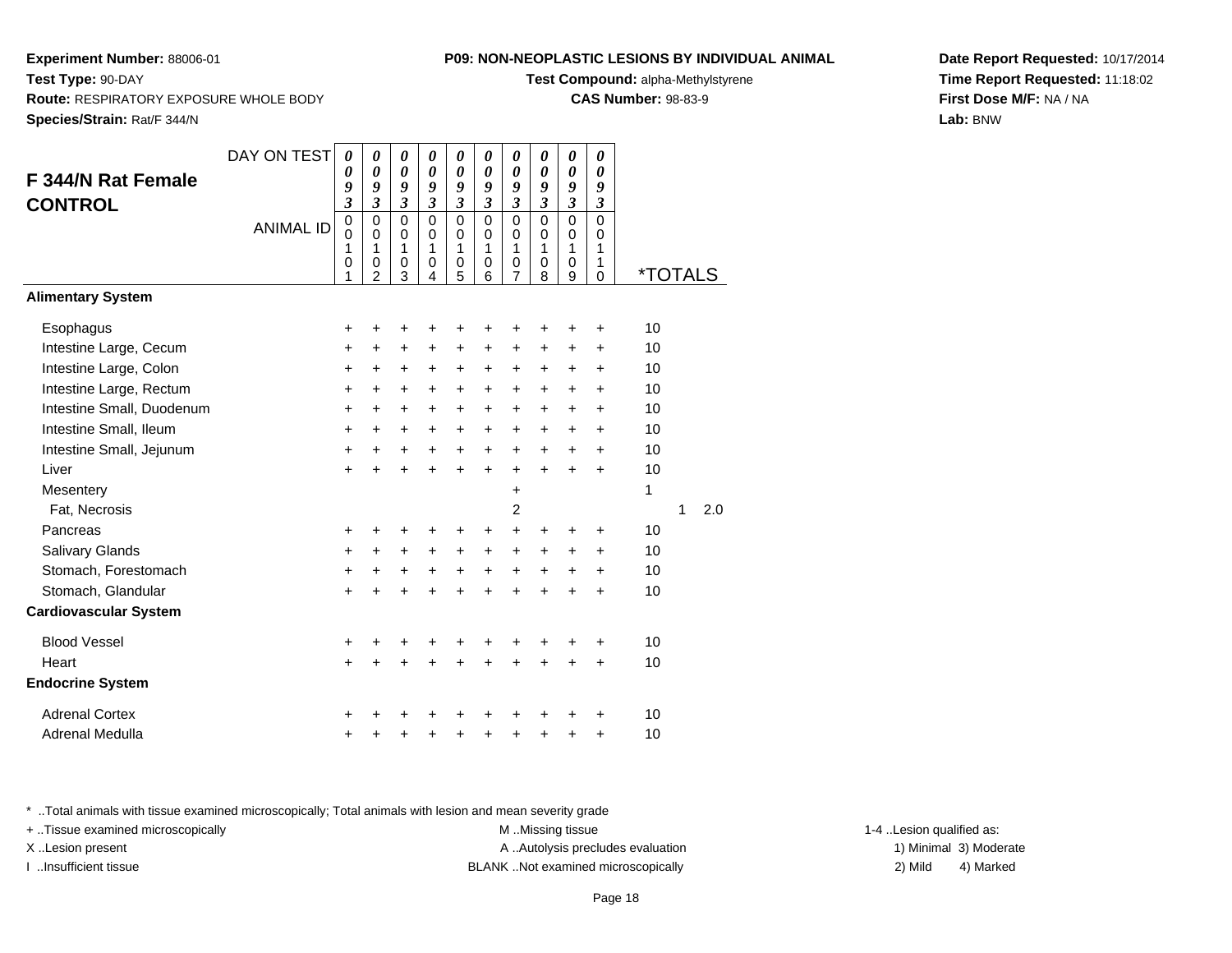**Test Compound:** alpha-Methylstyrene

**CAS Number:** 98-83-9

**Date Report Requested:** 10/17/2014**Time Report Requested:** 11:18:02**First Dose M/F:** NA / NA**Lab:** BNW

|                             | DAY ON TEST      | $\boldsymbol{\theta}$<br>0 | 0<br>0                        | $\boldsymbol{\theta}$<br>$\boldsymbol{\theta}$ | 0<br>0           | $\boldsymbol{\theta}$<br>$\boldsymbol{\theta}$ | $\boldsymbol{\theta}$<br>$\boldsymbol{\theta}$ | 0<br>0                        | $\boldsymbol{\theta}$<br>0 | $\pmb{\theta}$<br>$\boldsymbol{\theta}$ | $\boldsymbol{\theta}$<br>0 |                       |   |     |
|-----------------------------|------------------|----------------------------|-------------------------------|------------------------------------------------|------------------|------------------------------------------------|------------------------------------------------|-------------------------------|----------------------------|-----------------------------------------|----------------------------|-----------------------|---|-----|
| <b>F 344/N Rat Female</b>   |                  | 9                          | 9                             | 9                                              | 9                | 9                                              | 9                                              | 9                             | 9                          | 9                                       | 9                          |                       |   |     |
| <b>CONTROL</b>              |                  | 3                          | $\mathfrak{z}$                | $\mathfrak{z}$                                 | 3                | 3                                              | $\mathfrak{z}$                                 | $\boldsymbol{\beta}$          | $\boldsymbol{\beta}$       | $\boldsymbol{\mathfrak{z}}$             | $\boldsymbol{\beta}$       |                       |   |     |
|                             | <b>ANIMAL ID</b> | $\mathbf 0$<br>$\Omega$    | $\mathbf 0$<br>$\mathbf 0$    | $\mathbf 0$<br>$\mathbf 0$                     | $\mathbf 0$<br>0 | $\mathbf 0$<br>$\mathbf 0$                     | $\mathbf 0$<br>$\Omega$                        | 0<br>$\Omega$                 | $\mathbf 0$<br>$\Omega$    | $\mathbf 0$<br>$\mathbf 0$              | $\mathbf 0$<br>$\Omega$    |                       |   |     |
|                             |                  | 1                          | 1                             | 1                                              | 1                | 1                                              | 1                                              | 1                             | 1                          | 1                                       | 1                          |                       |   |     |
|                             |                  | $\mathbf 0$<br>1           | $\mathbf 0$<br>$\overline{c}$ | $\mathbf 0$<br>3                               | 0<br>4           | $\pmb{0}$<br>$\sqrt{5}$                        | $\mathbf 0$<br>6                               | $\mathbf 0$<br>$\overline{7}$ | $\mathbf 0$<br>8           | $\pmb{0}$<br>$\boldsymbol{9}$           | 1<br>$\mathbf 0$           | <i><b>*TOTALS</b></i> |   |     |
| Islets, Pancreatic          |                  | $\ddot{}$                  | $\ddot{}$                     | $\ddot{}$                                      | $\ddot{}$        | $\ddot{}$                                      | $\ddot{}$                                      | $\ddot{}$                     | $\ddot{}$                  | $\ddot{}$                               | $\ddot{}$                  | 10                    |   |     |
| Parathyroid Gland           |                  | +                          | +                             | $\ddot{}$                                      | M                | +                                              | $\ddot{}$                                      | $\ddot{}$                     | $\ddot{}$                  | $\ddot{}$                               | $\ddot{}$                  | 9                     |   |     |
| <b>Pituitary Gland</b>      |                  | $\ddot{}$                  | +                             | $\ddot{}$                                      | $\ddot{}$        | +                                              | $\ddot{}$                                      | $\ddot{}$                     | $\ddot{}$                  | $\ddot{}$                               | $\ddot{}$                  | 10                    |   |     |
| <b>Thyroid Gland</b>        |                  | $\ddot{}$                  | $\ddot{}$                     | $\ddot{}$                                      | $\ddot{}$        | $\ddot{}$                                      | $\ddot{}$                                      | $\ddot{}$                     | $\ddot{}$                  | $\ddot{}$                               | $\ddot{}$                  | 10                    |   |     |
| <b>General Body System</b>  |                  |                            |                               |                                                |                  |                                                |                                                |                               |                            |                                         |                            |                       |   |     |
| <b>NONE</b>                 |                  |                            |                               |                                                |                  |                                                |                                                |                               |                            |                                         |                            |                       |   |     |
| <b>Genital System</b>       |                  |                            |                               |                                                |                  |                                                |                                                |                               |                            |                                         |                            |                       |   |     |
| <b>Clitoral Gland</b>       |                  | +                          | +                             | +                                              | +                | +                                              | +                                              | +                             |                            |                                         | +                          | 10                    |   |     |
| Ovary                       |                  | +                          | +                             | $\ddot{}$                                      | $\ddot{}$        | $\ddot{}$                                      | $\ddot{}$                                      | $\ddot{}$                     | $\ddot{}$                  | +                                       | +                          | 10                    |   |     |
| <b>Uterus</b>               |                  | $\ddot{}$                  |                               | $\ddot{}$                                      | +                | $\ddot{}$                                      | $\ddot{}$                                      | $\ddot{}$                     | $\ddot{}$                  | $\ddot{}$                               | $\ddot{}$                  | 10                    |   |     |
| <b>Hematopoietic System</b> |                  |                            |                               |                                                |                  |                                                |                                                |                               |                            |                                         |                            |                       |   |     |
| <b>Bone Marrow</b>          |                  | +                          | +                             | +                                              | +                | +                                              |                                                | +                             |                            |                                         | +                          | 10                    |   |     |
| Lymph Node                  |                  |                            |                               |                                                | +                |                                                |                                                |                               |                            |                                         |                            | 1                     |   |     |
| Lymph Node, Bronchial       |                  | $\ddot{}$                  | M                             | M                                              | $+$              | M                                              | M                                              | M                             | M                          | M                                       | M                          | 2                     |   |     |
| Lymph Node, Mandibular      |                  | M                          | M                             | м                                              | M                | M                                              | M                                              | M                             | M                          | M                                       | M                          | 0                     |   |     |
| Lymph Node, Mediastinal     |                  | +                          | $\ddot{}$                     | $\ddot{}$                                      | $\ddot{}$        | $\ddot{}$                                      | $\ddot{}$                                      | +                             | +                          | $\ddot{}$                               | M                          | 9                     |   |     |
| Lymph Node, Mesenteric      |                  | $\ddot{}$                  | $\ddot{}$                     | $\ddot{}$                                      | $\ddot{}$        | $\ddot{}$                                      | $\ddot{}$                                      | $\ddot{}$                     | $\ddot{}$                  | $\ddot{}$                               | $\ddot{}$                  | 10                    |   |     |
| Spleen                      |                  | +                          | +                             | +                                              | $\ddot{}$        | $\ddot{}$                                      | $\ddot{}$                                      | $\ddot{}$                     | $\ddot{}$                  | +                                       | +                          | 10                    |   |     |
| Thymus                      |                  | $\ddot{}$                  | $\ddot{}$                     | $\ddot{}$                                      | $\ddot{}$        | $\ddot{}$                                      | $\ddot{}$                                      | $\ddot{}$                     | $\ddot{}$                  | $\ddot{}$                               | $\ddot{}$                  | 10                    |   |     |
| Hemorrhage                  |                  |                            |                               |                                                |                  |                                                | 1                                              |                               |                            |                                         |                            |                       | 1 | 1.0 |
| <b>Integumentary System</b> |                  |                            |                               |                                                |                  |                                                |                                                |                               |                            |                                         |                            |                       |   |     |

\* ..Total animals with tissue examined microscopically; Total animals with lesion and mean severity grade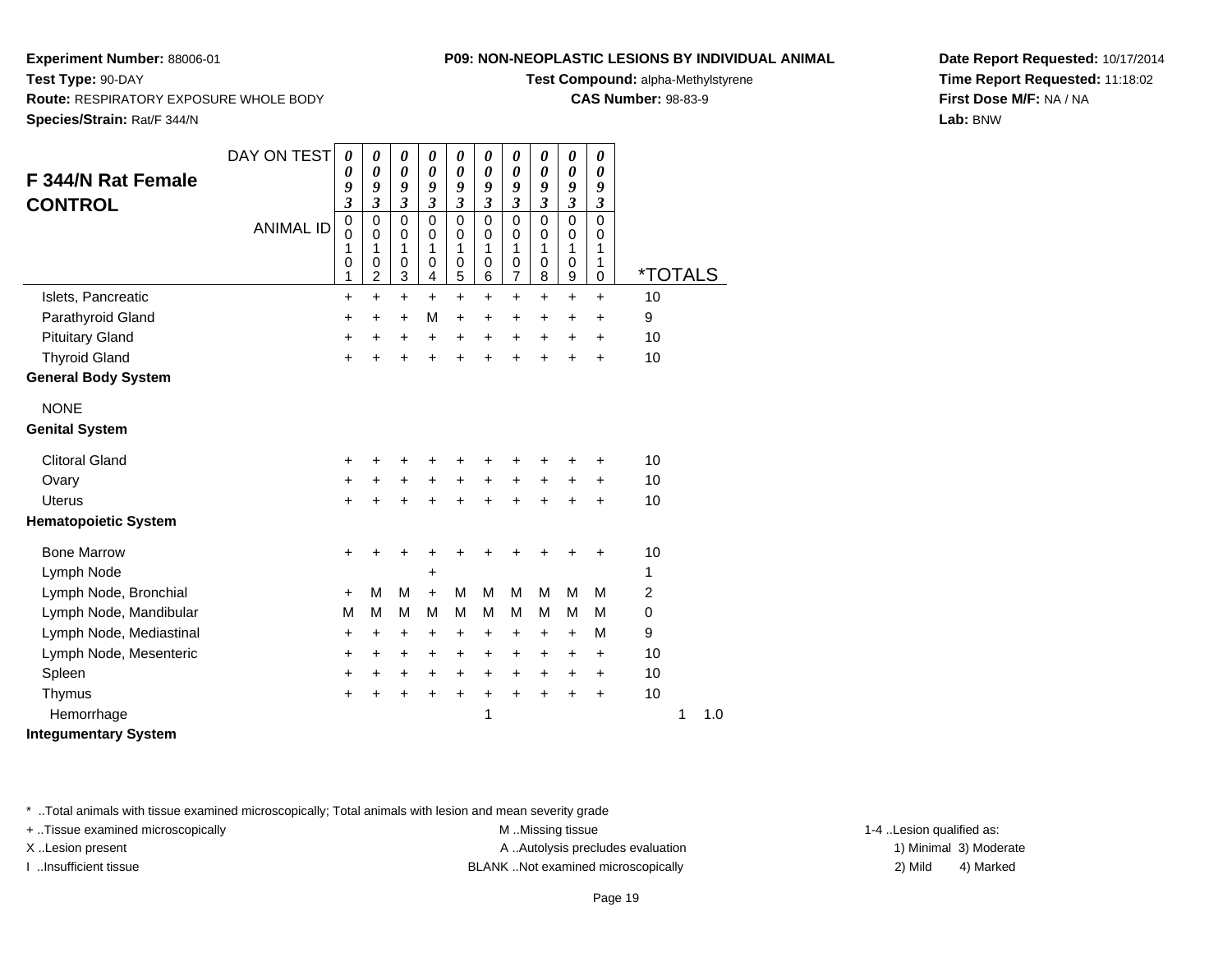**Test Compound:** alpha-Methylstyrene

**CAS Number:** 98-83-9

**Date Report Requested:** 10/17/2014**Time Report Requested:** 11:18:02**First Dose M/F:** NA / NA**Lab:** BNW

**Experiment Number:** 88006-01**Test Type:** 90-DAY **Route:** RESPIRATORY EXPOSURE WHOLE BODY**Species/Strain:** Rat/F 344/N

|                               | DAY ON TEST      | $\boldsymbol{\theta}$ | 0                             | 0                         | 0                         | 0                         | 0                         | 0                         | 0                   | 0                   | 0                         |                       |
|-------------------------------|------------------|-----------------------|-------------------------------|---------------------------|---------------------------|---------------------------|---------------------------|---------------------------|---------------------|---------------------|---------------------------|-----------------------|
| F 344/N Rat Female            |                  | $\boldsymbol{\theta}$ | $\boldsymbol{\theta}$         | $\boldsymbol{\theta}$     | $\boldsymbol{\theta}$     | $\boldsymbol{\theta}$     | $\boldsymbol{\theta}$     | $\boldsymbol{\theta}$     | 0                   | 0                   | 0                         |                       |
|                               |                  | 9<br>$\mathfrak{z}$   | 9<br>$\mathfrak{z}$           | 9<br>$\boldsymbol{\beta}$ | 9<br>$\boldsymbol{\beta}$ | 9<br>$\boldsymbol{\beta}$ | 9<br>$\boldsymbol{\beta}$ | 9<br>$\boldsymbol{\beta}$ | 9<br>$\mathfrak{z}$ | 9<br>$\mathfrak{z}$ | 9<br>$\boldsymbol{\beta}$ |                       |
| <b>CONTROL</b>                |                  | $\mathbf 0$           | $\mathbf 0$                   | $\mathbf 0$               | $\mathbf 0$               | $\mathbf 0$               | $\mathbf 0$               | $\mathbf 0$               | $\mathbf 0$         | $\mathbf 0$         | $\mathbf 0$               |                       |
|                               | <b>ANIMAL ID</b> | $\mathbf 0$           | $\mathbf 0$                   | $\Omega$                  | $\mathbf 0$               | $\Omega$                  | 0                         | 0                         | 0                   | $\mathbf 0$         | 0                         |                       |
|                               |                  | 1                     | 1                             | 1                         | 1                         | 1                         | 1                         | 1                         | 1                   | 1                   | 1                         |                       |
|                               |                  | $\mathbf 0$<br>1      | $\mathbf 0$<br>$\overline{2}$ | 0<br>3                    | 0<br>4                    | $\pmb{0}$<br>5            | $\pmb{0}$<br>6            | $\pmb{0}$<br>7            | $\pmb{0}$<br>8      | 0<br>9              | 1<br>$\mathbf 0$          | <i><b>*TOTALS</b></i> |
| <b>Integumentary System</b>   |                  |                       |                               |                           |                           |                           |                           |                           |                     |                     |                           |                       |
| <b>Mammary Gland</b>          |                  | +                     | +                             | +                         | +                         | ٠                         | +                         | ٠                         | +                   | +                   | $\ddot{}$                 | 10                    |
| Skin                          |                  | $+$                   | $+$                           | $+$                       | $+$                       | $\ddot{}$                 | $+$                       | $\ddot{}$                 | $+$                 | $\ddot{}$           | $\ddot{}$                 | 10                    |
| <b>Musculoskeletal System</b> |                  |                       |                               |                           |                           |                           |                           |                           |                     |                     |                           |                       |
| Bone                          |                  | $\ddot{}$             | +                             | +                         | +                         | +                         | +                         | +                         | +                   | +                   | +                         | 10                    |
| <b>Nervous System</b>         |                  |                       |                               |                           |                           |                           |                           |                           |                     |                     |                           |                       |
| <b>Brain</b>                  |                  | $\ddot{}$             | +                             | +                         | +                         | +                         | +                         | +                         | +                   | ٠                   | $\ddot{}$                 | 10                    |
| <b>Respiratory System</b>     |                  |                       |                               |                           |                           |                           |                           |                           |                     |                     |                           |                       |
| Larynx                        |                  | +                     | +                             | +                         | +                         | +                         | +                         | +                         | +                   | +                   | +                         | 10                    |
| Lung                          |                  | +                     | $\ddot{}$                     | +                         | $\ddot{}$                 | $\ddot{}$                 | $\ddot{}$                 | $\ddot{}$                 | $\ddot{}$           | +                   | +                         | 10                    |
| <b>Nose</b>                   |                  | $\ddot{}$             | $\ddot{}$                     | $\ddot{}$                 | $+$                       | $\ddot{}$                 | $\ddot{}$                 | $\ddot{}$                 | $+$                 | $\ddot{}$           | $\ddot{}$                 | 10                    |
| Pleura                        |                  | $\ddot{}$             | $\ddot{}$                     | +                         | $\ddot{}$                 | $\ddot{}$                 | $\ddot{}$                 | $\ddot{}$                 | +                   | $\ddot{}$           | $\ddot{}$                 | 10                    |
| Trachea                       |                  | $\ddot{}$             | $\ddot{}$                     | $\ddot{}$                 | +                         | $\ddot{}$                 | $\ddot{}$                 | $\ddot{}$                 | $\ddot{}$           | $\ddot{}$           | $\ddot{}$                 | 10                    |
| <b>Special Senses System</b>  |                  |                       |                               |                           |                           |                           |                           |                           |                     |                     |                           |                       |
| Eye                           |                  | +                     | +                             | +                         | +                         | +                         | +                         | +                         | +                   | +                   | +                         | 10                    |
| <b>Harderian Gland</b>        |                  | $\ddot{}$             | $\ddot{}$                     | $\ddot{}$                 | +                         | $\ddot{}$                 | $\ddot{}$                 | $\ddot{}$                 | $\ddot{}$           | $\ddot{}$           | $\ddot{}$                 | 10                    |
| <b>Urinary System</b>         |                  |                       |                               |                           |                           |                           |                           |                           |                     |                     |                           |                       |
| Kidney                        |                  | ٠                     | +                             | +                         | +                         | +                         | +                         | +                         | +                   | +                   | +                         | 10                    |
| <b>Urinary Bladder</b>        |                  | +                     | +                             | +                         | +                         | +                         | +                         | +                         | +                   | +                   | +                         | 10                    |

\* ..Total animals with tissue examined microscopically; Total animals with lesion and mean severity grade

+ ..Tissue examined microscopically M ...Missing tissue 1-4 ... M ...Missing tissue

X..Lesion present **A ..Autolysis precludes evaluation** A ..Autolysis precludes evaluation 1) Minimal 3) Moderate I ..Insufficient tissue BLANK ..Not examined microscopically 2) Mild 4) Marked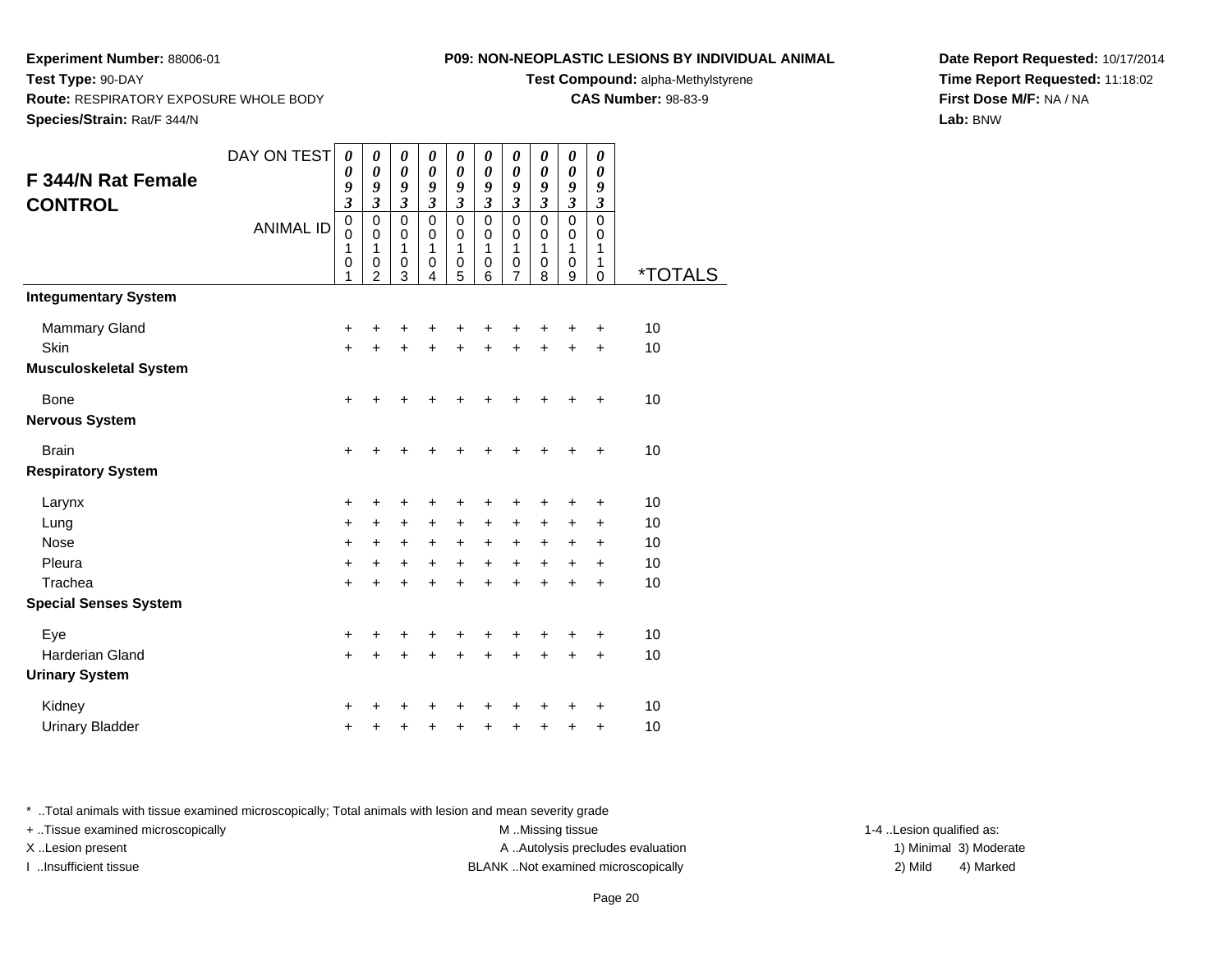**Route:** RESPIRATORY EXPOSURE WHOLE BODY

**Test Type:** 90-DAY

## **P09: NON-NEOPLASTIC LESIONS BY INDIVIDUAL ANIMAL**

**Test Compound:** alpha-Methylstyrene

**CAS Number:** 98-83-9

**Date Report Requested:** 10/17/2014**Time Report Requested:** 11:18:02**First Dose M/F:** NA / NA**Lab:** BNW

**Species/Strain:** Rat/F 344/NDAY ON TEST**F 344/N Rat Female75 PPM**ANIMAL ID*0 0 9 3* 0 0 3 0 1*0 0 9 3* 0 0 3 0 2*0 0 9 3* 0 0 3 0 3*0 0 9 3* 0 0 3 0 4*0 0 9 3* 0 0 3 0 5*0 0 9 3* 0 0 3 0 6*0 0 9 3* 0 0 3 0 7*0 0 9 3* 0 0 3 0 8*0 0 9 3* 0 0 3 0 9*0 0 9 3* 0 0 3 1 $\overline{0}$ 0 \*TOTALS**Alimentary System**Liver $\mathsf{r}$  + <sup>+</sup> <sup>+</sup> <sup>+</sup> <sup>+</sup> <sup>+</sup> <sup>+</sup> <sup>+</sup> <sup>+</sup> + 10 Hepatodiaphragmatic Nodulee X  $X$   $X$  2 **Cardiovascular System**NONE **Endocrine System**NONE **General Body System**NONE **Genital System**Ovaryy the set of  $\sim$  1 Cystt  $\sim$  4 <sup>1</sup> 4.0 **Hematopoietic System**Lymph Node, Mediastinal + 1Hemorrhagee 2 1 2.0 Lymph Node, Mesentericc  $+$  1 Hyperplasia, Lymphoidd  $3$  1 3.0 **Integumentary System**

\* ..Total animals with tissue examined microscopically; Total animals with lesion and mean severity grade

+ ..Tissue examined microscopically examined microscopically examined as: M ..Missing tissue 1-4 ..Lesion qualified as: X..Lesion present **A ..**Autolysis precludes evaluation A ..Autolysis precludes evaluation 1) Minimal 3) Moderate

I ..Insufficient tissue BLANK ..Not examined microscopically 2) Mild 4) Marked

NONE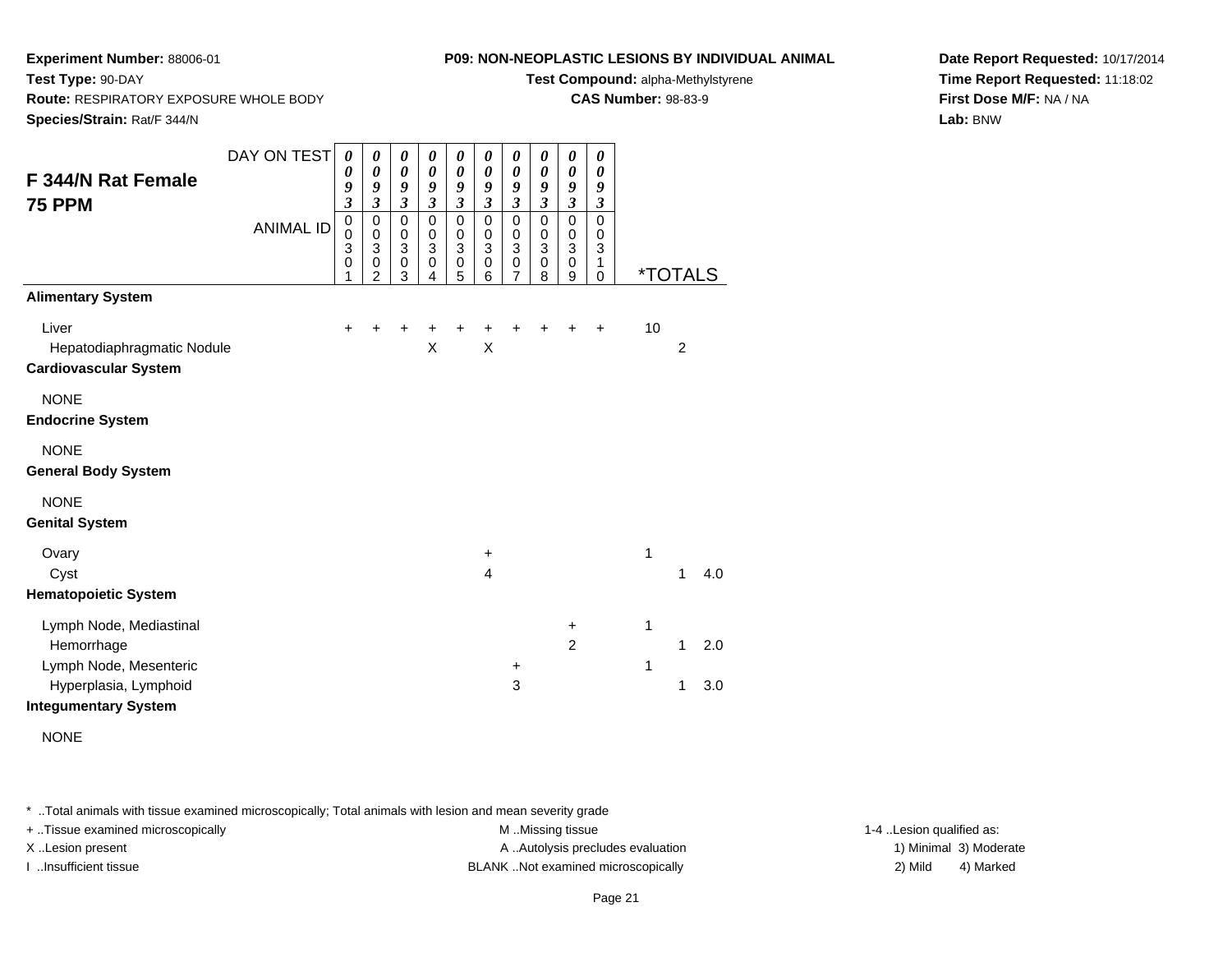**Experiment Number:** 88006-01**Test Type:** 90-DAY

**Route:** RESPIRATORY EXPOSURE WHOLE BODY

## **P09: NON-NEOPLASTIC LESIONS BY INDIVIDUAL ANIMAL**

**Test Compound:** alpha-Methylstyrene

**CAS Number:** 98-83-9

**Species/Strain:** Rat/F 344/N

**Date Report Requested:** 10/17/2014**Time Report Requested:** 11:18:02**First Dose M/F:** NA / NA**Lab:** BNW

| Species/Strain: Rat/F 344/N                                                      |                  |                                           |                                                            |                                                                           |                                                   |                                                               |                                            |                                                                           |                                        |                                                            |                       |    |                       |     |
|----------------------------------------------------------------------------------|------------------|-------------------------------------------|------------------------------------------------------------|---------------------------------------------------------------------------|---------------------------------------------------|---------------------------------------------------------------|--------------------------------------------|---------------------------------------------------------------------------|----------------------------------------|------------------------------------------------------------|-----------------------|----|-----------------------|-----|
| F 344/N Rat Female<br><b>75 PPM</b>                                              | DAY ON TEST      | 0<br>0<br>9<br>$\mathfrak{z}$             | $\boldsymbol{\theta}$<br>0<br>9<br>$\overline{\mathbf{3}}$ | 0<br>0<br>9<br>$\mathfrak{z}$                                             | 0<br>$\boldsymbol{\theta}$<br>9<br>$\mathfrak{z}$ | 0<br>0<br>9<br>$\boldsymbol{\mathfrak{z}}$                    | 0<br>0<br>9<br>3                           | 0<br>0<br>9<br>3                                                          | 0<br>0<br>9<br>$\overline{\mathbf{3}}$ | 0<br>$\boldsymbol{\theta}$<br>9<br>$\overline{\mathbf{3}}$ | 0<br>0<br>9<br>3      |    |                       |     |
|                                                                                  | <b>ANIMAL ID</b> | $\mathbf 0$<br>0<br>3<br>$\mathbf 0$<br>1 | 0<br>$\pmb{0}$<br>3<br>$\mathbf 0$<br>$\overline{2}$       | $\mathbf 0$<br>$\mathbf 0$<br>$\ensuremath{\mathsf{3}}$<br>$\pmb{0}$<br>3 | 0<br>$\mathbf 0$<br>3<br>$\mathbf 0$<br>4         | 0<br>$\pmb{0}$<br>$\ensuremath{\mathsf{3}}$<br>$\pmb{0}$<br>5 | 0<br>0<br>$\mathbf{3}$<br>$\mathbf 0$<br>6 | 0<br>$\boldsymbol{0}$<br>$\ensuremath{\mathsf{3}}$<br>$\overline{0}$<br>7 | 0<br>0<br>3<br>0<br>8                  | 0<br>$\mathbf 0$<br>$\mathbf{3}$<br>$\pmb{0}$<br>9         | 0<br>0<br>3<br>1<br>0 |    | <i><b>*TOTALS</b></i> |     |
| <b>Musculoskeletal System</b>                                                    |                  |                                           |                                                            |                                                                           |                                                   |                                                               |                                            |                                                                           |                                        |                                                            |                       |    |                       |     |
| <b>NONE</b><br><b>Nervous System</b>                                             |                  |                                           |                                                            |                                                                           |                                                   |                                                               |                                            |                                                                           |                                        |                                                            |                       |    |                       |     |
| <b>NONE</b><br><b>Respiratory System</b>                                         |                  |                                           |                                                            |                                                                           |                                                   |                                                               |                                            |                                                                           |                                        |                                                            |                       |    |                       |     |
| <b>Nose</b><br>Infiltration Cellular, Histiocyte<br><b>Special Senses System</b> |                  | $\ddot{}$                                 |                                                            |                                                                           |                                                   |                                                               |                                            | +<br>$\overline{2}$                                                       |                                        |                                                            | $+$                   | 10 | 1                     | 2.0 |
| <b>NONE</b><br><b>Urinary System</b>                                             |                  |                                           |                                                            |                                                                           |                                                   |                                                               |                                            |                                                                           |                                        |                                                            |                       |    |                       |     |
| Kidney<br>Inflammation, Chronic Active                                           |                  | $\ddot{}$                                 |                                                            |                                                                           |                                                   |                                                               |                                            |                                                                           | 2                                      |                                                            |                       | 10 |                       | 2.0 |

\* ..Total animals with tissue examined microscopically; Total animals with lesion and mean severity grade

+ ..Tissue examined microscopically M ...Missing tissue 1-4 ... M ...Missing tissue

X..Lesion present **A ..Autolysis precludes evaluation** A ..Autolysis precludes evaluation 1) Minimal 3) Moderate I ..Insufficient tissue BLANK ..Not examined microscopically 2) Mild 4) Marked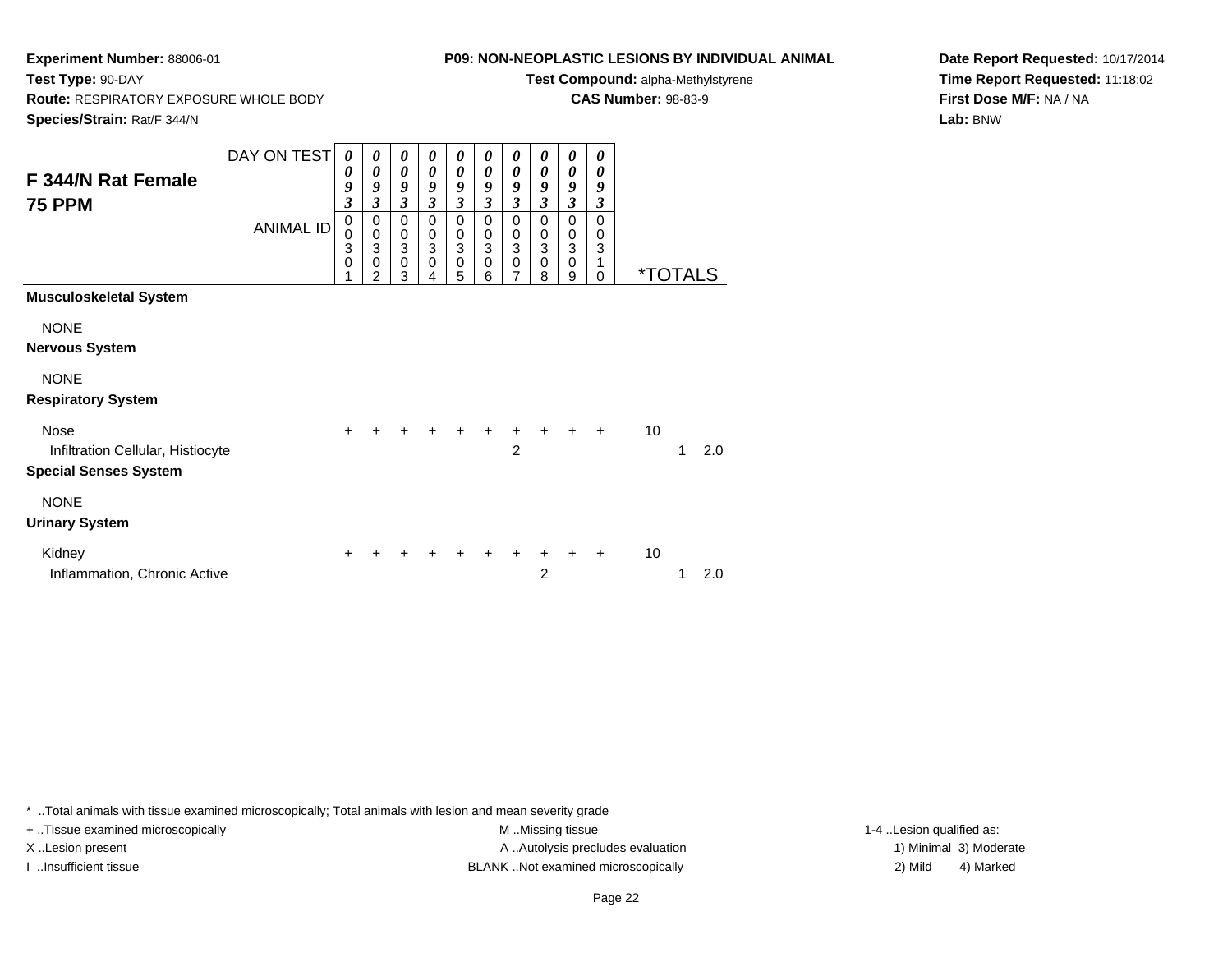**Test Type:** 90-DAY

## **P09: NON-NEOPLASTIC LESIONS BY INDIVIDUAL ANIMAL**

**Test Compound:** alpha-Methylstyrene

**CAS Number:** 98-83-9

**Date Report Requested:** 10/17/2014**Time Report Requested:** 11:18:02**First Dose M/F:** NA / NA**Lab:** BNW

 **Route:** RESPIRATORY EXPOSURE WHOLE BODY**Species/Strain:** Rat/F 344/N

| F 344/N Rat Female<br><b>150 PPM</b>                                | DAY ON TEST<br><b>ANIMAL ID</b> | $\boldsymbol{\theta}$<br>0<br>9<br>$\mathfrak{z}$<br>$\mathbf 0$<br>0<br>5<br>$\mathbf 0$<br>1 | $\boldsymbol{\theta}$<br>$\boldsymbol{\theta}$<br>9<br>$\boldsymbol{\beta}$<br>$\pmb{0}$<br>$\pmb{0}$<br>5<br>$\begin{smallmatrix} 0\\2 \end{smallmatrix}$ | 0<br>$\pmb{\theta}$<br>9<br>$\mathfrak{z}$<br>$\mathbf 0$<br>$\pmb{0}$<br>5<br>0<br>3 | 0<br>$\pmb{\theta}$<br>9<br>$\boldsymbol{\beta}$<br>$\mathbf 0$<br>0<br>$\overline{5}$<br>$\begin{smallmatrix}0\0\4\end{smallmatrix}$ | 0<br>$\boldsymbol{\theta}$<br>9<br>$\mathfrak{z}$<br>0<br>0<br>5<br>0<br>5 | $\boldsymbol{\theta}$<br>$\boldsymbol{\theta}$<br>9<br>$\boldsymbol{\beta}$<br>$\pmb{0}$<br>0<br>5<br>$\mathbf 0$<br>6 | $\boldsymbol{\theta}$<br>$\pmb{\theta}$<br>9<br>$\mathfrak{z}$<br>$\pmb{0}$<br>0<br>$\overline{5}$<br>0<br>$\overline{7}$ | $\boldsymbol{\theta}$<br>$\boldsymbol{\theta}$<br>9<br>$\mathfrak{z}$<br>$\pmb{0}$<br>$\pmb{0}$<br>5<br>$\pmb{0}$<br>8 | $\pmb{\theta}$<br>$\boldsymbol{\theta}$<br>$\boldsymbol{9}$<br>$\mathfrak{z}$<br>$\pmb{0}$<br>$\mathbf 0$<br>$\sqrt{5}$<br>$\pmb{0}$<br>9 | $\boldsymbol{\theta}$<br>$\boldsymbol{\theta}$<br>9<br>$\boldsymbol{\beta}$<br>$\mathbf 0$<br>$\pmb{0}$<br>5<br>1<br>$\Omega$ | <i><b>*TOTALS</b></i> |
|---------------------------------------------------------------------|---------------------------------|------------------------------------------------------------------------------------------------|------------------------------------------------------------------------------------------------------------------------------------------------------------|---------------------------------------------------------------------------------------|---------------------------------------------------------------------------------------------------------------------------------------|----------------------------------------------------------------------------|------------------------------------------------------------------------------------------------------------------------|---------------------------------------------------------------------------------------------------------------------------|------------------------------------------------------------------------------------------------------------------------|-------------------------------------------------------------------------------------------------------------------------------------------|-------------------------------------------------------------------------------------------------------------------------------|-----------------------|
| <b>Alimentary System</b>                                            |                                 |                                                                                                |                                                                                                                                                            |                                                                                       |                                                                                                                                       |                                                                            |                                                                                                                        |                                                                                                                           |                                                                                                                        |                                                                                                                                           |                                                                                                                               |                       |
| Liver<br>Hepatodiaphragmatic Nodule<br><b>Cardiovascular System</b> |                                 | $\pm$                                                                                          |                                                                                                                                                            |                                                                                       |                                                                                                                                       |                                                                            | $\ddot{}$<br>X                                                                                                         |                                                                                                                           |                                                                                                                        | $\ddot{}$                                                                                                                                 | $\ddot{}$                                                                                                                     | 10<br>1               |
| <b>NONE</b><br><b>Endocrine System</b>                              |                                 |                                                                                                |                                                                                                                                                            |                                                                                       |                                                                                                                                       |                                                                            |                                                                                                                        |                                                                                                                           |                                                                                                                        |                                                                                                                                           |                                                                                                                               |                       |
| <b>NONE</b><br><b>General Body System</b>                           |                                 |                                                                                                |                                                                                                                                                            |                                                                                       |                                                                                                                                       |                                                                            |                                                                                                                        |                                                                                                                           |                                                                                                                        |                                                                                                                                           |                                                                                                                               |                       |
| <b>NONE</b><br><b>Genital System</b>                                |                                 |                                                                                                |                                                                                                                                                            |                                                                                       |                                                                                                                                       |                                                                            |                                                                                                                        |                                                                                                                           |                                                                                                                        |                                                                                                                                           |                                                                                                                               |                       |
| <b>NONE</b><br><b>Hematopoietic System</b>                          |                                 |                                                                                                |                                                                                                                                                            |                                                                                       |                                                                                                                                       |                                                                            |                                                                                                                        |                                                                                                                           |                                                                                                                        |                                                                                                                                           |                                                                                                                               |                       |
| <b>NONE</b><br><b>Integumentary System</b>                          |                                 |                                                                                                |                                                                                                                                                            |                                                                                       |                                                                                                                                       |                                                                            |                                                                                                                        |                                                                                                                           |                                                                                                                        |                                                                                                                                           |                                                                                                                               |                       |
| <b>NONE</b><br><b>Musculoskeletal System</b>                        |                                 |                                                                                                |                                                                                                                                                            |                                                                                       |                                                                                                                                       |                                                                            |                                                                                                                        |                                                                                                                           |                                                                                                                        |                                                                                                                                           |                                                                                                                               |                       |
| <b>NONE</b><br><b>Nervous System</b>                                |                                 |                                                                                                |                                                                                                                                                            |                                                                                       |                                                                                                                                       |                                                                            |                                                                                                                        |                                                                                                                           |                                                                                                                        |                                                                                                                                           |                                                                                                                               |                       |

\* ..Total animals with tissue examined microscopically; Total animals with lesion and mean severity grade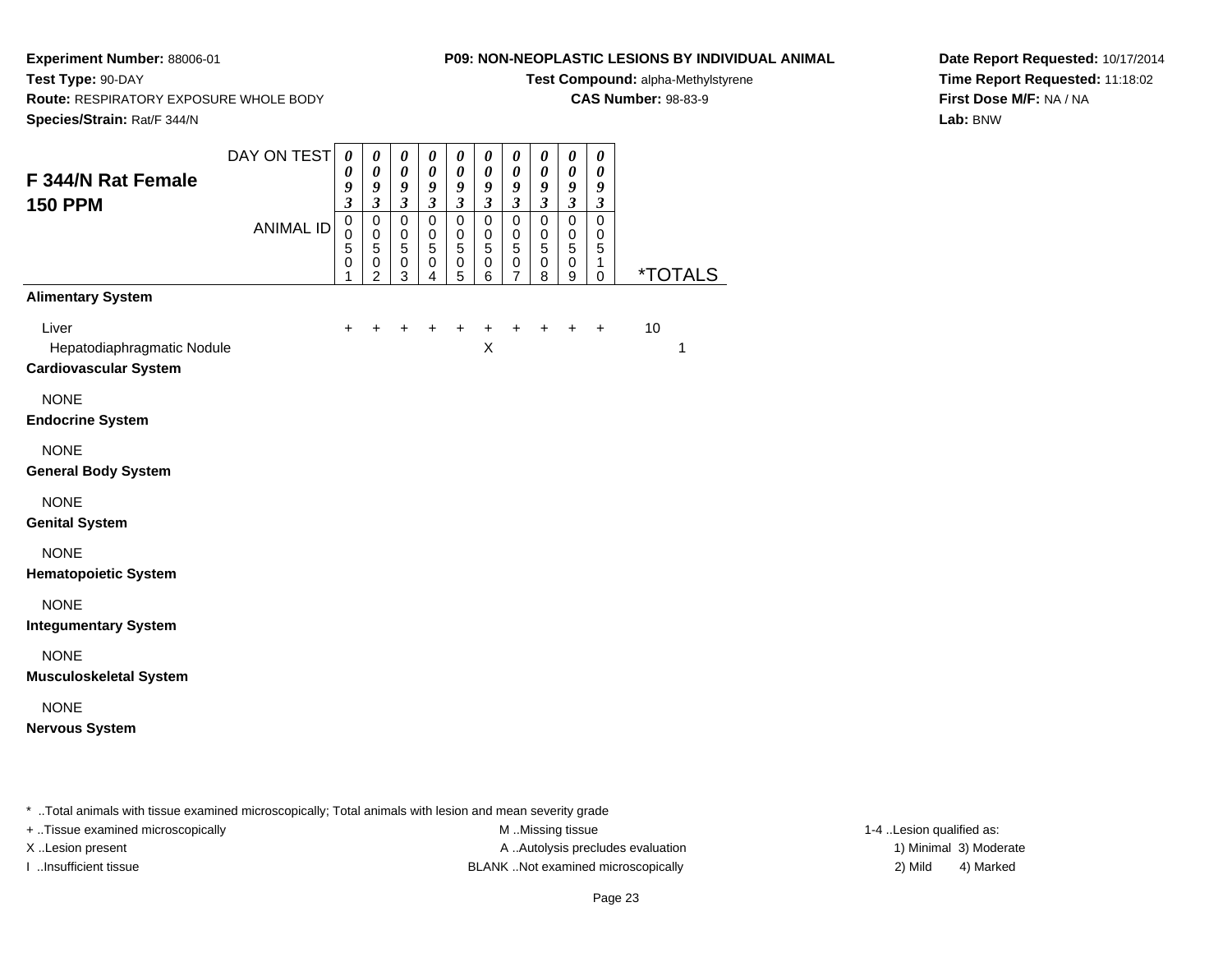**Route:** RESPIRATORY EXPOSURE WHOLE BODY

## **P09: NON-NEOPLASTIC LESIONS BY INDIVIDUAL ANIMAL**

**Test Compound:** alpha-Methylstyrene

**CAS Number:** 98-83-9

**Species/Strain:** Rat/F 344/N

**Test Type:** 90-DAY

**Date Report Requested:** 10/17/2014**Time Report Requested:** 11:18:02**First Dose M/F:** NA / NA**Lab:** BNW

| F 344/N Rat Female<br><b>150 PPM</b>         | DAY ON TEST<br><b>ANIMAL ID</b> | 0<br>0<br>9<br>3<br>$\pmb{0}$<br>$\mathbf 0$ | 0<br>$\boldsymbol{\theta}$<br>9<br>3<br>0<br>$\mathbf 0$ | 0<br>0<br>9<br>$\mathfrak{z}$<br>$\mathbf 0$         | 0<br>$\boldsymbol{\theta}$<br>9<br>3<br>$\Omega$<br>$\pmb{0}$ | 0<br>$\boldsymbol{\theta}$<br>9<br>3<br>$\Omega$<br>$\pmb{0}$ | 0<br>0<br>9<br>3<br>$\Omega$<br>0 | 0<br>0<br>9<br>3<br>$\Omega$<br>0 | 0<br>0<br>9<br>3<br>$\Omega$<br>0 | 0<br>0<br>9<br>3<br>0                                 | 0<br>0<br>9<br>3<br>0<br>0 |    |                       |     |
|----------------------------------------------|---------------------------------|----------------------------------------------|----------------------------------------------------------|------------------------------------------------------|---------------------------------------------------------------|---------------------------------------------------------------|-----------------------------------|-----------------------------------|-----------------------------------|-------------------------------------------------------|----------------------------|----|-----------------------|-----|
|                                              |                                 | 5<br>0                                       | 5<br>0<br>2                                              | $\begin{matrix}0\\5\end{matrix}$<br>$\mathbf 0$<br>3 | 5<br>0<br>4                                                   | 5<br>$\pmb{0}$<br>5                                           | 5<br>0<br>6                       | 5<br>0<br>7                       | 5<br>0<br>8                       | $\begin{smallmatrix}0\0\0\end{smallmatrix}$<br>0<br>9 | 5<br>0                     |    | <i><b>*TOTALS</b></i> |     |
| <b>NONE</b><br><b>Respiratory System</b>     |                                 |                                              |                                                          |                                                      |                                                               |                                                               |                                   |                                   |                                   |                                                       |                            |    |                       |     |
| Nose<br><b>Special Senses System</b>         |                                 | +                                            |                                                          |                                                      |                                                               |                                                               |                                   |                                   |                                   |                                                       | $\ddot{}$                  | 10 |                       |     |
| <b>NONE</b><br><b>Urinary System</b>         |                                 |                                              |                                                          |                                                      |                                                               |                                                               |                                   |                                   |                                   |                                                       |                            |    |                       |     |
| Kidney<br>Cortex, Renal Tubule, Regeneration |                                 | +<br>1                                       | ٠<br>1                                                   | ÷                                                    | 1                                                             |                                                               |                                   |                                   |                                   |                                                       | $\ddot{}$                  | 10 | 3                     | 1.0 |

\* ..Total animals with tissue examined microscopically; Total animals with lesion and mean severity grade

+ ..Tissue examined microscopically examined microscopically examined as:  $M$  ..Missing tissue 1-4 ..Lesion qualified as: X..Lesion present **A ..Autolysis precludes evaluation** A ..Autolysis precludes evaluation 1) Minimal 3) Moderate I ..Insufficient tissue 2) Mild and the SLANK ..Not examined microscopically and the SLANK ... Insufficient tissue

4) Marked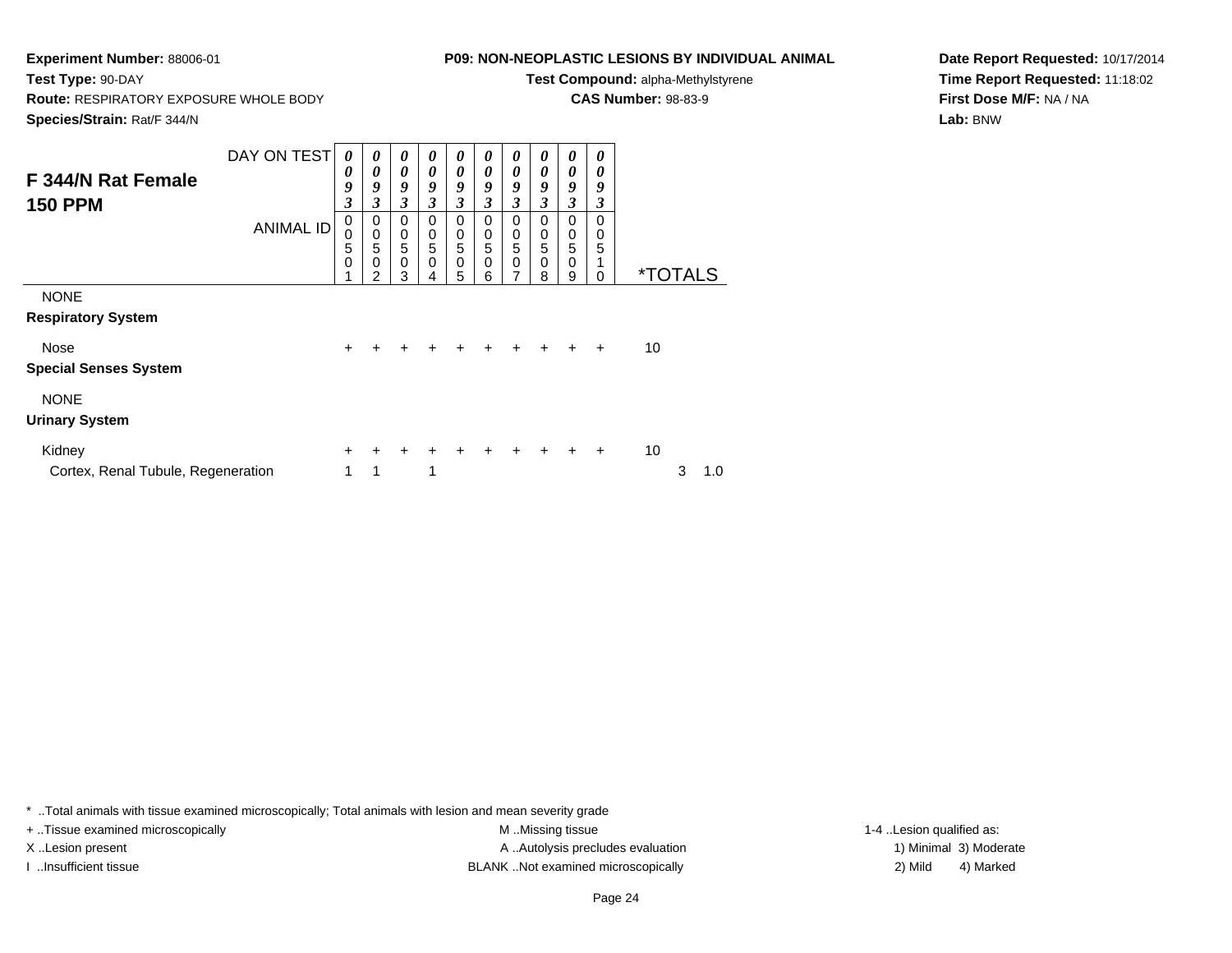**Test Type:** 90-DAY

#### **P09: NON-NEOPLASTIC LESIONS BY INDIVIDUAL ANIMAL**

**Test Compound:** alpha-Methylstyrene

**CAS Number:** 98-83-9

**Date Report Requested:** 10/17/2014**Time Report Requested:** 11:18:02**First Dose M/F:** NA / NA**Lab:** BNW

**Route:** RESPIRATORY EXPOSURE WHOLE BODY

| Species/Strain: Rat/F 344/N                  |                  |                                                          |                                                                             |                                                                           |                                                                             |                                                                |                                                                |                                                                                  |                                                                |                                                                        |                                                                             |                |
|----------------------------------------------|------------------|----------------------------------------------------------|-----------------------------------------------------------------------------|---------------------------------------------------------------------------|-----------------------------------------------------------------------------|----------------------------------------------------------------|----------------------------------------------------------------|----------------------------------------------------------------------------------|----------------------------------------------------------------|------------------------------------------------------------------------|-----------------------------------------------------------------------------|----------------|
| F 344/N Rat Female<br><b>300 PPM</b>         | DAY ON TEST      | $\pmb{\theta}$<br>$\boldsymbol{\theta}$<br>$\frac{9}{3}$ | $\pmb{\theta}$<br>$\pmb{\theta}$<br>9<br>$\overline{\mathbf{3}}$            | $\pmb{\theta}$<br>$\boldsymbol{\theta}$<br>9<br>$\mathfrak{z}$            | $\pmb{\theta}$<br>$\pmb{\theta}$<br>9<br>$\mathfrak{z}$                     | $\pmb{\theta}$<br>$\boldsymbol{\theta}$<br>9<br>$\mathfrak{z}$ | $\pmb{\theta}$<br>$\boldsymbol{\theta}$<br>9<br>$\mathfrak{z}$ | $\pmb{\theta}$<br>$\boldsymbol{\theta}$<br>9<br>$\overline{\mathbf{3}}$          | $\pmb{\theta}$<br>$\boldsymbol{\theta}$<br>9<br>$\mathfrak{z}$ | $\pmb{\theta}$<br>$\boldsymbol{\theta}$<br>$\pmb{9}$<br>$\mathfrak{z}$ | $\boldsymbol{\theta}$<br>$\boldsymbol{\theta}$<br>9<br>$\boldsymbol{\beta}$ |                |
|                                              | <b>ANIMAL ID</b> | $\overline{0}$<br>$\pmb{0}$<br>$\overline{7}$<br>0<br>1  | $\mathsf 0$<br>$\pmb{0}$<br>$\boldsymbol{7}$<br>$\pmb{0}$<br>$\overline{c}$ | $\pmb{0}$<br>$\pmb{0}$<br>$\boldsymbol{7}$<br>$\pmb{0}$<br>$\mathfrak{S}$ | $\mathbf 0$<br>$\mathbf 0$<br>$\overline{7}$<br>$\pmb{0}$<br>$\overline{4}$ | $\mathsf 0$<br>$\mathbf 0$<br>$\overline{7}$<br>$\pmb{0}$<br>5 | $\mathbf 0$<br>$\mathbf 0$<br>$\overline{7}$<br>0<br>6         | $\overline{0}$<br>$\mathbf 0$<br>$\boldsymbol{7}$<br>$\pmb{0}$<br>$\overline{7}$ | 0<br>$\mathbf 0$<br>$\overline{7}$<br>0<br>8                   | $\mathsf 0$<br>$\mathbf 0$<br>$\boldsymbol{7}$<br>$\pmb{0}$<br>9       | $\mathbf 0$<br>$\mathbf 0$<br>$\overline{7}$<br>$\mathbf{1}$<br>$\mathbf 0$ | <u>*TOTALS</u> |
| <b>Alimentary System</b>                     |                  |                                                          |                                                                             |                                                                           |                                                                             |                                                                |                                                                |                                                                                  |                                                                |                                                                        |                                                                             |                |
| Liver<br><b>Cardiovascular System</b>        |                  | +                                                        | +                                                                           |                                                                           |                                                                             | +                                                              | $\ddot{}$                                                      | $\ddot{}$                                                                        | $\ddot{}$                                                      | $\ddot{}$                                                              | $\ddot{}$                                                                   | 10             |
| <b>NONE</b><br><b>Endocrine System</b>       |                  |                                                          |                                                                             |                                                                           |                                                                             |                                                                |                                                                |                                                                                  |                                                                |                                                                        |                                                                             |                |
| <b>NONE</b><br><b>General Body System</b>    |                  |                                                          |                                                                             |                                                                           |                                                                             |                                                                |                                                                |                                                                                  |                                                                |                                                                        |                                                                             |                |
| <b>NONE</b><br><b>Genital System</b>         |                  |                                                          |                                                                             |                                                                           |                                                                             |                                                                |                                                                |                                                                                  |                                                                |                                                                        |                                                                             |                |
| <b>NONE</b><br><b>Hematopoietic System</b>   |                  |                                                          |                                                                             |                                                                           |                                                                             |                                                                |                                                                |                                                                                  |                                                                |                                                                        |                                                                             |                |
| <b>NONE</b><br><b>Integumentary System</b>   |                  |                                                          |                                                                             |                                                                           |                                                                             |                                                                |                                                                |                                                                                  |                                                                |                                                                        |                                                                             |                |
| <b>NONE</b><br><b>Musculoskeletal System</b> |                  |                                                          |                                                                             |                                                                           |                                                                             |                                                                |                                                                |                                                                                  |                                                                |                                                                        |                                                                             |                |
| <b>NONE</b><br><b>Nervous System</b>         |                  |                                                          |                                                                             |                                                                           |                                                                             |                                                                |                                                                |                                                                                  |                                                                |                                                                        |                                                                             |                |
| <b>NONE</b>                                  |                  |                                                          |                                                                             |                                                                           |                                                                             |                                                                |                                                                |                                                                                  |                                                                |                                                                        |                                                                             |                |
|                                              |                  |                                                          |                                                                             |                                                                           |                                                                             |                                                                |                                                                |                                                                                  |                                                                |                                                                        |                                                                             |                |

\* ..Total animals with tissue examined microscopically; Total animals with lesion and mean severity grade

+ ..Tissue examined microscopically M ...Missing tissue 1-4 ... M ...Missing tissue

X..Lesion present **A ..Autolysis precludes evaluation** A ..Autolysis precludes evaluation 1) Minimal 3) Moderate I ..Insufficient tissue BLANK ..Not examined microscopically 2) Mild 4) Marked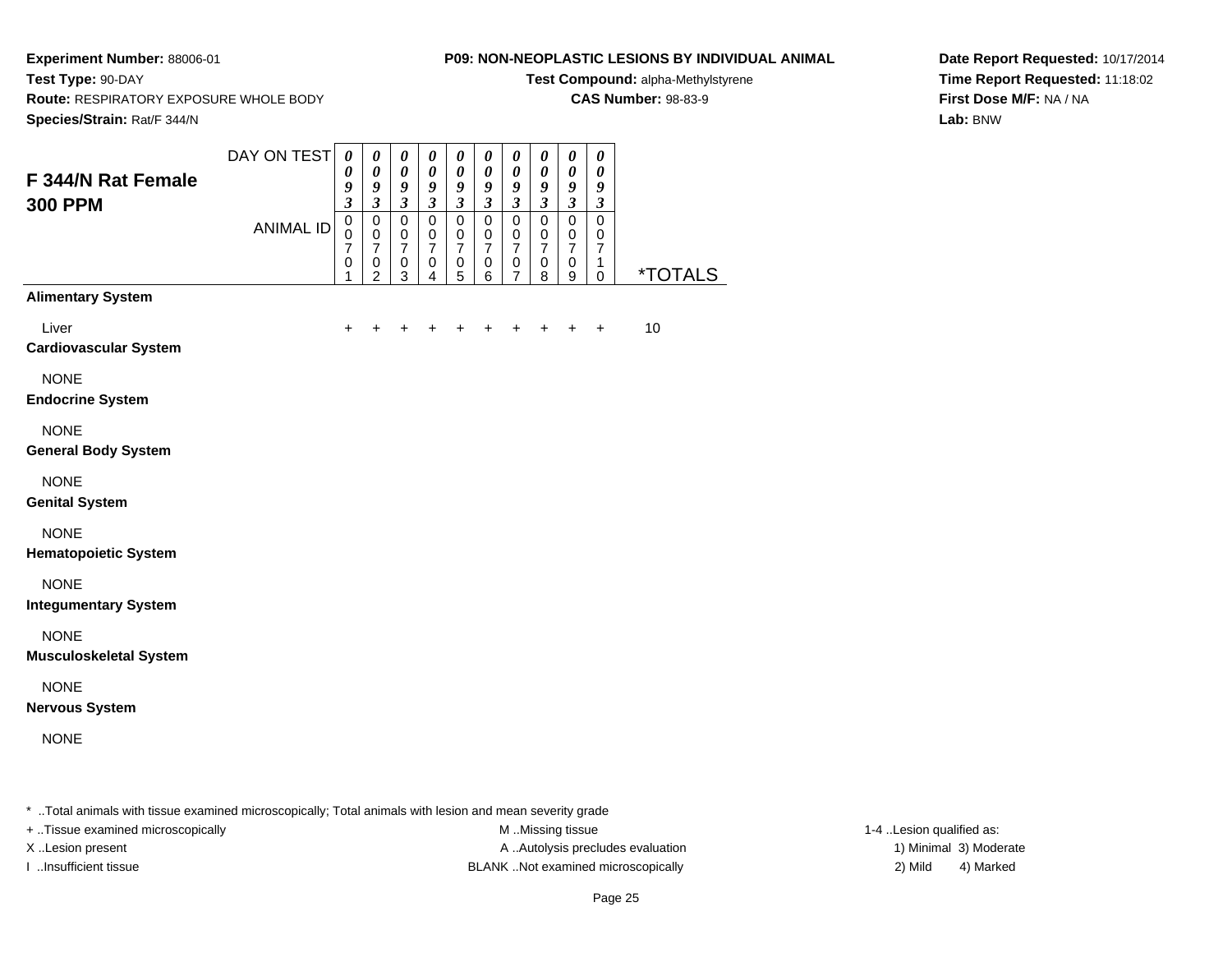## **P09: NON-NEOPLASTIC LESIONS BY INDIVIDUAL ANIMAL**

**Test Compound:** alpha-Methylstyrene

**CAS Number:** 98-83-9

**Date Report Requested:** 10/17/2014**Time Report Requested:** 11:18:02**First Dose M/F:** NA / NA**Lab:** BNW

**Route:** RESPIRATORY EXPOSURE WHOLE BODY

**Species/Strain:** Rat/F 344/N

**Test Type:** 90-DAY

| F 344/N Rat Female<br><b>300 PPM</b> | DAY ON TEST<br><b>ANIMAL ID</b> | 0<br>0<br>9<br>3<br>0<br>0<br>7<br>0 | 0<br>0<br>9<br>3<br>0<br>$\pmb{0}$<br>7<br>$\mathbf 0$<br>$\mathfrak{p}$ | $\boldsymbol{\theta}$<br>$\boldsymbol{\theta}$<br>9<br>$\mathfrak{z}$<br>$\mathbf 0$<br>$\pmb{0}$<br>$\overline{7}$<br>$\mathbf 0$<br>3 | 0<br>0<br>9<br>3<br>$\Omega$<br>$\mathbf 0$<br>7<br>$\Omega$<br>4 | $\boldsymbol{\theta}$<br>0<br>9<br>$\mathfrak{z}$<br>0<br>$\pmb{0}$<br>$\overline{7}$<br>$\mathbf 0$<br>5 | 0<br>0<br>9<br>$\boldsymbol{\beta}$<br>0<br>$\mathbf 0$<br>7<br>0<br>6 | 0<br>0<br>9<br>3<br>0<br>0<br>7<br>0<br>7 | 0<br>0<br>9<br>3<br>0<br>0<br>7<br>0<br>8 | 0<br>0<br>9<br>$\mathfrak{z}$<br>0<br>$\,0\,$<br>$\overline{7}$<br>0<br>9 | 0<br>0<br>9<br>3<br>0<br>0<br>7<br>0 |    | <i><b>*TOTALS</b></i> |     |
|--------------------------------------|---------------------------------|--------------------------------------|--------------------------------------------------------------------------|-----------------------------------------------------------------------------------------------------------------------------------------|-------------------------------------------------------------------|-----------------------------------------------------------------------------------------------------------|------------------------------------------------------------------------|-------------------------------------------|-------------------------------------------|---------------------------------------------------------------------------|--------------------------------------|----|-----------------------|-----|
| <b>Respiratory System</b>            |                                 |                                      |                                                                          |                                                                                                                                         |                                                                   |                                                                                                           |                                                                        |                                           |                                           |                                                                           |                                      |    |                       |     |
| Nose                                 |                                 | $\pm$                                |                                                                          |                                                                                                                                         |                                                                   |                                                                                                           |                                                                        | +                                         | +                                         |                                                                           | $\ddot{}$                            | 10 |                       |     |
| Pleura                               |                                 |                                      |                                                                          |                                                                                                                                         |                                                                   |                                                                                                           |                                                                        |                                           | $\pm$                                     |                                                                           |                                      | 1  |                       |     |
| Inflammation, Focal                  |                                 |                                      |                                                                          |                                                                                                                                         |                                                                   |                                                                                                           |                                                                        |                                           | $\overline{2}$                            |                                                                           |                                      |    | 1                     | 2.0 |
| <b>Special Senses System</b>         |                                 |                                      |                                                                          |                                                                                                                                         |                                                                   |                                                                                                           |                                                                        |                                           |                                           |                                                                           |                                      |    |                       |     |
| <b>NONE</b>                          |                                 |                                      |                                                                          |                                                                                                                                         |                                                                   |                                                                                                           |                                                                        |                                           |                                           |                                                                           |                                      |    |                       |     |
| <b>Urinary System</b>                |                                 |                                      |                                                                          |                                                                                                                                         |                                                                   |                                                                                                           |                                                                        |                                           |                                           |                                                                           |                                      |    |                       |     |
| Kidney                               |                                 | $\pm$                                | +                                                                        | ٠                                                                                                                                       | +                                                                 | +                                                                                                         | $\ddot{}$                                                              | +                                         | $\ddot{}$                                 | ÷                                                                         | $\ddot{}$                            | 10 |                       |     |
| Cortex, Renal Tubule, Regeneration   |                                 | 1                                    |                                                                          | 1                                                                                                                                       |                                                                   |                                                                                                           |                                                                        |                                           | 1                                         |                                                                           |                                      |    | 3                     | 1.0 |

\* ..Total animals with tissue examined microscopically; Total animals with lesion and mean severity grade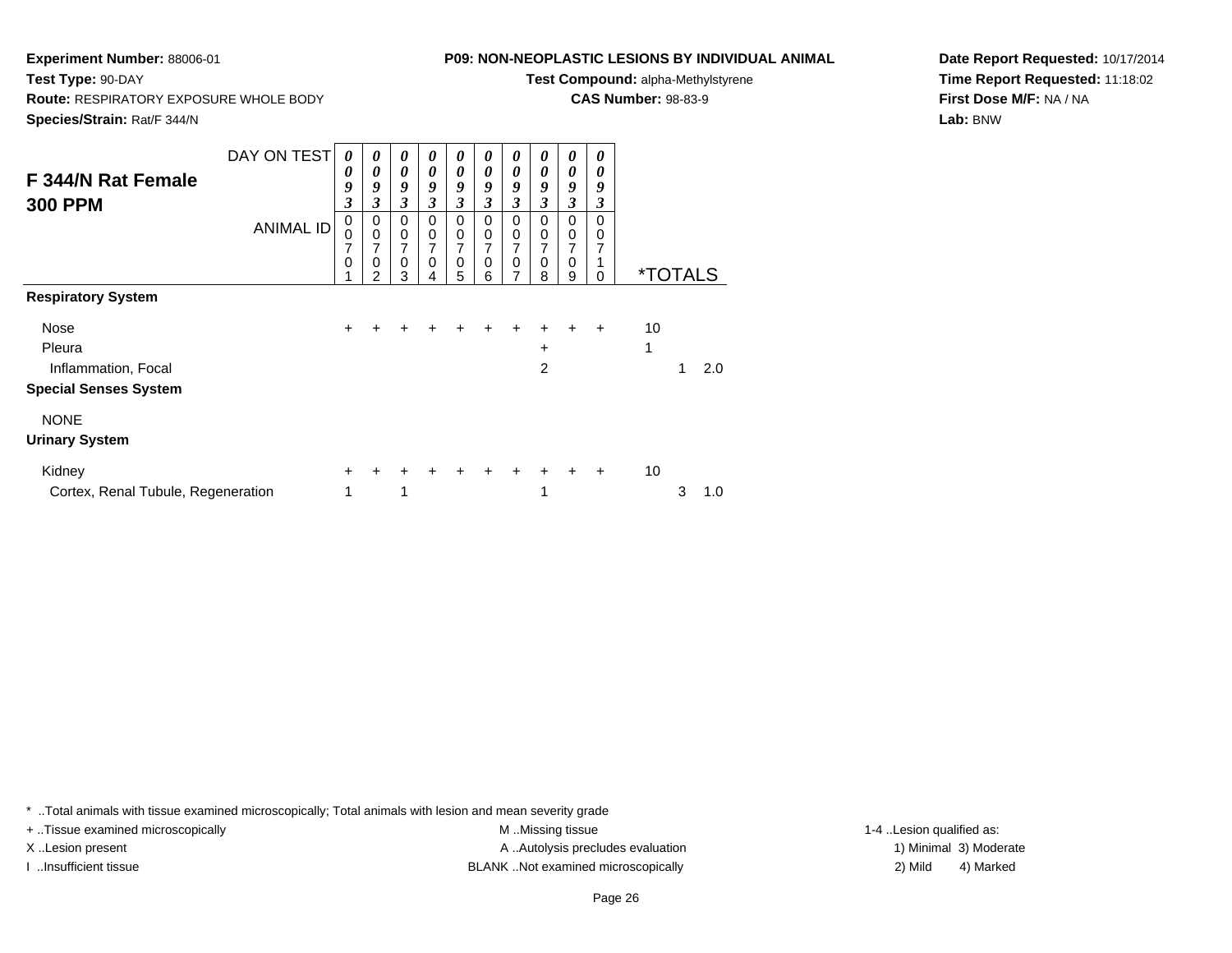**Test Type:** 90-DAY

#### **P09: NON-NEOPLASTIC LESIONS BY INDIVIDUAL ANIMAL**

**Test Compound:** alpha-Methylstyrene

**CAS Number:** 98-83-9

**Date Report Requested:** 10/17/2014**Time Report Requested:** 11:18:02**First Dose M/F:** NA / NA**Lab:** BNW

**Route:** RESPIRATORY EXPOSURE WHOLE BODY

| Species/Strain: Rat/F 344/N                  |                  |                                                             |                                                                                 |                                                                                 |                                                                                |                                                                         |                                                                    |                                                                                               |                                                                                |                                                                                    |                                                                    |                       |
|----------------------------------------------|------------------|-------------------------------------------------------------|---------------------------------------------------------------------------------|---------------------------------------------------------------------------------|--------------------------------------------------------------------------------|-------------------------------------------------------------------------|--------------------------------------------------------------------|-----------------------------------------------------------------------------------------------|--------------------------------------------------------------------------------|------------------------------------------------------------------------------------|--------------------------------------------------------------------|-----------------------|
| F 344/N Rat Female<br><b>600 PPM</b>         | DAY ON TEST      | $\pmb{\theta}$<br>0<br>9<br>$\overline{\mathbf{3}}$         | $\pmb{\theta}$<br>$\boldsymbol{\theta}$<br>9<br>$\overline{\mathbf{3}}$         | $\pmb{\theta}$<br>$\boldsymbol{\theta}$<br>$\pmb{9}$<br>$\overline{\mathbf{3}}$ | $\boldsymbol{\theta}$<br>$\boldsymbol{\theta}$<br>9<br>$\overline{\mathbf{3}}$ | $\boldsymbol{\theta}$<br>$\pmb{\theta}$<br>9<br>$\overline{\mathbf{3}}$ | $\pmb{\theta}$<br>$\pmb{\theta}$<br>9<br>$\overline{\mathbf{3}}$   | $\boldsymbol{\theta}$<br>$\boldsymbol{\theta}$<br>$\boldsymbol{9}$<br>$\overline{\mathbf{3}}$ | $\boldsymbol{\theta}$<br>$\boldsymbol{\theta}$<br>9<br>$\overline{\mathbf{3}}$ | $\boldsymbol{\theta}$<br>$\pmb{\theta}$<br>9<br>$\overline{\mathbf{3}}$            | 0<br>$\boldsymbol{\theta}$<br>9<br>$\overline{\mathbf{3}}$         |                       |
|                                              | <b>ANIMAL ID</b> | $\mathsf 0$<br>$\mathbf 0$<br>$\mathsf g$<br>$\pmb{0}$<br>1 | $\mathsf 0$<br>$\mathbf 0$<br>$\boldsymbol{9}$<br>$\mathsf 0$<br>$\overline{2}$ | $\mathbf 0$<br>$\mathbf 0$<br>9<br>$\mathbf 0$<br>3                             | $\pmb{0}$<br>$\mathbf 0$<br>$\mathsf g$<br>0<br>4                              | $\mathbf 0$<br>$\mathbf 0$<br>$\boldsymbol{9}$<br>$\,0\,$<br>5          | $\mathbf 0$<br>$\mathbf 0$<br>$\boldsymbol{9}$<br>$\mathbf 0$<br>6 | $\mathbf 0$<br>$\mathbf 0$<br>9<br>$\pmb{0}$<br>$\overline{7}$                                | $\mathsf 0$<br>$\mathbf 0$<br>9<br>$\pmb{0}$<br>8                              | $\overline{0}$<br>$\mathbf 0$<br>$\boldsymbol{9}$<br>$\pmb{0}$<br>$\boldsymbol{9}$ | $\mathsf 0$<br>$\mathbf 0$<br>$\boldsymbol{9}$<br>1<br>$\mathbf 0$ | <i><b>*TOTALS</b></i> |
| <b>Alimentary System</b>                     |                  |                                                             |                                                                                 |                                                                                 |                                                                                |                                                                         |                                                                    |                                                                                               |                                                                                |                                                                                    |                                                                    |                       |
| Liver<br><b>Cardiovascular System</b>        |                  | $\ddot{}$                                                   | ÷                                                                               | +                                                                               | $\ddot{}$                                                                      | +                                                                       | $\div$                                                             | +                                                                                             | $\ddot{}$                                                                      | $\ddot{}$                                                                          | $+$                                                                | 10                    |
| <b>NONE</b><br><b>Endocrine System</b>       |                  |                                                             |                                                                                 |                                                                                 |                                                                                |                                                                         |                                                                    |                                                                                               |                                                                                |                                                                                    |                                                                    |                       |
| <b>NONE</b><br><b>General Body System</b>    |                  |                                                             |                                                                                 |                                                                                 |                                                                                |                                                                         |                                                                    |                                                                                               |                                                                                |                                                                                    |                                                                    |                       |
| <b>NONE</b><br><b>Genital System</b>         |                  |                                                             |                                                                                 |                                                                                 |                                                                                |                                                                         |                                                                    |                                                                                               |                                                                                |                                                                                    |                                                                    |                       |
| <b>NONE</b><br><b>Hematopoietic System</b>   |                  |                                                             |                                                                                 |                                                                                 |                                                                                |                                                                         |                                                                    |                                                                                               |                                                                                |                                                                                    |                                                                    |                       |
| <b>NONE</b><br><b>Integumentary System</b>   |                  |                                                             |                                                                                 |                                                                                 |                                                                                |                                                                         |                                                                    |                                                                                               |                                                                                |                                                                                    |                                                                    |                       |
| <b>NONE</b><br><b>Musculoskeletal System</b> |                  |                                                             |                                                                                 |                                                                                 |                                                                                |                                                                         |                                                                    |                                                                                               |                                                                                |                                                                                    |                                                                    |                       |
| <b>NONE</b><br><b>Nervous System</b>         |                  |                                                             |                                                                                 |                                                                                 |                                                                                |                                                                         |                                                                    |                                                                                               |                                                                                |                                                                                    |                                                                    |                       |
| <b>NONE</b>                                  |                  |                                                             |                                                                                 |                                                                                 |                                                                                |                                                                         |                                                                    |                                                                                               |                                                                                |                                                                                    |                                                                    |                       |

\* ..Total animals with tissue examined microscopically; Total animals with lesion and mean severity grade

+ ..Tissue examined microscopically M ...Missing tissue 1-4 ... M ...Missing tissue

X..Lesion present **A ..Autolysis precludes evaluation** A ..Autolysis precludes evaluation 1) Minimal 3) Moderate I ..Insufficient tissue BLANK ..Not examined microscopically 2) Mild 4) Marked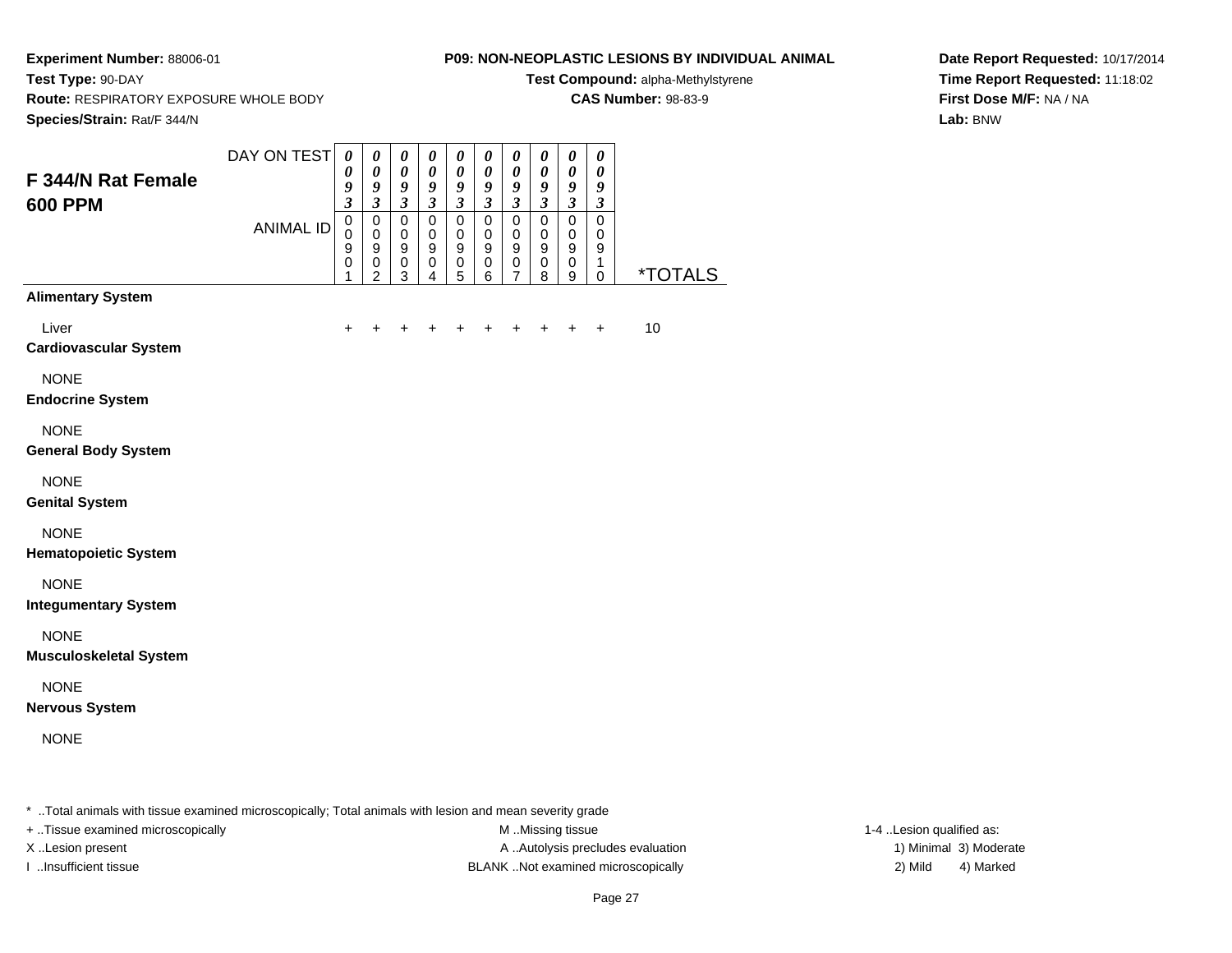## **P09: NON-NEOPLASTIC LESIONS BY INDIVIDUAL ANIMAL**

**Test Compound:** alpha-Methylstyrene

**CAS Number:** 98-83-9

**Date Report Requested:** 10/17/2014**Time Report Requested:** 11:18:02**First Dose M/F:** NA / NA**Lab:** BNW

**Route:** RESPIRATORY EXPOSURE WHOLE BODY

**Species/Strain:** Rat/F 344/N

**Test Type:** 90-DAY

| F 344/N Rat Female<br><b>600 PPM</b>         | DAY ON TEST<br><b>ANIMAL ID</b> | 0<br>0<br>9<br>3<br>0<br>$\mathbf 0$<br>9<br>$\mathbf 0$ | $\boldsymbol{\theta}$<br>$\theta$<br>9<br>3<br>0<br>$\mathbf 0$<br>$\boldsymbol{9}$<br>$\mathbf 0$<br>2 | 0<br>$\boldsymbol{\theta}$<br>9<br>$\boldsymbol{\beta}$<br>$\mathbf 0$<br>$\mathbf 0$<br>$\boldsymbol{9}$<br>$\mathbf 0$<br>3 | 0<br>0<br>9<br>3<br>0<br>0<br>$\boldsymbol{9}$<br>$\mathbf 0$<br>4 | 0<br>0<br>9<br>3<br>0<br>0<br>9<br>0<br>5 | 0<br>0<br>9<br>3<br>0<br>0<br>9<br>0<br>6 | 0<br>0<br>9<br>3<br>0<br>0<br>$\mathsf g$<br>0<br>7 | 0<br>0<br>9<br>3<br>0<br>0<br>9<br>0<br>8 | 0<br>0<br>9<br>3<br>0<br>0<br>$\mathsf g$<br>0<br>9 | 0<br>0<br>9<br>3<br>$\Omega$<br>0<br>9<br>$\Omega$ |    | <i><b>*TOTALS</b></i> |     |
|----------------------------------------------|---------------------------------|----------------------------------------------------------|---------------------------------------------------------------------------------------------------------|-------------------------------------------------------------------------------------------------------------------------------|--------------------------------------------------------------------|-------------------------------------------|-------------------------------------------|-----------------------------------------------------|-------------------------------------------|-----------------------------------------------------|----------------------------------------------------|----|-----------------------|-----|
| <b>Respiratory System</b>                    |                                 |                                                          |                                                                                                         |                                                                                                                               |                                                                    |                                           |                                           |                                                     |                                           |                                                     |                                                    |    |                       |     |
| Nose<br><b>Special Senses System</b>         |                                 | $\ddot{}$                                                | +                                                                                                       |                                                                                                                               |                                                                    | +                                         | $\div$                                    |                                                     |                                           | +                                                   | $\ddot{}$                                          | 10 |                       |     |
| <b>NONE</b><br><b>Urinary System</b>         |                                 |                                                          |                                                                                                         |                                                                                                                               |                                                                    |                                           |                                           |                                                     |                                           |                                                     |                                                    |    |                       |     |
| Kidney<br>Cortex, Renal Tubule, Regeneration |                                 | $\ddot{}$                                                | 4                                                                                                       |                                                                                                                               |                                                                    | $\div$                                    | 1                                         |                                                     | $+$                                       | $+$                                                 | $\ddot{}$                                          | 10 | 2                     | 1.0 |

\* ..Total animals with tissue examined microscopically; Total animals with lesion and mean severity grade

+ ..Tissue examined microscopically M ...Missing tissue 1-4 ... M ...Missing tissue

X..Lesion present **A ..Autolysis precludes evaluation** A ..Autolysis precludes evaluation 1) Minimal 3) Moderate I ..Insufficient tissue BLANK ..Not examined microscopically 2) Mild 4) Marked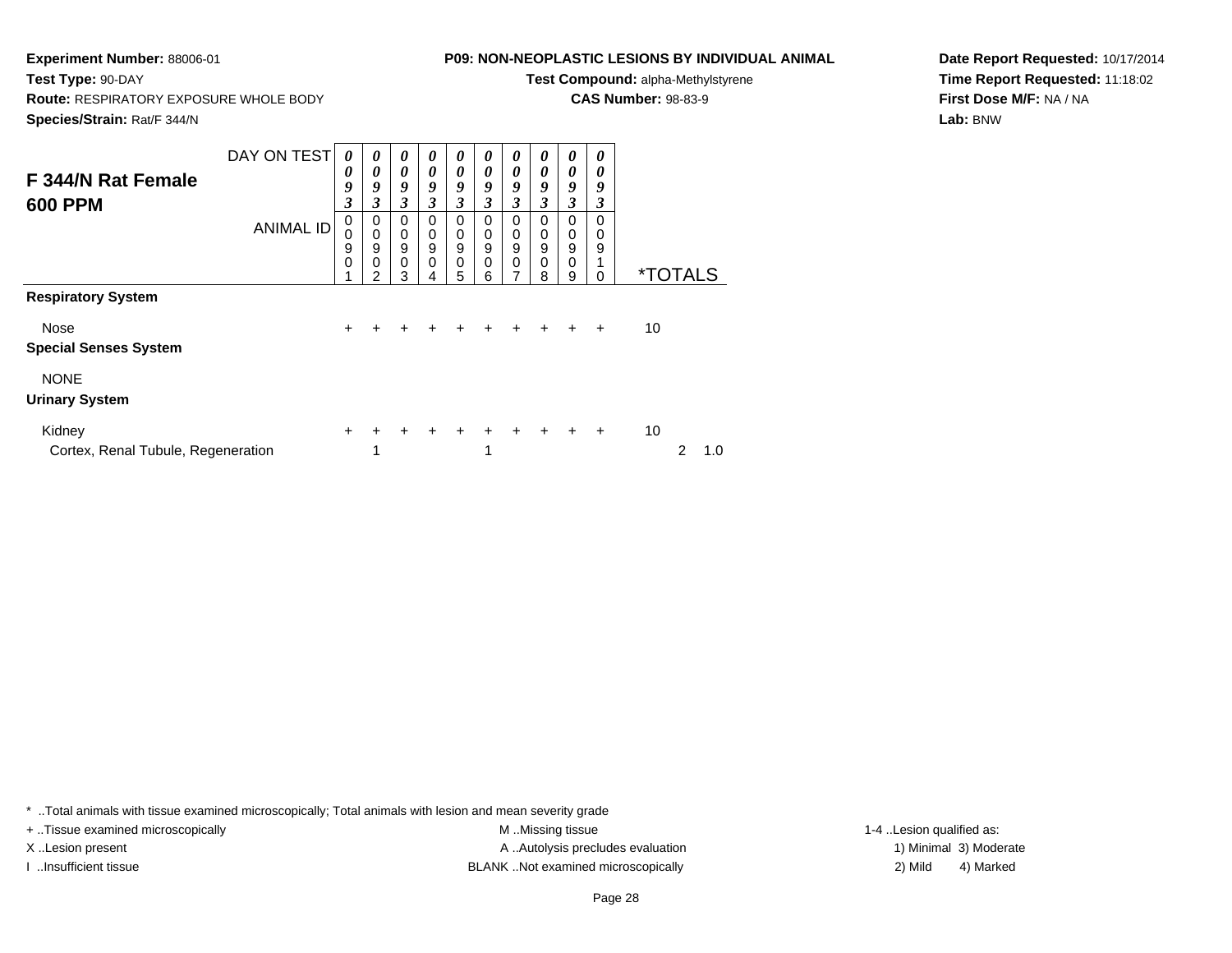**Test Compound:** alpha-Methylstyrene

**CAS Number:** 98-83-9

**Date Report Requested:** 10/17/2014**Time Report Requested:** 11:18:02**First Dose M/F:** NA / NA**Lab:** BNW

| F 344/N Rat Female<br><b>1000 PPM</b> | DAY ON TEST      | 0<br>0<br>9<br>$\overline{\mathbf{3}}$ | 0<br>$\boldsymbol{\theta}$<br>9<br>$\boldsymbol{\mathfrak{z}}$ | 0<br>$\boldsymbol{\theta}$<br>9<br>$\boldsymbol{\beta}$ | 0<br>$\boldsymbol{\theta}$<br>9<br>$\mathfrak{z}$ | 0<br>0<br>9<br>$\mathfrak{z}$          | 0<br>$\boldsymbol{\theta}$<br>9<br>$\mathfrak{z}$ | 0<br>0<br>9<br>$\mathfrak{z}$             | 0<br>0<br>9<br>$\mathfrak{z}$   | 0<br>$\boldsymbol{\theta}$<br>9<br>$\overline{\mathbf{3}}$ | 0<br>$\boldsymbol{\theta}$<br>9<br>$\overline{\mathbf{3}}$ |    |                       |
|---------------------------------------|------------------|----------------------------------------|----------------------------------------------------------------|---------------------------------------------------------|---------------------------------------------------|----------------------------------------|---------------------------------------------------|-------------------------------------------|---------------------------------|------------------------------------------------------------|------------------------------------------------------------|----|-----------------------|
|                                       | <b>ANIMAL ID</b> | $\mathbf 0$<br>1<br>1<br>0<br>1        | $\mathbf 0$<br>1<br>1<br>$\pmb{0}$<br>$\overline{2}$           | $\Omega$<br>1<br>1<br>0<br>3                            | $\mathbf 0$<br>1<br>1<br>0<br>4                   | $\Omega$<br>1<br>1<br>$\mathbf 0$<br>5 | $\mathbf 0$<br>1<br>1<br>0<br>6                   | $\Omega$<br>1<br>1<br>0<br>$\overline{7}$ | $\mathbf 0$<br>1<br>1<br>0<br>8 | $\mathbf 0$<br>1<br>1<br>0<br>9                            | $\mathbf{0}$<br>1<br>1<br>1<br>$\mathbf 0$                 |    | <i><b>*TOTALS</b></i> |
| <b>Alimentary System</b>              |                  |                                        |                                                                |                                                         |                                                   |                                        |                                                   |                                           |                                 |                                                            |                                                            |    |                       |
| Esophagus                             |                  | +                                      | +                                                              | +                                                       | +                                                 | +                                      | +                                                 | +                                         | +                               | +                                                          | +                                                          | 10 |                       |
| Intestine Large, Cecum                |                  | +                                      | +                                                              | +                                                       | +                                                 | +                                      | +                                                 | +                                         | +                               | +                                                          | $\ddot{}$                                                  | 10 |                       |
| Intestine Large, Colon                |                  | +                                      | +                                                              | +                                                       | +                                                 | +                                      | +                                                 | +                                         | +                               | +                                                          | +                                                          | 10 |                       |
| Intestine Large, Rectum               |                  | +                                      | $\ddot{}$                                                      | +                                                       | +                                                 | +                                      | +                                                 | $\ddot{}$                                 | +                               | +                                                          | $\ddot{}$                                                  | 10 |                       |
| Intestine Small, Duodenum             |                  | +                                      | $\ddot{}$                                                      | +                                                       | +                                                 | $\ddot{}$                              | $\ddot{}$                                         | +                                         | +                               | +                                                          | +                                                          | 10 |                       |
| Intestine Small, Ileum                |                  | +                                      | $\ddot{}$                                                      | $\ddot{}$                                               | +                                                 | $\ddot{}$                              | +                                                 | $\ddot{}$                                 | +                               | +                                                          | +                                                          | 10 |                       |
| Intestine Small, Jejunum              |                  | $\ddot{}$                              | $\ddot{}$                                                      | $\ddot{}$                                               | $\ddot{}$                                         | $\ddot{}$                              | $\ddot{}$                                         | $\ddot{}$                                 | $+$                             | $\ddot{}$                                                  | $\ddot{}$                                                  | 10 |                       |
| Liver                                 |                  | $\ddot{}$                              | $\ddot{}$                                                      | $\ddot{}$                                               | $\ddot{}$                                         | $\ddot{}$                              | $\ddot{}$                                         | $\ddot{}$                                 | $\ddot{}$                       | $\ddot{}$                                                  | $\ddot{}$                                                  | 10 |                       |
| Hepatodiaphragmatic Nodule            |                  |                                        |                                                                |                                                         |                                                   |                                        |                                                   |                                           |                                 |                                                            | X                                                          |    | 1                     |
| Pancreas                              |                  | $\ddot{}$                              | $\ddot{}$                                                      | +                                                       | +                                                 | $\ddot{}$                              | +                                                 | +                                         | +                               | +                                                          | $\ddot{}$                                                  | 10 |                       |
| Salivary Glands                       |                  | $\ddot{}$                              | $\ddot{}$                                                      | $\ddot{}$                                               | $\ddot{}$                                         | $\ddot{}$                              | $\ddot{}$                                         | $\ddot{}$                                 | +                               | $\ddot{}$                                                  | $\ddot{}$                                                  | 10 |                       |
| Stomach, Forestomach                  |                  | +                                      | $\ddot{}$                                                      | $\ddot{}$                                               | $\ddot{}$                                         | $\ddot{}$                              | $\ddot{}$                                         | $\ddot{}$                                 | $\ddot{}$                       | +                                                          | $\ddot{}$                                                  | 10 |                       |
| Stomach, Glandular                    |                  | $\ddot{}$                              | $\ddot{}$                                                      | $\ddot{}$                                               | $\ddot{}$                                         | $\ddot{}$                              | $\ddot{}$                                         | $\ddot{}$                                 | $\ddot{}$                       | $\ddot{}$                                                  | $\ddot{}$                                                  | 10 |                       |
| <b>Cardiovascular System</b>          |                  |                                        |                                                                |                                                         |                                                   |                                        |                                                   |                                           |                                 |                                                            |                                                            |    |                       |
| <b>Blood Vessel</b>                   |                  | +                                      | +                                                              | +                                                       | +                                                 | +                                      | +                                                 | +                                         | +                               | +                                                          | +                                                          | 10 |                       |
| Heart                                 |                  | $\ddot{}$                              | $\ddot{}$                                                      | ÷                                                       | $\ddot{}$                                         | Ŧ.                                     | $\ddot{}$                                         | $\ddot{}$                                 | $\ddot{}$                       |                                                            | $\ddot{}$                                                  | 10 |                       |
| <b>Endocrine System</b>               |                  |                                        |                                                                |                                                         |                                                   |                                        |                                                   |                                           |                                 |                                                            |                                                            |    |                       |
| <b>Adrenal Cortex</b>                 |                  | +                                      | +                                                              | +                                                       | +                                                 | +                                      | +                                                 | +                                         | +                               | +                                                          | +                                                          | 10 |                       |
| Adrenal Medulla                       |                  | +                                      | +                                                              | +                                                       | +                                                 | +                                      | +                                                 | +                                         | +                               | +                                                          | +                                                          | 10 |                       |
| Islets, Pancreatic                    |                  | +                                      | +                                                              | +                                                       | +                                                 | +                                      | +                                                 | +                                         | +                               | +                                                          | +                                                          | 10 |                       |

\* ..Total animals with tissue examined microscopically; Total animals with lesion and mean severity grade

+ ..Tissue examined microscopically M ...Missing tissue 1-4 ... M ...Missing tissue

X..Lesion present **A ..Autolysis precludes evaluation** A ..Autolysis precludes evaluation 1) Minimal 3) Moderate I ..Insufficient tissue BLANK ..Not examined microscopically 2) Mild 4) Marked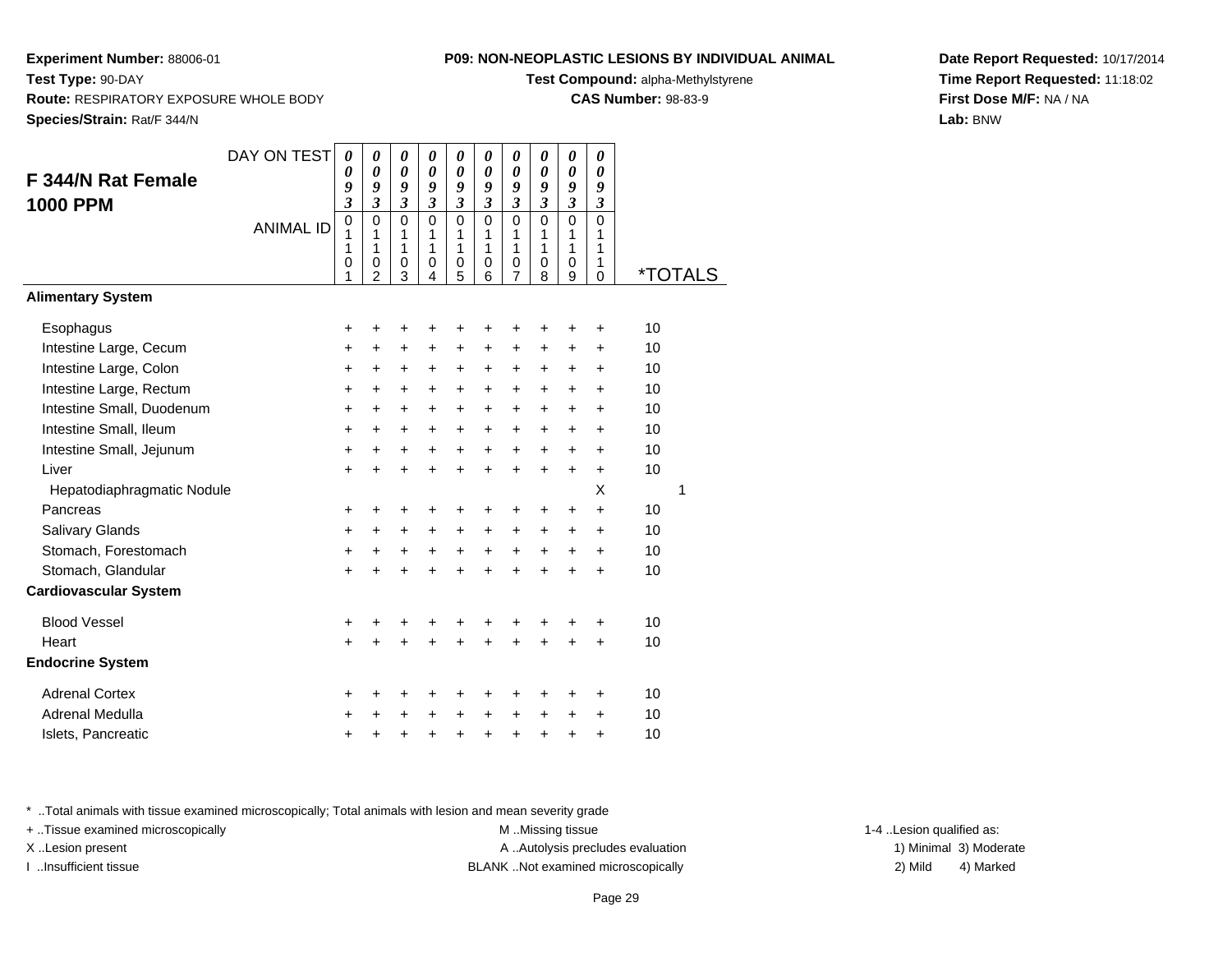**Test Compound:** alpha-Methylstyrene

**CAS Number:** 98-83-9

**Date Report Requested:** 10/17/2014**Time Report Requested:** 11:18:03**First Dose M/F:** NA / NA**Lab:** BNW

**Experiment Number:** 88006-01**Test Type:** 90-DAY **Route:** RESPIRATORY EXPOSURE WHOLE BODY**Species/Strain:** Rat/F 344/N

| <b>F 344/N Rat Female</b><br><b>1000 PPM</b> | DAY ON TEST      | 0<br>$\boldsymbol{\theta}$<br>9<br>3    | 0<br>$\boldsymbol{\theta}$<br>9<br>$\mathfrak{z}$ | 0<br>$\boldsymbol{\theta}$<br>9<br>$\mathfrak{z}$                            | 0<br>$\boldsymbol{\theta}$<br>9<br>$\mathfrak{z}$ | 0<br>$\pmb{\theta}$<br>9<br>$\mathfrak{z}$ | 0<br>$\boldsymbol{\theta}$<br>9<br>$\mathfrak{z}$ | 0<br>$\boldsymbol{\theta}$<br>9<br>$\mathfrak{z}$ | 0<br>$\boldsymbol{\theta}$<br>9<br>$\mathfrak{z}$ | 0<br>$\boldsymbol{\theta}$<br>9<br>$\mathfrak{z}$        | 0<br>$\boldsymbol{\theta}$<br>9<br>$\mathfrak{z}$ |         |   |     |
|----------------------------------------------|------------------|-----------------------------------------|---------------------------------------------------|------------------------------------------------------------------------------|---------------------------------------------------|--------------------------------------------|---------------------------------------------------|---------------------------------------------------|---------------------------------------------------|----------------------------------------------------------|---------------------------------------------------|---------|---|-----|
|                                              | <b>ANIMAL ID</b> | $\pmb{0}$<br>1<br>1<br>$\mathbf 0$<br>1 | $\mathbf 0$<br>1<br>1<br>0<br>$\overline{c}$      | $\mathbf 0$<br>$\mathbf{1}$<br>1<br>$\mathbf 0$<br>$\ensuremath{\mathsf{3}}$ | $\mathbf 0$<br>1<br>1<br>$\mathbf 0$<br>4         | $\mathbf 0$<br>1<br>1<br>$\pmb{0}$<br>5    | $\mathbf 0$<br>1<br>1<br>$\mathbf 0$<br>6         | 0<br>1<br>1<br>$\mathbf 0$<br>$\overline{7}$      | $\mathbf 0$<br>1<br>1<br>$\mathbf 0$<br>8         | $\mathbf 0$<br>1<br>1<br>$\mathbf 0$<br>$\boldsymbol{9}$ | $\mathbf 0$<br>1<br>1<br>1<br>$\mathbf 0$         | *TOTALS |   |     |
| Parathyroid Gland                            |                  | $\ddot{}$                               | $\ddot{}$                                         | $\ddot{}$                                                                    | $\ddot{}$                                         | $\ddot{}$                                  | $\ddot{}$                                         | $\ddot{}$                                         | $\ddot{}$                                         | $\ddot{}$                                                | $+$                                               | 10      |   |     |
| <b>Pituitary Gland</b>                       |                  | +                                       | +                                                 | +                                                                            | +                                                 | +                                          | +                                                 | +                                                 | +                                                 | +                                                        | +                                                 | 10      |   |     |
| <b>Thyroid Gland</b>                         |                  | $\ddot{}$                               | +                                                 | +                                                                            | +                                                 | $\ddot{}$                                  | +                                                 | +                                                 | +                                                 | $\ddot{}$                                                | $\ddot{}$                                         | 10      |   |     |
| <b>General Body System</b>                   |                  |                                         |                                                   |                                                                              |                                                   |                                            |                                                   |                                                   |                                                   |                                                          |                                                   |         |   |     |
| <b>NONE</b>                                  |                  |                                         |                                                   |                                                                              |                                                   |                                            |                                                   |                                                   |                                                   |                                                          |                                                   |         |   |     |
| <b>Genital System</b>                        |                  |                                         |                                                   |                                                                              |                                                   |                                            |                                                   |                                                   |                                                   |                                                          |                                                   |         |   |     |
| <b>Clitoral Gland</b>                        |                  | +                                       | +                                                 | +                                                                            | +                                                 | +                                          | +                                                 | +                                                 |                                                   |                                                          | +                                                 | 10      |   |     |
| Ovary                                        |                  | $\ddot{}$                               | +                                                 | $\ddot{}$                                                                    | +                                                 | $\ddot{}$                                  |                                                   | +                                                 |                                                   | $\ddot{}$                                                | $\ddot{}$                                         | 10      |   |     |
| Cyst                                         |                  |                                         | 1                                                 |                                                                              |                                                   |                                            |                                                   |                                                   |                                                   |                                                          |                                                   |         | 1 | 1.0 |
| Periovarn Tiss, Cyst                         |                  |                                         |                                                   |                                                                              |                                                   |                                            |                                                   |                                                   | $\overline{2}$                                    |                                                          |                                                   |         | 1 | 2.0 |
| <b>Uterus</b>                                |                  | $\ddot{}$                               | +                                                 |                                                                              |                                                   | +                                          |                                                   | +                                                 | $\ddot{}$                                         | +                                                        | +                                                 | 10      |   |     |
| <b>Hematopoietic System</b>                  |                  |                                         |                                                   |                                                                              |                                                   |                                            |                                                   |                                                   |                                                   |                                                          |                                                   |         |   |     |
| <b>Bone Marrow</b>                           |                  | $\ddot{}$                               | +                                                 | +                                                                            | +                                                 | +                                          | +                                                 | +                                                 | +                                                 | $\ddot{}$                                                | $\ddot{}$                                         | 10      |   |     |
| Lymph Node, Bronchial                        |                  | M                                       | M                                                 | M                                                                            | M                                                 | M                                          | M                                                 | M                                                 | M                                                 | M                                                        | M                                                 | 0       |   |     |
| Lymph Node, Mandibular                       |                  | M                                       | M                                                 | M                                                                            | M                                                 | M                                          | M                                                 | M                                                 | M                                                 | M                                                        | М                                                 | 0       |   |     |
| Lymph Node, Mediastinal                      |                  | +                                       | M                                                 | +                                                                            | +                                                 | +                                          | +                                                 | +                                                 | +                                                 | +                                                        | $\ddot{}$                                         | 9       |   |     |
| Lymph Node, Mesenteric                       |                  | +                                       | $\ddot{}$                                         | $\ddot{}$                                                                    | $\ddot{}$                                         | $\ddot{}$                                  | $\ddot{}$                                         | $\ddot{}$                                         | $\ddot{}$                                         | $\ddot{}$                                                | $\ddot{}$                                         | 10      |   |     |
| Spleen                                       |                  | +                                       | +                                                 | +                                                                            | +                                                 | +                                          | +                                                 | $\ddot{}$                                         | $\ddot{}$                                         | $\ddot{}$                                                | $\ddot{}$                                         | 10      |   |     |
| Thymus                                       |                  | +                                       | +                                                 | $\ddot{}$                                                                    | +                                                 | +                                          | +                                                 | +                                                 | $\ddot{}$                                         | $\ddot{}$                                                | $\ddot{}$                                         | 10      |   |     |
| <b>Integumentary System</b>                  |                  |                                         |                                                   |                                                                              |                                                   |                                            |                                                   |                                                   |                                                   |                                                          |                                                   |         |   |     |
| <b>Mammary Gland</b>                         |                  | +                                       |                                                   |                                                                              |                                                   |                                            |                                                   | +                                                 | +                                                 | +                                                        | +                                                 | 10      |   |     |

\* ..Total animals with tissue examined microscopically; Total animals with lesion and mean severity grade

+ ..Tissue examined microscopically examined microscopically examined as:  $M$  ..Missing tissue 1-4 ..Lesion qualified as:

X..Lesion present **A ..Autolysis precludes evaluation** A ..Autolysis precludes evaluation 1) Minimal 3) Moderate I ..Insufficient tissue BLANK ..Not examined microscopically 2) Mild 4) Marked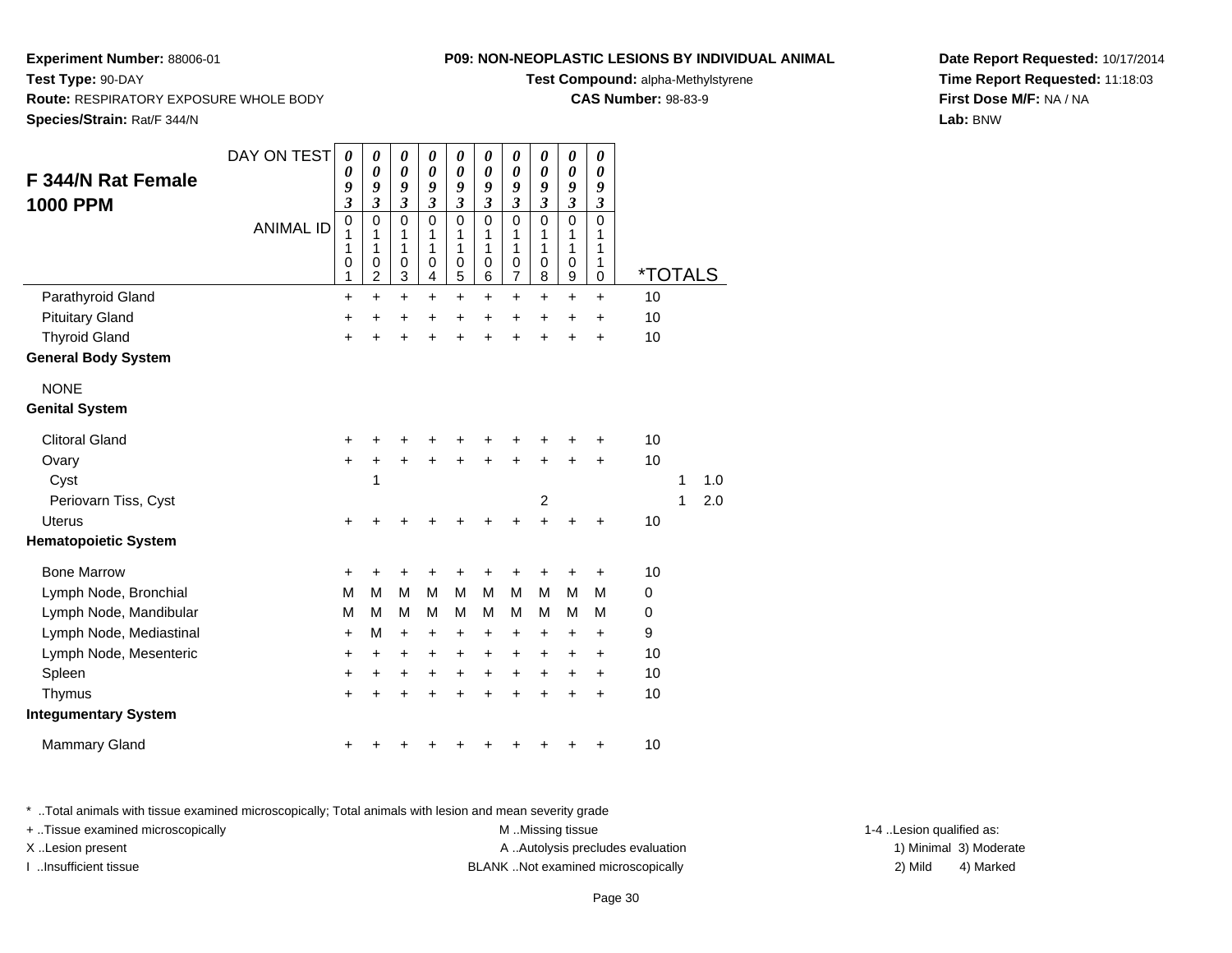**Test Compound:** alpha-Methylstyrene

**CAS Number:** 98-83-9

**Date Report Requested:** 10/17/2014**Time Report Requested:** 11:18:03**First Dose M/F:** NA / NA**Lab:** BNW

**Species/Strain:** Rat/F 344/N

**Test Type:** 90-DAY

**Experiment Number:** 88006-01

| F 344/N Rat Female<br><b>1000 PPM</b>       | DAY ON TEST<br><b>ANIMAL ID</b> | 0<br>0<br>9<br>$\overline{\mathbf{3}}$<br>$\overline{0}$<br>1<br>1<br>$\pmb{0}$<br>1 | 0<br>$\pmb{\theta}$<br>9<br>$\mathfrak{z}$<br>$\mathbf 0$<br>1<br>1<br>$\,0\,$<br>$\overline{2}$ | 0<br>$\boldsymbol{\theta}$<br>9<br>$\boldsymbol{\mathfrak{z}}$<br>$\mathbf 0$<br>1<br>1<br>$\boldsymbol{0}$<br>3 | 0<br>$\boldsymbol{\theta}$<br>9<br>$\boldsymbol{\mathfrak{z}}$<br>$\overline{0}$<br>1<br>1<br>0<br>4 | 0<br>$\boldsymbol{\theta}$<br>9<br>$\boldsymbol{\mathfrak{z}}$<br>$\overline{0}$<br>1<br>1<br>$\,0\,$<br>5 | 0<br>$\boldsymbol{\theta}$<br>9<br>$\mathfrak{z}$<br>$\mathbf 0$<br>1<br>1<br>0<br>6 | 0<br>$\boldsymbol{\theta}$<br>9<br>$\mathfrak{z}$<br>$\mathbf 0$<br>1<br>1<br>0<br>$\overline{7}$ | 0<br>0<br>9<br>$\mathfrak{z}$<br>$\mathbf 0$<br>1<br>1<br>0<br>8 | 0<br>$\boldsymbol{\theta}$<br>9<br>$\boldsymbol{\mathfrak{z}}$<br>$\overline{0}$<br>1<br>1<br>0<br>9 | 0<br>$\pmb{\theta}$<br>9<br>$\overline{\mathbf{3}}$<br>$\mathbf 0$<br>1<br>1<br>1<br>0 | <i><b>*TOTALS</b></i> |                |     |
|---------------------------------------------|---------------------------------|--------------------------------------------------------------------------------------|--------------------------------------------------------------------------------------------------|------------------------------------------------------------------------------------------------------------------|------------------------------------------------------------------------------------------------------|------------------------------------------------------------------------------------------------------------|--------------------------------------------------------------------------------------|---------------------------------------------------------------------------------------------------|------------------------------------------------------------------|------------------------------------------------------------------------------------------------------|----------------------------------------------------------------------------------------|-----------------------|----------------|-----|
| <b>Mammary Gland</b>                        |                                 | $\ddot{}$                                                                            | $\ddot{}$                                                                                        | $\ddot{}$                                                                                                        | $\ddot{}$                                                                                            | $\ddot{}$                                                                                                  | $\ddot{}$                                                                            | $\ddot{}$                                                                                         | $\ddot{}$                                                        | $\ddot{}$                                                                                            | $\ddot{}$                                                                              | 10                    |                |     |
| Skin                                        |                                 | $\ddot{}$                                                                            |                                                                                                  | +                                                                                                                | Ŧ.                                                                                                   | +                                                                                                          | +                                                                                    | $\ddot{}$                                                                                         | +                                                                | $\ddot{}$                                                                                            | $\ddot{}$                                                                              | 10                    |                |     |
| <b>Musculoskeletal System</b>               |                                 |                                                                                      |                                                                                                  |                                                                                                                  |                                                                                                      |                                                                                                            |                                                                                      |                                                                                                   |                                                                  |                                                                                                      |                                                                                        |                       |                |     |
| <b>Bone</b>                                 |                                 | $\ddot{}$                                                                            | +                                                                                                | +                                                                                                                | +                                                                                                    | +                                                                                                          | +                                                                                    | +                                                                                                 | +                                                                | +                                                                                                    | +                                                                                      | 10                    |                |     |
| <b>Nervous System</b>                       |                                 |                                                                                      |                                                                                                  |                                                                                                                  |                                                                                                      |                                                                                                            |                                                                                      |                                                                                                   |                                                                  |                                                                                                      |                                                                                        |                       |                |     |
| <b>Brain</b>                                |                                 | $\ddot{}$                                                                            | ٠                                                                                                | +                                                                                                                | +                                                                                                    | +                                                                                                          | +                                                                                    | +                                                                                                 | ٠                                                                | +                                                                                                    | $\ddot{}$                                                                              | 10                    |                |     |
| <b>Respiratory System</b>                   |                                 |                                                                                      |                                                                                                  |                                                                                                                  |                                                                                                      |                                                                                                            |                                                                                      |                                                                                                   |                                                                  |                                                                                                      |                                                                                        |                       |                |     |
| Larynx                                      |                                 | +                                                                                    |                                                                                                  |                                                                                                                  |                                                                                                      | ٠                                                                                                          | +                                                                                    | +                                                                                                 | +                                                                | +                                                                                                    | +                                                                                      | 10                    |                |     |
| Lung                                        |                                 | $\ddot{}$                                                                            |                                                                                                  |                                                                                                                  |                                                                                                      | $\ddot{}$                                                                                                  | $\ddot{}$                                                                            | +                                                                                                 | +                                                                | +                                                                                                    | +                                                                                      | 10                    |                |     |
| Alveolus, Fibrosis                          |                                 |                                                                                      |                                                                                                  |                                                                                                                  |                                                                                                      |                                                                                                            |                                                                                      |                                                                                                   | 1                                                                |                                                                                                      |                                                                                        |                       | 1              | 1.0 |
| Alveolus, Infiltration Cellular, Histiocyte |                                 |                                                                                      | 1                                                                                                |                                                                                                                  |                                                                                                      |                                                                                                            |                                                                                      | 1                                                                                                 |                                                                  |                                                                                                      |                                                                                        |                       | $\overline{2}$ | 1.0 |
| Nose                                        |                                 | +                                                                                    | ٠                                                                                                | +                                                                                                                |                                                                                                      | +                                                                                                          | +                                                                                    | +                                                                                                 | +                                                                | +                                                                                                    | +                                                                                      | 10                    |                |     |
| Pleura                                      |                                 | $\ddot{}$                                                                            | +                                                                                                | +                                                                                                                | +                                                                                                    | +                                                                                                          | $\ddot{}$                                                                            | +                                                                                                 | +                                                                | +                                                                                                    | $\ddot{}$                                                                              | 10                    |                |     |
| Trachea                                     |                                 | $\ddot{}$                                                                            |                                                                                                  | +                                                                                                                | +                                                                                                    | $\ddot{}$                                                                                                  | $\ddot{}$                                                                            | $\ddot{}$                                                                                         | $\ddot{}$                                                        | $\ddot{}$                                                                                            | $\ddot{}$                                                                              | 10                    |                |     |
| <b>Special Senses System</b>                |                                 |                                                                                      |                                                                                                  |                                                                                                                  |                                                                                                      |                                                                                                            |                                                                                      |                                                                                                   |                                                                  |                                                                                                      |                                                                                        |                       |                |     |
| Ear                                         |                                 |                                                                                      |                                                                                                  |                                                                                                                  |                                                                                                      |                                                                                                            |                                                                                      |                                                                                                   |                                                                  | +                                                                                                    |                                                                                        | 1                     |                |     |
| Eye                                         |                                 | +                                                                                    | ٠                                                                                                | ٠                                                                                                                | ٠                                                                                                    | +                                                                                                          | +                                                                                    | +                                                                                                 | +                                                                | +                                                                                                    | +                                                                                      | 10                    |                |     |
| <b>Harderian Gland</b>                      |                                 | $\ddot{}$                                                                            |                                                                                                  | +                                                                                                                | ÷                                                                                                    | $\ddot{}$                                                                                                  | $\ddot{}$                                                                            | $\ddot{}$                                                                                         | +                                                                | +                                                                                                    | +                                                                                      | 10                    |                |     |
| <b>Urinary System</b>                       |                                 |                                                                                      |                                                                                                  |                                                                                                                  |                                                                                                      |                                                                                                            |                                                                                      |                                                                                                   |                                                                  |                                                                                                      |                                                                                        |                       |                |     |
| Kidney                                      |                                 |                                                                                      |                                                                                                  |                                                                                                                  |                                                                                                      |                                                                                                            |                                                                                      |                                                                                                   |                                                                  |                                                                                                      | +                                                                                      | 10                    |                |     |

\* ..Total animals with tissue examined microscopically; Total animals with lesion and mean severity grade